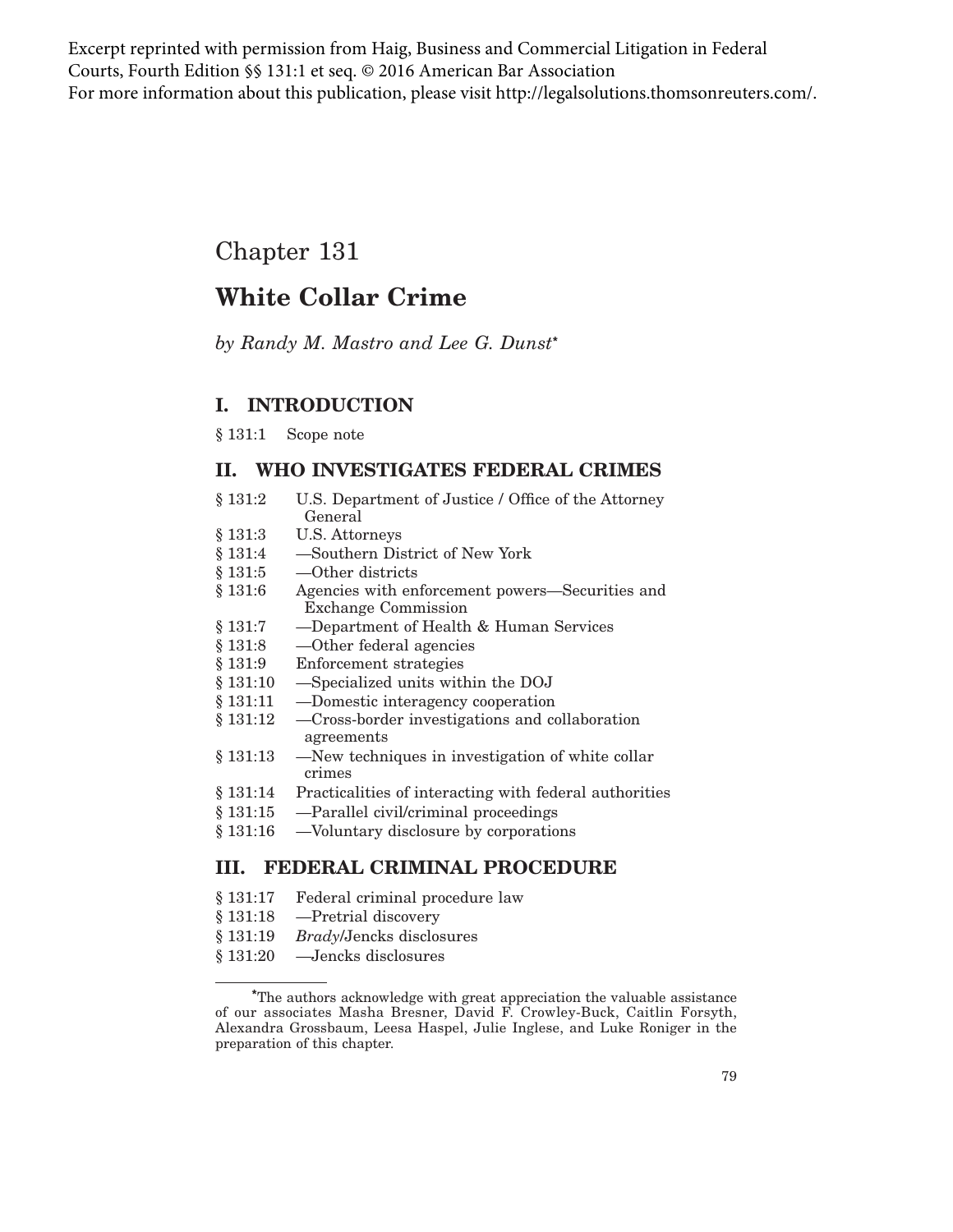- § 131:21 —*Brady* material
- § 131:22 Immunity
- § 131:23 —Scope of immunity
- § 131:24 —Grand jury proceedings
- § 131:25 —During trial
- § 131:26 —Proffer agreements and pretrial negotiations
- § 131:27 —Cooperation initiatives for corporations
- § 131:28 —Protection of whistleblowers

### **IV. FEDERAL WHITE COLLAR CRIMES**

- § 131:29 Federal white collar crimes generally
- § 131:30 Insider trading
- § 131:31 —Legal standard
- § 131:32 —Recent cases
- § 131:33 Foreign Corrupt Practices Act
- § 131:34 —Legal standard
- § 131:35 Mail and wire fraud
- § 131:36 —Honest services cases/*Skilling*
- § 131:37 Securities fraud
- § 131:38 Health care fraud (Medicare and Medicaid)
- § 131:39 Health care fraud—Health Care Fraud Prevention and Enforcement Action Team
- § 131:40 Antitrust
- $§ 131:41$  —Price-fixing
- § 131:42 —Anti-cartel enforcement
- § 131:43 —Cross-border enforcement cooperation
- § 131:44 Crimes under the Bank Secrecy Act
- § 131:45 Criminal sanctions violations
- § 131:46 Mortgage fraud
- § 131:47 —Recent mortgage fraud prosecutions
- § 131:48 Insurance fraud
- § 131:49 Tax fraud
- § 131:50 Environmental crimes
- § 131:51 —Statutory framework for environmental crimes
- § 131:52 —Prosecutorial discretion in environmental crimes prosecutions
- § 131:53 —Deferred prosecution agreements and nonprosecution agreements in environmental crime cases
- § 131:54 —Recent environment crimes cases
- § 131:55 Intellectual property crimes
- § 131:56 Computer crimes
- § 131:57 Obstruction of justice, perjury, and false statements
- § 131:58 Racketeer Influenced and Corrupt Organizations
- § 131:59 Conspiracy
- § 131:60 Extortion crimes under the Hobbs Act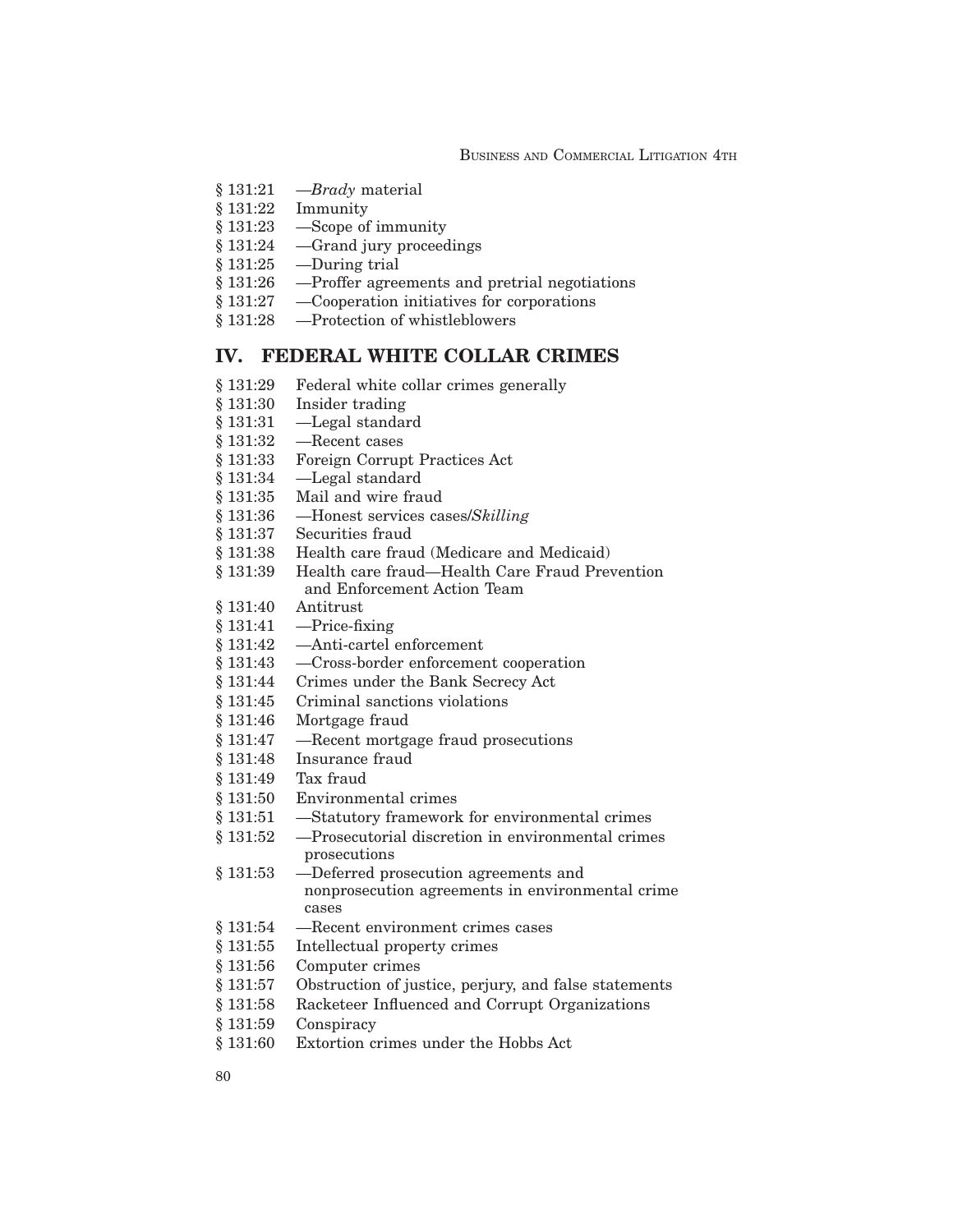WHITE COLLAR CRIME

### **V. ORGANIZATIONAL LIABILITY FOR CRIMES**

- § 131:61 Corporate criminal liability
- § 131:62 —Standards for corporate criminal liability

### **VI. ISSUES OF PROOF AND DEFENSES**

- § 131:63 Proof and defenses in white collar cases
- § 131:64 Principals and accessories
- § 131:65 Rules of evidence
- § 131:66 Defenses
- § 131:67 —Double jeopardy
- § 131:68 —Entrapment
- § 131:69 —Defenses to conspiracy
- § 131:70 Defenses to specific federal statutes

### **VII. DISPOSITION OF CRIMINAL CASES**

- § 131:71 Disposition in the defendant's favor
- § 131:72 Plea agreements and cooperation agreements
- § 131:73 Federal sentencing in general
- § 131:74 Corporate sentencing under federal law
- § 131:75 —General standards for corporate sentencing under U.S. Sentencing Guidelines
- § 131:76 —Existence of corporate compliance program as mitigating factor
- § 131:77 —Use of Non-Prosecution Agreements/Deferred Prosecution Agreements
- § 131:78 —Corporate monitors
- § 131:79 —Financial penalties

### **VIII. PRACTICE AIDS**

- § 131:80 Checklist: grand jury considerations
- § 131:81 Checklist: internal investigation considerations

### **IX. FORMS**

- § 131:82 Form: sample proffer agreement
- § 131:83 Form: sample plea agreement
- § 131:84 Form: sample deferred prosecution agreement
- § 131:85 Form: sample non-prosecution agreement
- § 131:86 Form: sample federal criminal jury instructions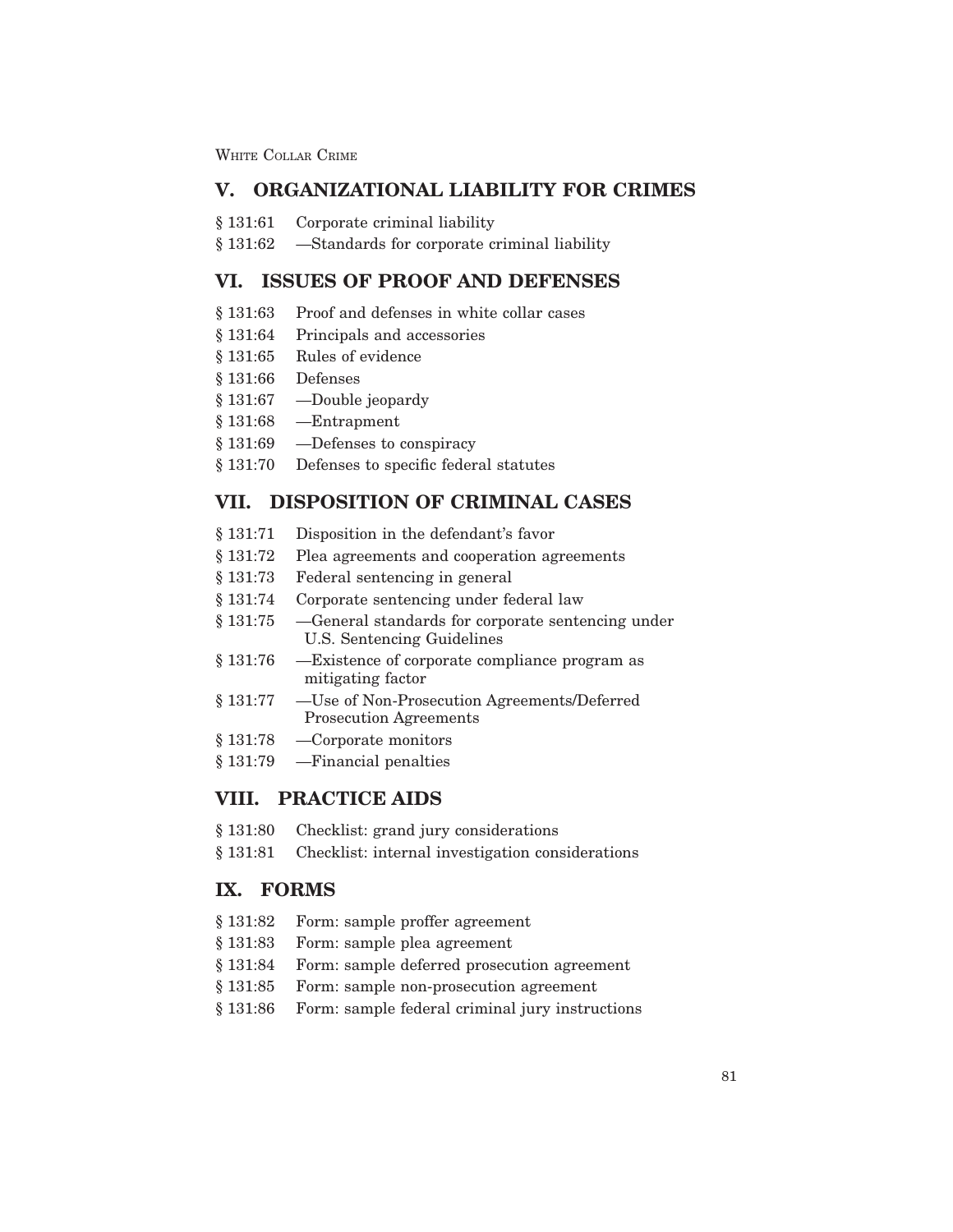**KeyCite<sup>®</sup>:** Cases and other legal materials listed in KeyCite Scope can be researched through the KeyCite service on Westlaw®. Use KeyCite to check citations for form, parallel references, prior and later history, and comprehensive citator information, including citations to other decisions and secondary materials.

### **I. INTRODUCTION**

### **§ 131:1 Scope note**

In the post-Great Recession environment, federal authorities have dramatically increased their investigation and prosecution of white collar crimes. Commentators and the media are clamoring for the government to file charges against those in the white collar community who allegedly are responsible for the economic ills of the recent years. In this highly charged environment, federal prosecutors are applying aggressive investigative techniques (such as the use of wiretaps, search warrants, and undercover informants) to the white collar arena seeking substantial fines against corporations and lengthy prison terms for individuals. Businesses and corporate executives now are the subject of investigation and prosecution for a broad range of white collar offenses in this white hot enforcement environment. The stakes have never been higher for corporations and individuals subject to white collar criminal investigations and prosecutions. As such, it is imperative for practitioners to be aware of the many tools at the disposal of federal prosecutors and the various defenses available to putative white collar targets.

This chapter provides an overview of (a) the nature of the federal investigative authorities,**<sup>1</sup>** (b) key federal criminal procedural issues,**<sup>2</sup>** (c) major federal white collar crimes,**<sup>3</sup>** (d) unique issues of corporate liability under federal law,**<sup>4</sup>** (e) key proof and evidentiary issues in federal court,**<sup>5</sup>** and (f) sentencing issues in the federal system.**<sup>6</sup>** Related considerations are addressed in Chapter 132 "Interplay Between Commercial Litigation and Criminal Proceedings" (§§ 132:1 et seq.).

#### **[Section 131:1]**

 See §§ 131:1 to 131:16. See §§ 131:17 to 131:28. See §§ 131:29 to 131:60. See §§ 131:61 to 131:62. See §§ 131:62 to 131:70. See §§ 131:71 to 131:79.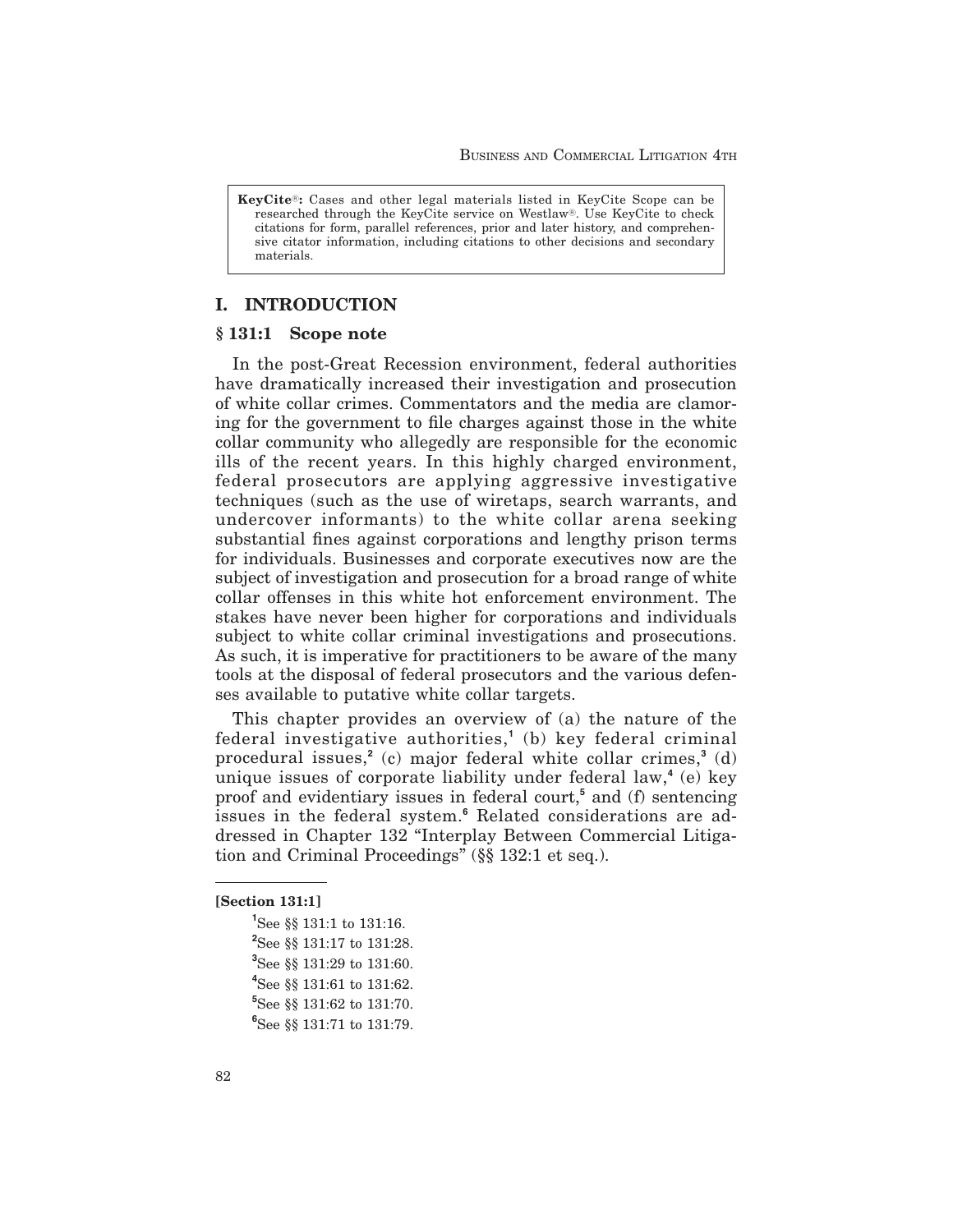### **II. WHO INVESTIGATES FEDERAL CRIMES**

#### **§ 131:2 U.S. Department of Justice / Office of the Attorney General**

Congress established the Department of Justice ("DOJ") by statute in 1870.**<sup>1</sup>** The Office of the Attorney General is even older, having been established by the Judiciary Act of 1789.**<sup>2</sup>** The Attorney General serves as the federal government's "chief law enforcement officer."**<sup>3</sup>** The Attorney General's responsibilities include representing the United States in legal matters,**<sup>4</sup>** providing the President and department heads with legal advice and opinions,**<sup>5</sup>** and appearing before the United States Supreme Court.**<sup>6</sup>** An increase in litigation involving the United States after the end of the Civil War prompted Congress to establish the DOJ as a separate executive agency beginning July 1, 1870.**<sup>7</sup>** Since then, the DOJ has grown to more than 40 separate units, and other top DOJ officials, including the Deputy Attorney General and Associate Attorney General, now assist the Attorney General in supervising and managing the agency.**<sup>8</sup>** The Deputy Attorney General acts as Attorney General in the absence of the Attorney General and may, except to the extent prohibited by law or otherwise delegated, exercise the Attorney General's power and

**[Section 131:2]**

**2** Judiciary Act of 1789, ch. 20, § 35, 1 Stat. 73, 92–93 (1789) ("And there shall also be appointed a meet person, learned in the law, to act as attorneygeneral for the United States, who shall be sworn or affirmed to a faithful execution of his office . . .").

<sup>3</sup>U.S. Dep't of Justice, OAG: About the Office, http://www.justice.gov/ag/ab out-office.

**4** 28 U.S.C.A. §§ 515 to 517.

**5** 28 U.S.C.A. §§ 511 to 513.

**6** Judiciary Act of 1789, ch. 20, § 35, 1 Stat. 73, 92–93 (1789). DOJ's Web site notes that the Attorney General may himself appear before the Supreme Court "[i]n matters of exceptional gravity or importance." U.S. Dep't of Justice, OAG: About the Office, http://www.justice.gov/ag/about-office; see also 28 U.S.C.A. § 518 ("When the Attorney General considers it in the interests of the United States, he may personally conduct and argue any case in a court of the United States in which the United States is interested . . .").

<sup>7</sup>U.S. Dep't of Justice, About the Department, http://www.justice.gov/ab out; see also An Act to Establish the Department of Justice, ch. 150, 16 Stat. 162 (1870) (codified as amended at 28 U.S.C.A. §§ 501 to 530D).

**8** U.S. Dep't of Justice, U.S. Department of Justice Overview, http://www.ju stice.gov/jmd/2011summary/pdf/overview.pdf; see also 28 U.S.C.A. §§ 504 to 507A (establishing other DOJ leadership positions to be filled by presidential appointment with advice and consent of the Senate).

<sup>&</sup>lt;sup>1</sup>An Act to Establish the Department of Justice, ch. 150, 16 Stat. 162, 162–65 (1870) (codified as amended at 28 U.S.C.A. §§ 501 to 530D); see also U.S. Dep't of Justice, About the Department, http://www.justice.gov/about.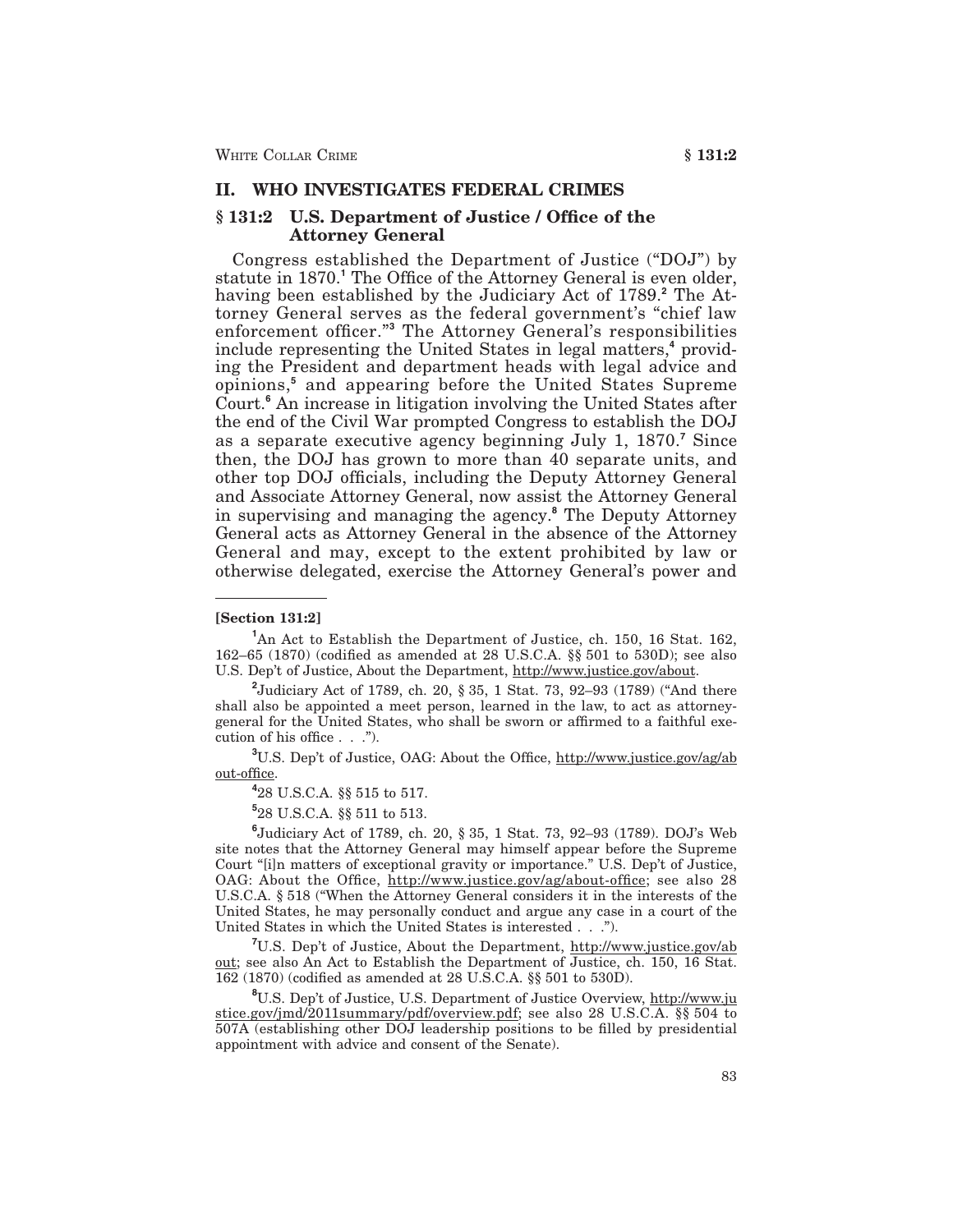authority.**<sup>9</sup>** The Associate Attorney General helps develop and manage DOJ policy and oversees a variety of DOJ units.**<sup>10</sup>**

Today, the DOJ is the self-described "world's largest law office,"**<sup>11</sup>** with more than 10,000 attorneys as part of its workforce of more than 100,000 people.**<sup>12</sup>** It prosecutes violations of federal criminal law and litigates civil suits on behalf of the United States.**<sup>13</sup>** In addition to representing the United States and providing legal advice to the President and executive agencies, the DOJ oversees federal law enforcement. The DOJ's law enforcement personnel include, among others, investigative agents, the United States marshals who protect the judiciary and transport prisoners, and correctional officers.**<sup>14</sup>** Various DOJ units address white collar matters, including the Antitrust Division, the Criminal Division, and the United States Attorneys.

The DOJ Fraud Section is the primary DOJ unit that prosecutes economic and white collar crimes. For a more detailed discussion of the Fraud Section, see Section 131:10.

#### **§ 131:3 U.S. Attorneys**

The President has the authority to appoint 93 United States Attorneys ("U.S. Attorneys"), one for each of the judicial districts in the United States, with the exception of Guam and the Northern Mariana Islands, which share one U.S. Attorney.**<sup>1</sup>** U.S. Attorneys are appointed to four-year terms but may continue in office until a replacement is named and the Senate provides its consent.**<sup>2</sup>** Assistant U.S. Attorneys support the work of each U.S. Attorney and comprise the DOJ's corps of federal prosecutors as-

#### **[Section 131:3]**

<sup>&</sup>lt;sup>9</sup>U.S. Dep't of Justice, DAG: About the Office, http://www.justice.gov/dag/a bout-odag.html; see also 28 U.S.C.A. § 504 ("The President may appoint, by and with the advice and consent of the Senate, a Deputy Attorney General . . .").

**<sup>10</sup>**U.S. Dep't of Justice, OASG: About the Office, http://www.justice.gov/asg/ about-oaag.html; see also. 28 U.S.C.A. § 504a ("The President may appoint, by and with the advice and consent of the Senate, an Associate Attorney General.").

**<sup>11</sup>**U.S. Dep't of Justice, OAG: About the Office, http://www.justice.gov/ag/ab out-oag.html.

**<sup>12</sup>**U.S. Dep't of Justice, U.S. Department of Justice Overview, http://www.ju stice.gov/jmd/2011summary/pdf/overview.pdf.

**<sup>13</sup>**U.S. Dep't of Justice, U.S. Department of Justice Overview, http://www.ju stice.gov/jmd/2011summary/pdf/overview.pdf.

**<sup>14</sup>**U.S. Dep't of Justice, DOJ Agencies, http://www.justice.gov/agencies.

**<sup>1</sup>** 28 U.S.C.A. § 541(a); U.S. Dep't of Justice, United States Attorneys Mission Statement, http://www.justice.gov/usao/mission.

**<sup>2</sup>** 28 U.S.C.A. § 541.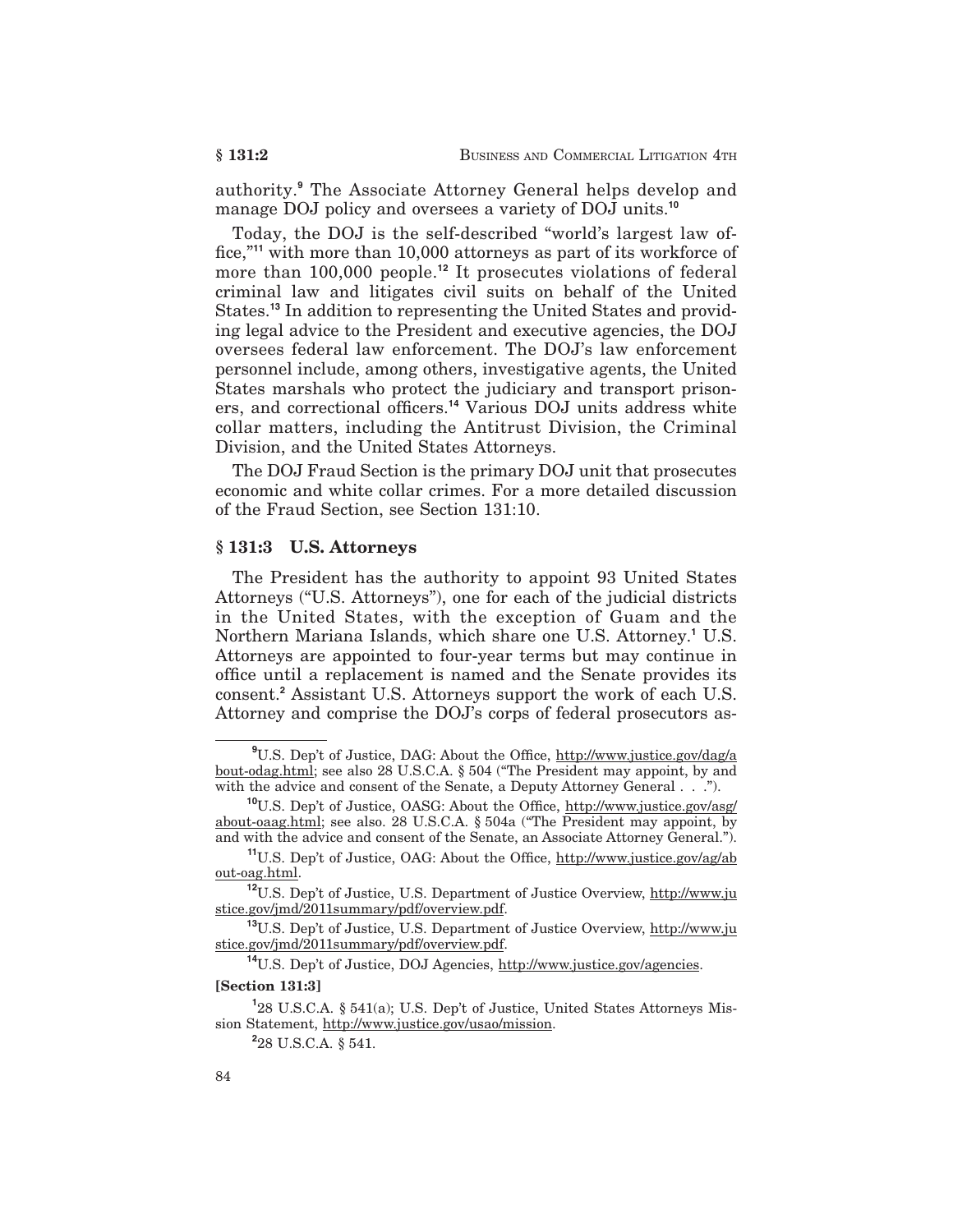signed to individual districts.**<sup>3</sup>** By statute, U.S. Attorneys are responsible for prosecuting federal criminal cases, representing the United States in civil litigation, and collecting fines and penalties owed to the United States.**<sup>4</sup>** Individual U.S. Attorneys have significant discretion to address the needs of their districts.**<sup>5</sup>** In some districts, that discretion includes a particular focus on white collar investigations and prosecutions.

#### **§ 131:4 U.S. Attorneys—Southern District of New York**

The U.S. Attorney's Office for the Southern District of New York (the "SDNY") has a long and storied history of litigating high-profile cases for the United States. This office has been an integral part of the United States' legal team since the early days of this country. Just two days after signing the Judiciary Act of 1789 into law, President George Washington appointed the first U.S. Attorney for the district (then known as the "New York District").<sup>1</sup> Currently, the SDNY encompasses eight counties in and near New York City, including the city boroughs of Manhattan and the Bronx.**<sup>2</sup>** Among other responsibilities, the office traditionally emphasizes the prosecution of white collar crime, in part because a large number of financial services entities and major corporations, as well as the major financial exchanges (including the NYSE MKT LLC formerly known as the NASDAQ, American Stock Exchange, New York Mercantile Exchange, and New York Stock Exchange), are located in Manhattan.**<sup>3</sup>**

The SDNY's Criminal Division prosecutes securities fraud, other financial crimes, and "economic espionage," either through its Securities and Commodities Fraud Task Force or the Complex

#### **[Section 131:4]**

**<sup>3</sup>** See 28 U.S.C.A. § 542(a) ("The Attorney General may appoint one or more assistant United States attorneys in any district when the public interest so requires.").

**<sup>4</sup>** 28 U.S.C.A. § 547.

**<sup>5</sup>** U.S. Dep't of Justice, United States Attorneys Mission Statement, http:// www.justice.gov/usao/mission.

**<sup>1</sup>** U.S. Dep't of Justice, The United States Attorney's Office, The Southern District of New York: Office History (Feb. 1, 2016), http://www.justice.gov/usao-s dny/office-history.

**<sup>2</sup>** U.S. Dep't of Justice, The United States Attorney's Office, The Southern District of New York: About the District (Feb. 1, 2016), http://www.justice.gov/us ao-sdny/about-district.

**<sup>3</sup>** U.S. Dep't of Justice, The United States Attorney's Office, The Southern District of New York: Criminal Division (Feb. 1, 2016), http://www.justice.gov/us ao-sdny/criminal-division.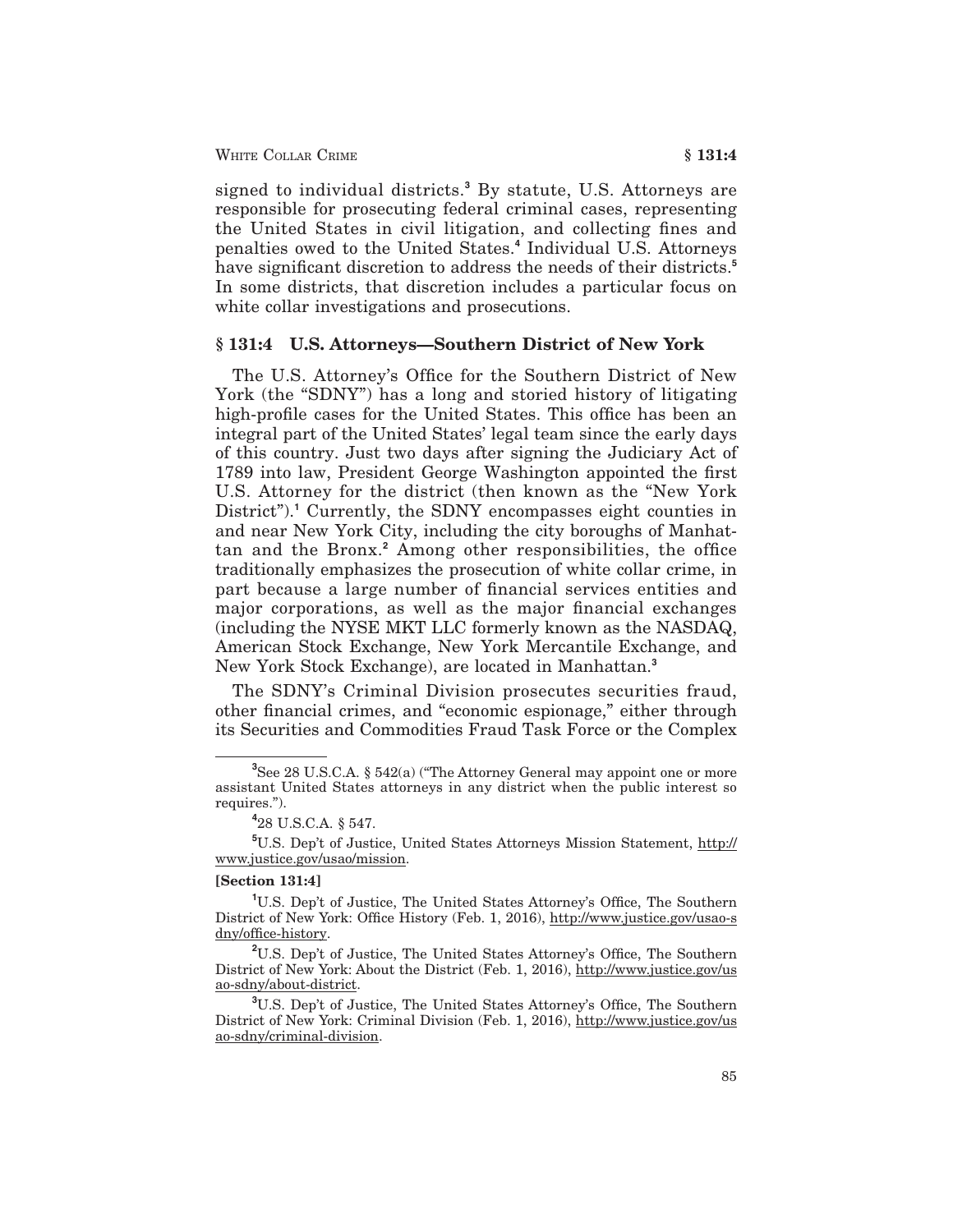Frauds and Cybercrime Unit.**<sup>4</sup>** The Securities and Commodities Fraud Task Force investigates and prosecutes a range of offenses that affect the markets, including insider trading, market manipulation, and fraud stemming from violations of accounting or regulatory reporting requirements and procedures, among other crimes.**<sup>5</sup>** The Complex Frauds and Cybercrime Unit investigates and prosecutes white collar offenses including financial institution fraud, health care fraud, tax fraud, and cybercrimes.**<sup>6</sup>**

Since the 2009 appointment of SDNY U.S. Attorney Preet Bharara, the office has focused heavily on insider trading cases. During this time, the SDNY has prosecuted and convicted over 80 individuals on insider trading charges, primarily related to hedge funds.**<sup>7</sup>** In fact, until July 2014, Bharara's conviction record was perfect, winning 85 straight convictions.**<sup>8</sup>** Since the end of 2015, however, the office seems to be slowing its efforts. In October 2015, Bharara dropped seven insider trading cases after the U.S. Supreme Court declined to review the Second Circuit Court of Appeals decision *U.S. v. Newman and Chiasson*, which overturned two insider trading convictions.**<sup>9</sup>** It remains unclear at what rate Bharara and the SDNY will move forward with prosecutions.

Among high-profile cases, the SDNY recently litigated the insider trading trial of hedge fund manager Raj Rajaratnam, who allegedly earned, or avoided losses of, more than \$45 million for

**<sup>4</sup>** U.S. Dep't of Justice, The United States Attorney's Office, The Southern District of New York: Criminal Division (Feb. 1, 2016), http://www.justice.gov/us ao-sdny/criminal-division.

**<sup>5</sup>** U.S. Dep't of Justice, The United States Attorney's Office, The Southern District of New York: Criminal Division (Feb. 1, 2016), http://www.justice.gov/us ao-sdny/criminal-division.

**<sup>6</sup>** U.S. Dep't of Justice, The United States Attorney's Office, The Southern District of New York: Criminal Division (Feb. 1, 2016), http://www.justice.gov/us ao-sdny/criminal-division.

**<sup>7</sup>** Sheelah Kolhatkar, Will Preet Bharara Take His Insider-Trading Smackdown to the Supreme Court?, Bloomberg News, June 17, 2015, http://ww w.bloomberg.com/news/articles/2015-06-17/the-decision-that-will-help-shape-pre et-bharara-s-legacy-was-just-delayed.

**<sup>8</sup>** James B. Stewart, The Limits of the Law in Insider Trading, N.Y. Times, July 18, 2014, http://www.nytimes.com/2014/07/19/business/Rengan-Rajaratna m-case-shows-limits-of-insider-trading-laws.html.

**<sup>9</sup>** Matthew Goldstein, U.S. Prosecutor to Drop Insider Trading Cases Against Seven, N.Y. Times, Oct. 22, 2015, http://www.nytimes.com/2015/10/06/b usiness/dealbook/supreme-court-denies-request-to-hear-insider-trading-case.h tml. See §§ 131:31 and 131:32 for additional discussion of U.S. v. Newman and Chiasson.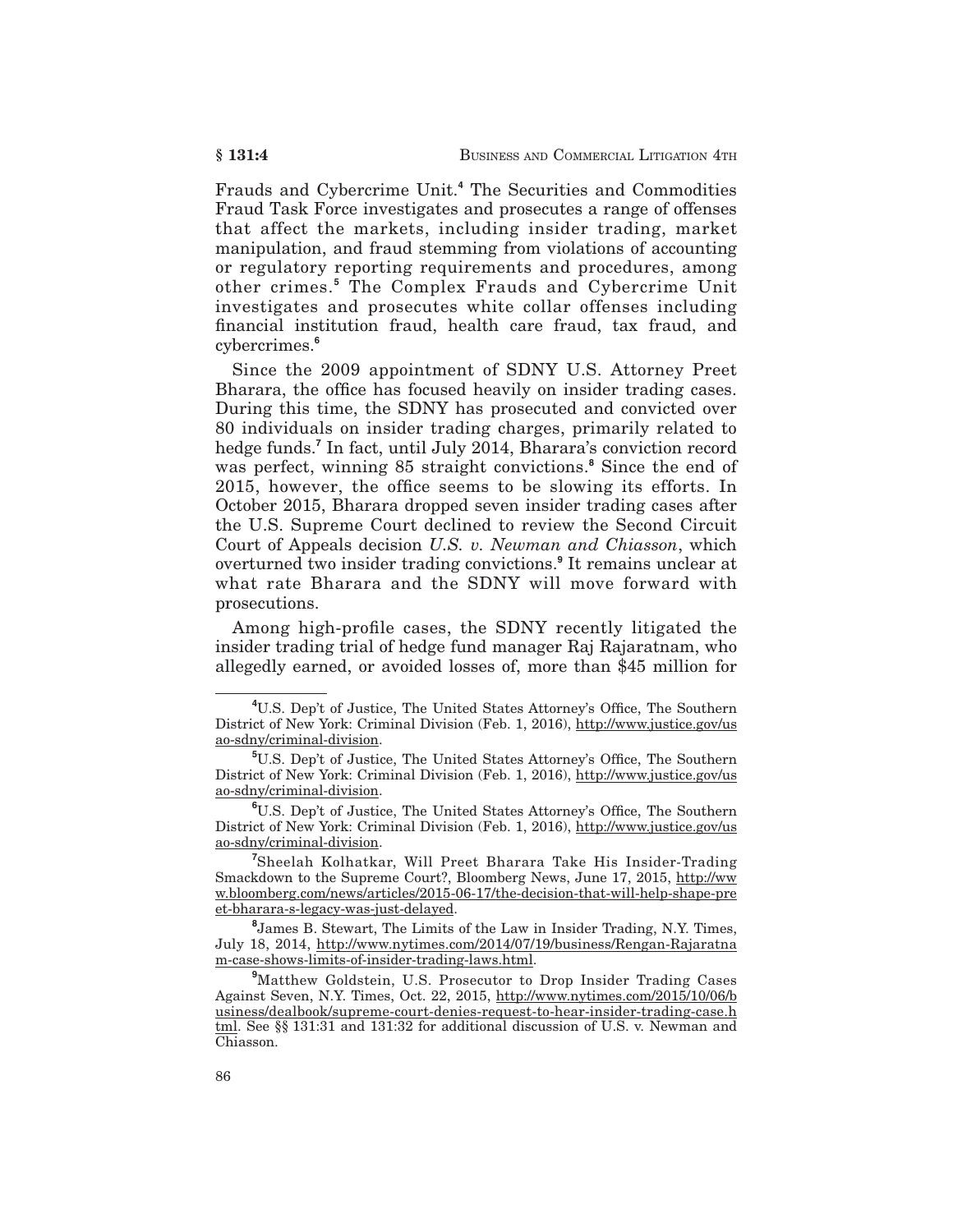his hedge fund based on insiders' tips.**<sup>10</sup>** On May 11, 2011, a jury convicted Rajaratnam on 14 counts of securities fraud stemming from his illegal trades.**<sup>11</sup>** Rajaratnam was sentenced to 11 years in prison and ordered to pay more than \$150 million in fines and forfeitures.**<sup>12</sup>** On June 24, 2013, the Court of Appeals for the Second Circuit upheld Rajaratnam's conviction.**<sup>13</sup>** On February 18, 2014, Rajaratnam filed a petition for writ of certiorari in the United States Supreme Court, arguing, among other things, that the trial judge should have suppressed the wiretap evidence.**<sup>14</sup>** On June 16, 2014, the Supreme Court declined the certiorari petition.**<sup>15</sup>**

One of Rajaratnam's associates, Rajat Gupta, former head of McKinsey & Co. and former board member of Goldman Sachs, was subsequently convicted of insider trading in June 2012 for his role in Rajaratnam's scheme.**<sup>16</sup>** In October 2012, Gupta was sentenced to two years in prison for his involvement in the insider trading scheme.**<sup>17</sup>** Gupta also was sentenced to one year of

**<sup>13</sup>**U.S. v. Rajaratnam, 719 F.3d 139, Fed. Sec. L. Rep. (CCH) P 97534 (2d Cir. 2013), cert. denied, 134 S. Ct. 2820, 189 L. Ed. 2d 785 (2014).

**<sup>14</sup>**Petition for a Writ of Certiorari, Rajaratnam v. U.S., 134 S. Ct. 2820, 189 L. Ed. 2d 785 (2014); see Matt Chiappardi, Rajaratnam Takes Insider Trading Conviction to High Court, Law360, Feb. 24, 2014, http://www.law360.com/article s/512733/print?section=appellate.

**<sup>15</sup>**Rajaratnam v. U.S., 134 S. Ct. 2820, 189 L. Ed. 2d 785 (2014) (denying certiorari).

**<sup>16</sup>**See Peter Lattman and Azam Ahmed, Rajat Gupta Convicted of Insider Trading, N.Y. Times, June 15, 2012, http://dealbook.nytimes.com/2012/06/15/raja t-gupta-convicted-of-insider-trading. See § 131:32 for additional discussion of U.S. v. Gupta.

**<sup>17</sup>**See Press Release, Office of the U.S. Att'y for the S. Dist. of N.Y., Former Chairman of Consulting Firm and Board Director, Rajat Gupta, Sentenced in Manhattan Federal Court to Two Years in Prison for Insider Trading (Oct. 24, 2012), available at http://www.justice.gov/archive/usao/nys/pressreleases/Octobe r12/GuptaSentencing.html.

**<sup>10</sup>**See, e.g., UNITED STATES OF AMERICA, v. Raj RAJARATNAM and Danielle Chiesi, Defendants., 2010 WL 2131195, at \*4, 56 (S.D. N.Y. 2010). See § 131:32 for additional discussion of U.S. v. Rajaratnam.

**<sup>11</sup>**Michael Rothfeld et al., Fund Titan Found Guilty, Wall St. J., May 12, 2011, http://online.wsj.com/news/articles/SB 10001424052748703864204576317060246641834.

**<sup>12</sup>**See § 131:32; see also U.S. v. Rajaratnam, 2012 WL 362031 (S.D. N.Y. 2012); S.E.C. v. Rajaratnam, 822 F. Supp. 2d 432, Fed. Sec. L. Rep. (CCH) P 96582 (S.D. N.Y. 2011); Susan Pulliam and Chad Bray, Trader Draws Record Sentence, Wall St. J., Oct. 13, 2011, http://online.wsj.com/article/SB 10001424052970203914304576627191081876286.html; Richard Vanderford, Rajaratnam Gets Record \$93M Fine in SEC Case, Law360, Nov. 8, 2011, http:// www.law360.com/articles/284435/rajaratnam-gets-record-93m-fine-in-sec-case.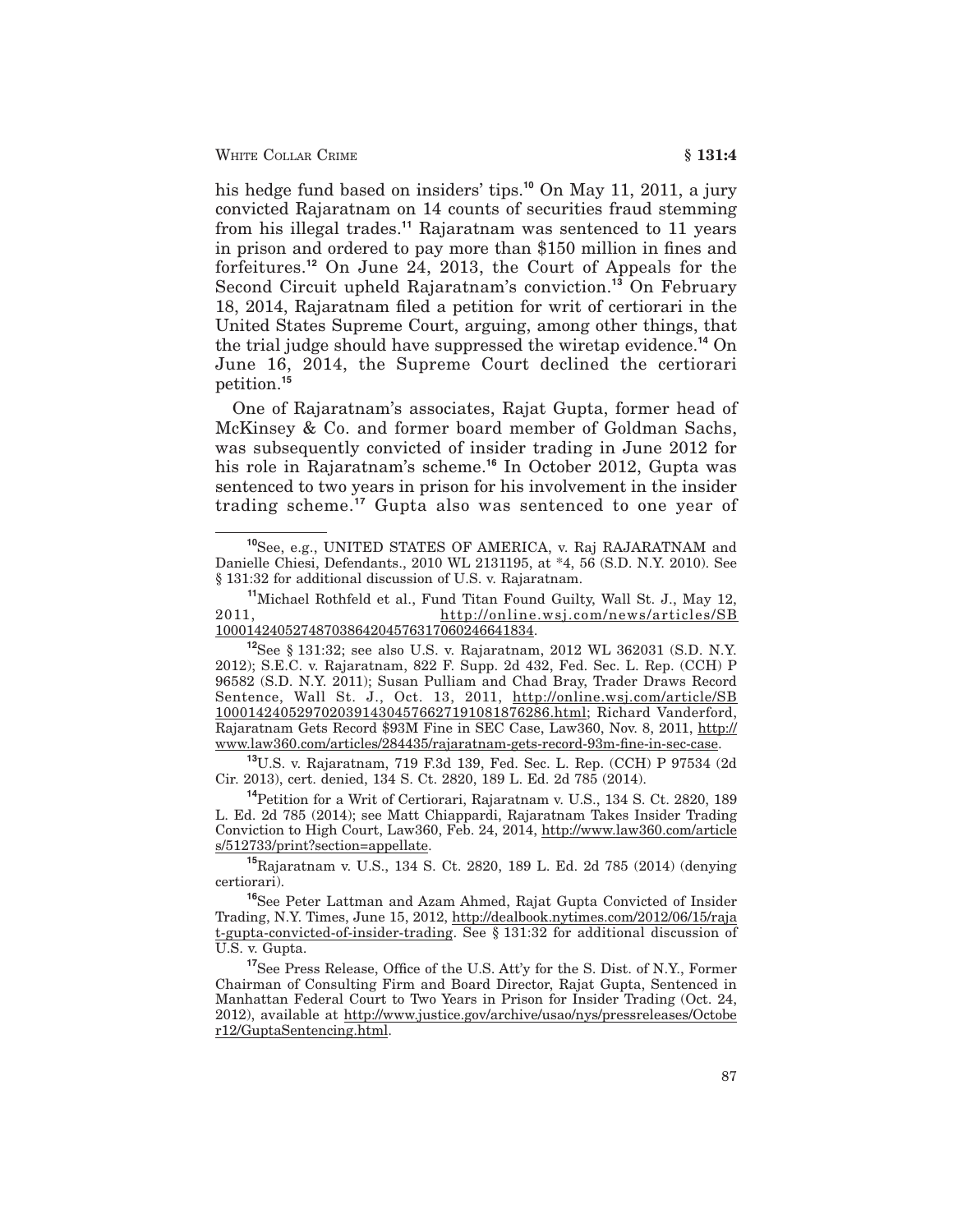supervised release and ordered to pay \$5 million.**<sup>18</sup>** In May 2013, Gupta appealed his conviction to the United States Court of Appeals for the Second Circuit.**<sup>19</sup>** In March 2014, the Second Circuit rejected Gupta's appeal and affirmed the 2012 conviction.**<sup>20</sup>** In April 2014, the U.S. District Court for the Southern District of New York ordered Gupta to surrender on June, 17, 2014, the date on which he was to begin serving his two year prison sentence.**<sup>21</sup>** In April 2015, Gupta appealed his sentence to the United States Supreme Court which denied his appeal.**<sup>22</sup>** Gupta also was ordered to pay \$13.9 million following a judgment in a separate civil insider trading case brought by the Securities and Exchange Commission ("SEC").**<sup>23</sup>**

On March 20, 2013, Rajaratnam's brother, Rengan, was charged with securities fraud and conspiracy to commit securities fraud for his role as the remote "tippee" in Rajaratnam's scheme.**<sup>24</sup>** On April 17, 2014, Rengan Rajaratnam's motion to dismiss his indictment was denied by the U.S. District Court for the Southern District of New York.**<sup>25</sup>** Rengan Rajaratnam argued that prosecutors failed to allege that he possessed the requisite knowledge that the information he shared would result in personal benefit to the tippers to sustain insider trading charges.**<sup>26</sup>** Subsequently, prosecutors dropped two insider trading charges against Rengan

**<sup>19</sup>**See Peter Lattman, Fallen Goldman Director Appeals for a New Trial, N.Y. Times, May 21, 2013, http://dealbook.nytimes.com/2013/05/21/court-hears-a ppeal-of-ex-director-of-goldman/.

**<sup>20</sup>**U.S. v. Gupta, 747 F.3d 111, 93 Fed. R. Evid. Serv. 1332 (2d Cir. 2014), cert. denied, 135 S. Ct. 1841, 191 L. Ed. 2d 722 (2015).

**<sup>21</sup>**Kaitlyn Kiernan, Gupta To Surrender For 2-Years Prison Term in June, Law360, Apr. 17, 2014, http://www.law360.com/articles/529293.

**<sup>22</sup>**Gupta v. U.S., 135 S. Ct. 1841, 191 L. Ed. 2d 722 (2015).

**<sup>23</sup>**Stewart Bishop, SEC Fines Gupta \$14M For Passing Secrets To Rajaratnam, Law360, July 17, 2013, http://www.law360.com/articles/458152/secfines-gupta-14m-for-passing-secrets-to-rajaratnam.

**<sup>24</sup>**U.S. v. Rajarantnam, 2014 WL 1554078 (S.D. N.Y. 2014). See § 131:32 for additional discussion of U.S. v. Rajaratnam.

**<sup>25</sup>**U.S. v. Rajarantnam, 2014 WL 1554078, at \*1 (S.D. N.Y. 2014).

**<sup>26</sup>**U.S. v. Rajarantnam, 2014 WL 1554078, at \*1 (S.D. N.Y. 2014). Notably, in an unrelated case decided in December 2014, the Second Circuit held that "downstream tippees" in insider trading cases must know that they are receiving insider information, and that the tipper was receiving a tangible benefit for that information. See U.S. v. Newman, 773 F.3d 438, 446, Fed. Sec. L. Rep. (CCH) P 98592 (2d Cir. 2014), cert. denied, 136 S. Ct. 242, 193 L. Ed. 2d 133 (2015).

**<sup>18</sup>**See Press Release, Office of the U.S. Att'y for the S. Dist. of N.Y., Former Chairman of Consulting Firm and Board Director, Rajat Gupta, Sentenced in Manhattan Federal Court to Two Years in Prison for Insider Trading (Oct. 24, 2012), available at http://www.justice.gov/archive/usao/nys/pressreleases/Octobe r12/GuptaSentencing.html.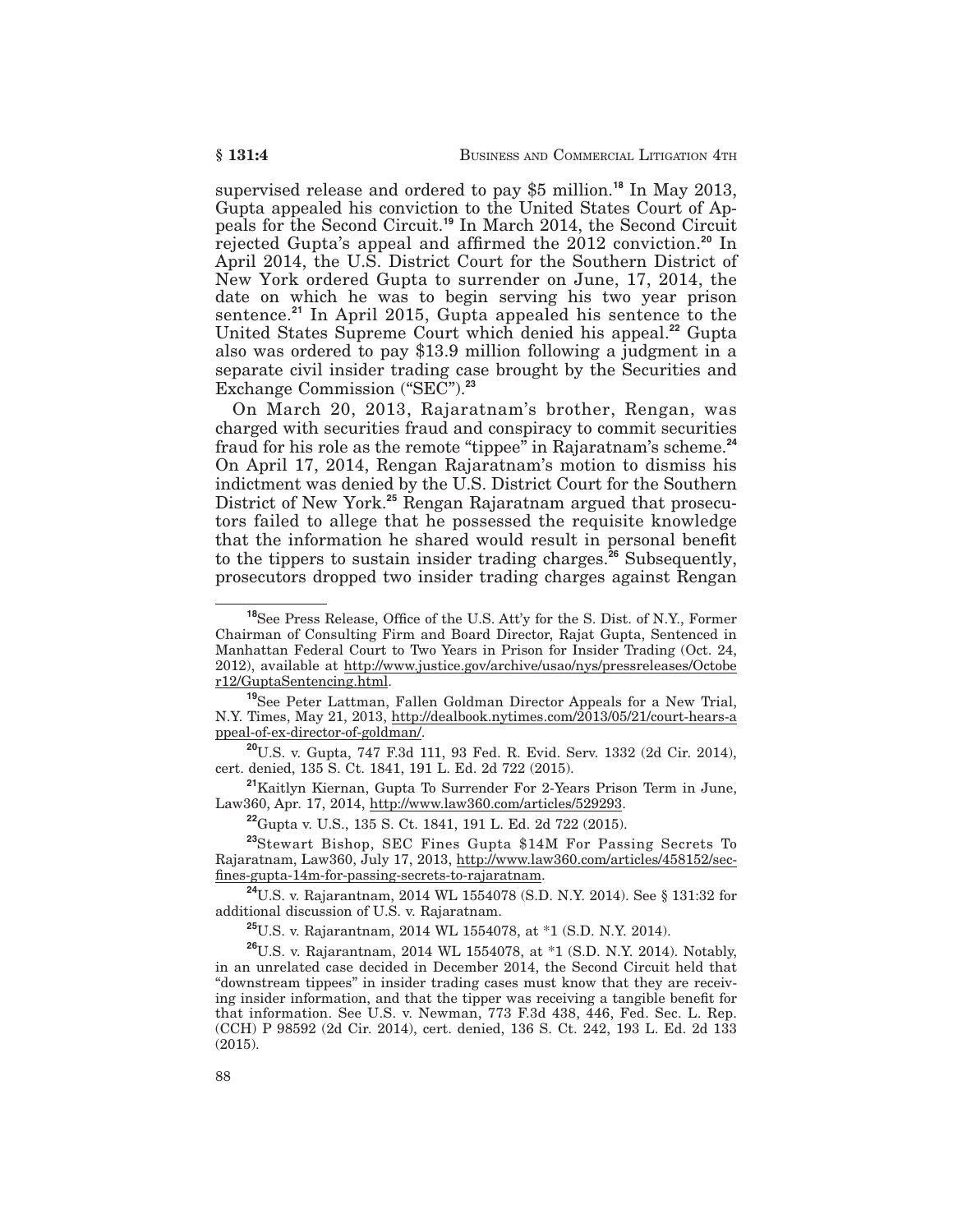#### WHITE COLLAR CRIME **§ 131:4**

Rajaratnam.**<sup>27</sup>** On July 8, 2014, however, a federal jury acquitted Rengan Rajaratnam of conspiracy to commit insider trading, the sole remaining charge against him.**<sup>28</sup>** Following a streak of 81 convictions for insider trading, this result marked the first defeat for federal prosecutors in an insider trading case in recent years.**<sup>29</sup>** In October 2014, Rengan Rajaratnam settled a related civil case with the SEC in which Rajaratnam accepted a five-year securities industry bar and agreed to pay more than \$840,000.**<sup>30</sup>**

Additionally, SDNY attorneys prosecuted the well-known case against Bernard Madoff for orchestrating and running a massive, decades-long Ponzi scheme, in which investors lost billions of dollars.**<sup>31</sup>** Madoff pleaded guilty to multiple charges in 2009,**<sup>32</sup>** for which he was sentenced to 150 years of imprisonment.**<sup>33</sup>** In March 2014, a jury found five of Madoff's long-time former employees guilty of 31 charges related to their roles in Madoff's scheme.**<sup>34</sup>** On June 24, 2014, Paul Konigsberg, a longtime former accountant to Bernard Madoff, pled guilty to two counts of falsifying records and one count of conspiracy in connection with Madoff's Ponzi scheme.**<sup>35</sup>** Although prosecutors stated that Konigsberg did not intend to help defraud Madoff's investors, he knowingly used fraudulently backdated trades provided by Madoff's firm when

**<sup>27</sup>**Michael Lipkin, Feds Drop 2 Counts In Rajaratnam Brother's Indictment, Law360, May 1, 2014, http://www.law360.com/articles/533917/feds-drop-2 counts-in-rajaratnam-brother-s-indictment?article\_related\_content=1.

**<sup>28</sup>**Christopher M. Matthews, Jury Acquits Rengan Rajaratnam in Insider-Trading Case, Wall St. J. July 8, 2014, http://online.wsj.com/articles/jury-acquit s-rengan-rajaratnam-in-insider-trading-case-1404845184.

**<sup>29</sup>**Christopher M. Matthews, Jury Acquits Rengan Rajaratnam in Insider-Trading Case, Wall St. J. July 8, 2014, http://online.wsj.com/articles/jury-acquit s-rengan-rajaratnam-in-insider-trading-case-1404845184.

**<sup>30</sup>**Press Release, Sec. & Exch. Comm'n, Rengan Rajaratnam Agrees to Settle Insider Trading Charges (Oct. 23, 2014), available at http://www.sec.gov/News/P ressRelease/Detail/PressRelease/1370543274751.

**<sup>31</sup>**Diana B. Henriques, Madoff, Apologizing, Is Given 150 Years, N.Y. Times, June 30, 2009, at A1.

**<sup>32</sup>**Diana B. Henriques & Jack Healy, Madoff Jailed After Pleading Guilty to Fraud, N.Y. Times, Mar. 13, 2009, at A1.

**<sup>33</sup>**Diana B. Henriques, Madoff, Apologizing, Is Given 150 Years, N.Y. Times, June 30, 2009, at A1.

**<sup>34</sup>**Press Release, Fed. Bureau of Investigation, Five Former Employees of Bernard L. Madoff Investment Securities Found Guilty in Manhattan Federal Court on All Counts (Mar. 24, 2014), available at http://www.fbi.gov/newyork/pr ess-releases/2014/five-former-employees-of-bernard-l.-madoff-investment-securit ies-found-guilty-in-manhattan-federal-court-on-all-counts.

**<sup>35</sup>**Christopher M. Matthews, Bernard Madoff's Former Accountant Pleads Guilty, Wall St. J., June 24, 2014, http://online.wsj.com/articles/bernard-madoff s-former-accountant-pleads-guilty-1403631726? mod=mktw.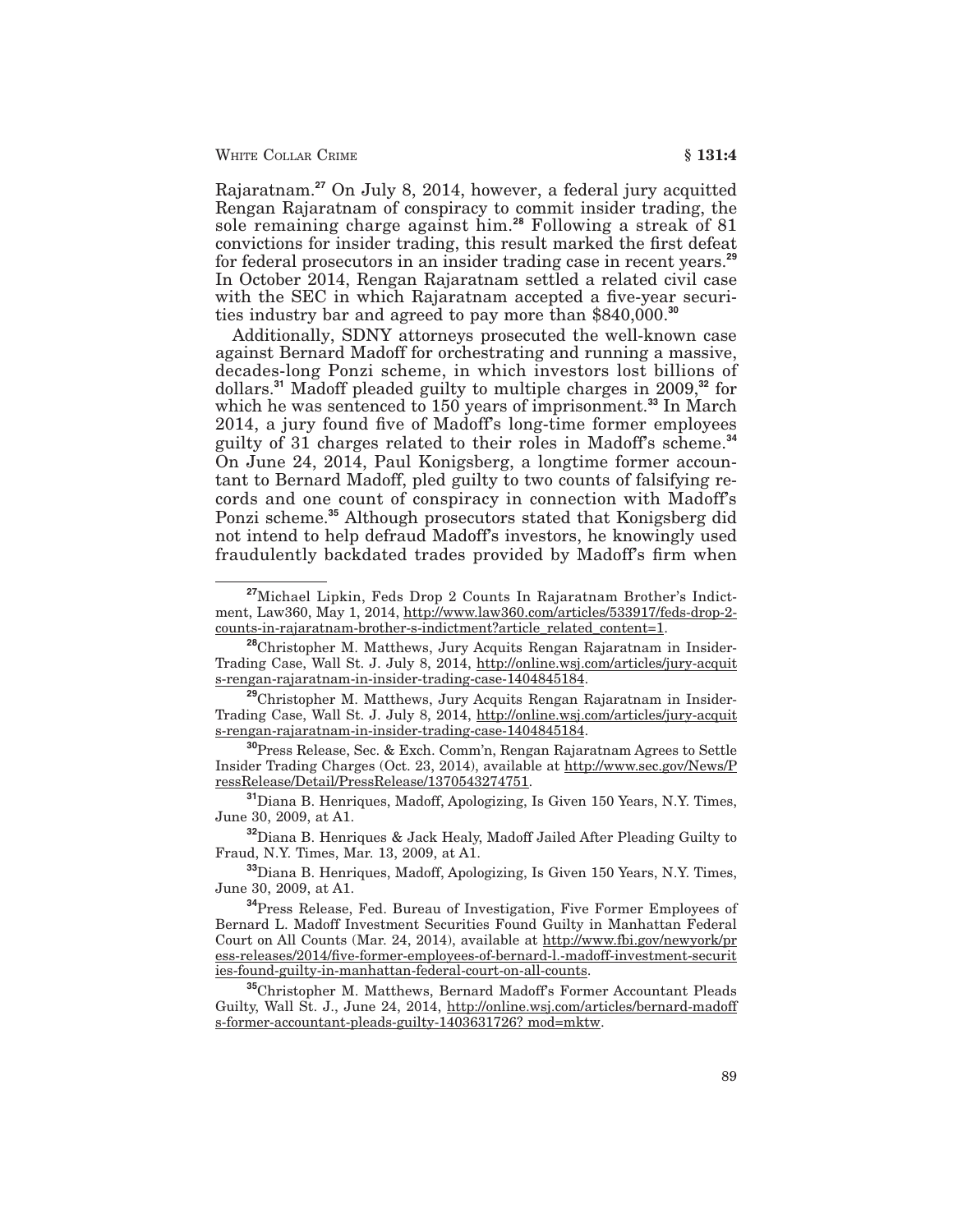preparing clients' tax returns.**<sup>36</sup>** Konigsberg agreed to forfeit \$4.4 million in ill-gotten profits and to pay additional fines.<sup>37</sup>

Another leading SDNY prosecution resulted in the conviction of Bernard Ebbers for orchestrating an \$11 billion fraud that led to the collapse of WorldCom, the company Ebbers founded and directed.**<sup>38</sup>** Ebbers received a sentence of 25 years in federal prison.**<sup>39</sup>**

#### **§ 131:5 U.S. Attorneys—Other districts**

In addition to the SDNY, federal prosecutors in other districts actively investigate and prosecute white collar crime. For example, the U.S. Attorney's Office for the Eastern District of New York ("EDNY") is responsible for federal prosecutions for the New York City boroughs of Brooklyn, Queens, and Staten Island, and for Nassau County and Suffolk County on Long Island.**<sup>1</sup>** Created in 1865,**<sup>2</sup>** the EDNY today prosecutes a wide range of federal offenses, including white collar cases. The EDNY's Business and Securities Fraud unit, within the Criminal Division, prosecutes various federal crimes, including multiple types of fraud (such as corporate, securities, health care, bank, and mortgage).**<sup>3</sup>**

The EDNY led the formation of the Mortgage Fraud Task Force in the spring of 2008, coordinating efforts among federal, state, and local law enforcement in the wake of the subprime mortgage crisis, and before the wider financial crisis unfolded later that year.**<sup>4</sup>** This office has handled various mortgage fraud cases in the wake of that crisis, including an investigation by the

#### **[Section 131:5]**

**1** U.S. Dep't of Justice, The United States Attorney's Office, Eastern District of New York, http://www.justice.gov/usao/nye/about.html.

**<sup>36</sup>**Christopher M. Matthews, Bernard Madoff's Former Accountant Pleads Guilty, Wall St. J., June 24, 2014, http://online.wsj.com/articles/bernard-madoff s-former-accountant-pleads-guilty-1403631726? mod=mktw.

**<sup>37</sup>**Christopher M. Matthews, Bernard Madoff's Former Accountant Pleads Guilty, Wall St. J., June 24, 2014, http://online.wsj.com/articles/bernard-madoff s-former-accountant-pleads-guilty-1403631726? mod=mktw.

**<sup>38</sup>**Ken Belson, Ex-Chief of WorldCom Is Found Guilty in \$11 Billion Fraud, N.Y. Times, Mar. 16, 2005, at A1.

**<sup>39</sup>**Ken Belson, WorldCom Head Is Given 25 Years for Huge Fraud, N.Y. Times, July 14, 2005, A1.

**<sup>2</sup>** U.S. Dep't of Justice, The United States Attorney's Office, Eastern District of New York, http://www.justice.gov/usao-edny.

**<sup>3</sup>** U.S. Dep't of Justice, The United States Attorney's Office, Eastern District of New York, Criminal Division, http://www.justice.gov/usao/nye/crim.html.

**<sup>4</sup>** Dan Slater, EDNY Forms Federal Task Force to Clean Up Mortgage Mess, Wall St. J. L. Blog (May 5, 2008, 9:04 AM), http://blogs.wsj.com/law/2008/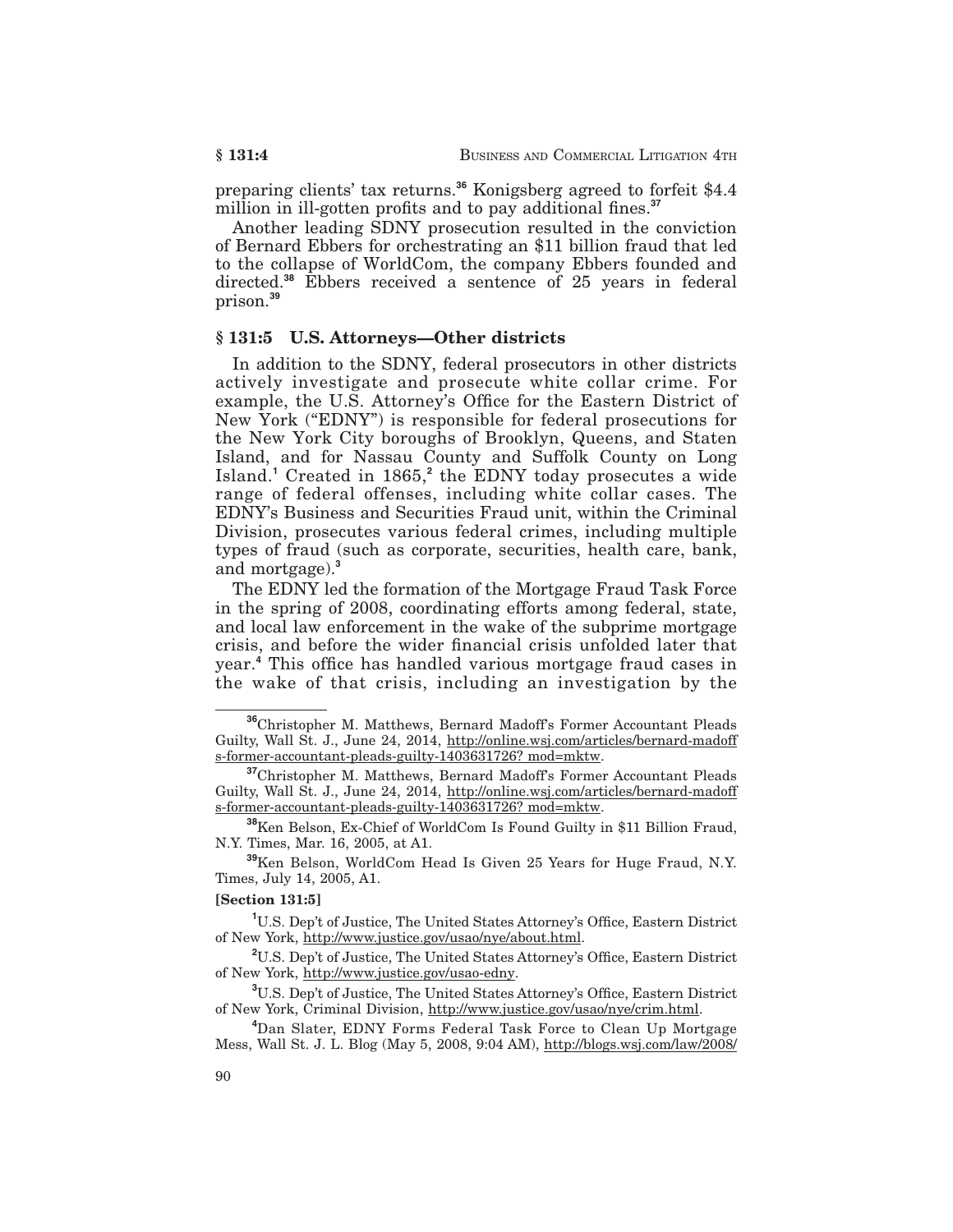WHITE COLLAR CRIME **§ 131:5**

Financial Fraud Enforcement Task Force**<sup>5</sup>** that led to the guilty plea of a New York developer whose conspiracy caused \$92 million in losses on fraudulent mortgages.**<sup>6</sup>** In May 2014, the EDNY secured the guilty pleas of Adam J. Manson and Brian Callahan for engaging in a \$96 million real estate Ponzi scheme in Long Island, New York.**<sup>7</sup>** Manson pleaded guilty to conspiracy to commit securities fraud and faces up to five years in prison and must pay \$96 million in restitution to the victims.**<sup>8</sup>** Callahan pleaded guilty to securities and wire fraud and faces up to 40 years in prison.**<sup>9</sup>**

Despite the EDNY's robust prosecutorial tradition, however, its prosecution of two Bear Stearns hedge fund managers, Ralph Cioffi and Matthew Tannin, on mortgage fraud charges in the wake of the financial firm's rapid collapse in 2008, was unsuccessful.**<sup>10</sup>**

In May 2015, EDNY prosecutors indicted 14 individuals, including nine current and former high-ranking officials of Fédération Internationale de Football Association ("FIFA") in connection with an alleged twenty-four year scheme to enrich themselves through corruption within FIFA. The defendants were charged with racketeering, wire fraud, and money laundering conspiracies, among other charges. The forty-seven count indictment was unsealed on May 27, 2015. On the same day, Swiss officials arrested seven of the named defendants in Zurich. The indictment

**6** Press Release, Dep't of Justice, Leader of \$92 Million Mortgage Fraud Conspiracy Pleads Guilty (Oct. 15, 2010), available at http://www.justice.gov/arc hive/usao/nye/pr/2010/2010oct15.html.

**7** Press Release, Fed. Bureau of Investigation, Long Island Real Estate Manager Pleads Guilty in \$96 Million Ponzi Scheme (May 12, 2014), available at http://www.fbi.gov/newyork/press-releases/2014/long-island-real-estate-manag er-pleads-guilty-in-96-million-ponzi-scheme.

**8** Press Release, Fed. Bureau of Investigation, Long Island Real Estate Manager Pleads Guilty in \$96 Million Ponzi Scheme (May 12, 2014), available at http://www.fbi.gov/newyork/press-releases/2014/long-island-real-estate-manag er-pleads-guilty-in-96-million-ponzi-scheme.

**9** Press Release, Fed. Bureau of Investigation, Long Island Real Estate Manager Pleads Guilty in \$96 Million Ponzi Scheme (May 12, 2014), available at http://www.fbi.gov/newyork/press-releases/2014/long-island-real-estate-manag er-pleads-guilty-in-96-million-ponzi-scheme.

**<sup>10</sup>**Zachery Kouwe & Dan Slater, 2 Bear Stearns Fund Leaders are Acquitted, N.Y. Times, Nov. 10, 2009.

<sup>05/05/</sup>edny-forms-federal-task-force-to-clean-up-mortgage-mess; see also Lawrence J. Zweifach & Eric M. Creizman, Defending Parallel Proceedings: Basic Principles and Tactical Considerations, Sec. Litig. Rep., Feb. 2010, at 1.

**<sup>5</sup>** President Barack Obama created the Financial Fraud Enforcement Task Force in November 2009. Lawrence J. Zweifach & Eric M. Creizman, Defending Parallel Proceedings: Basic Principles and Tactical Considerations, Sec. Litig. Rep., Feb. 2010, at 1.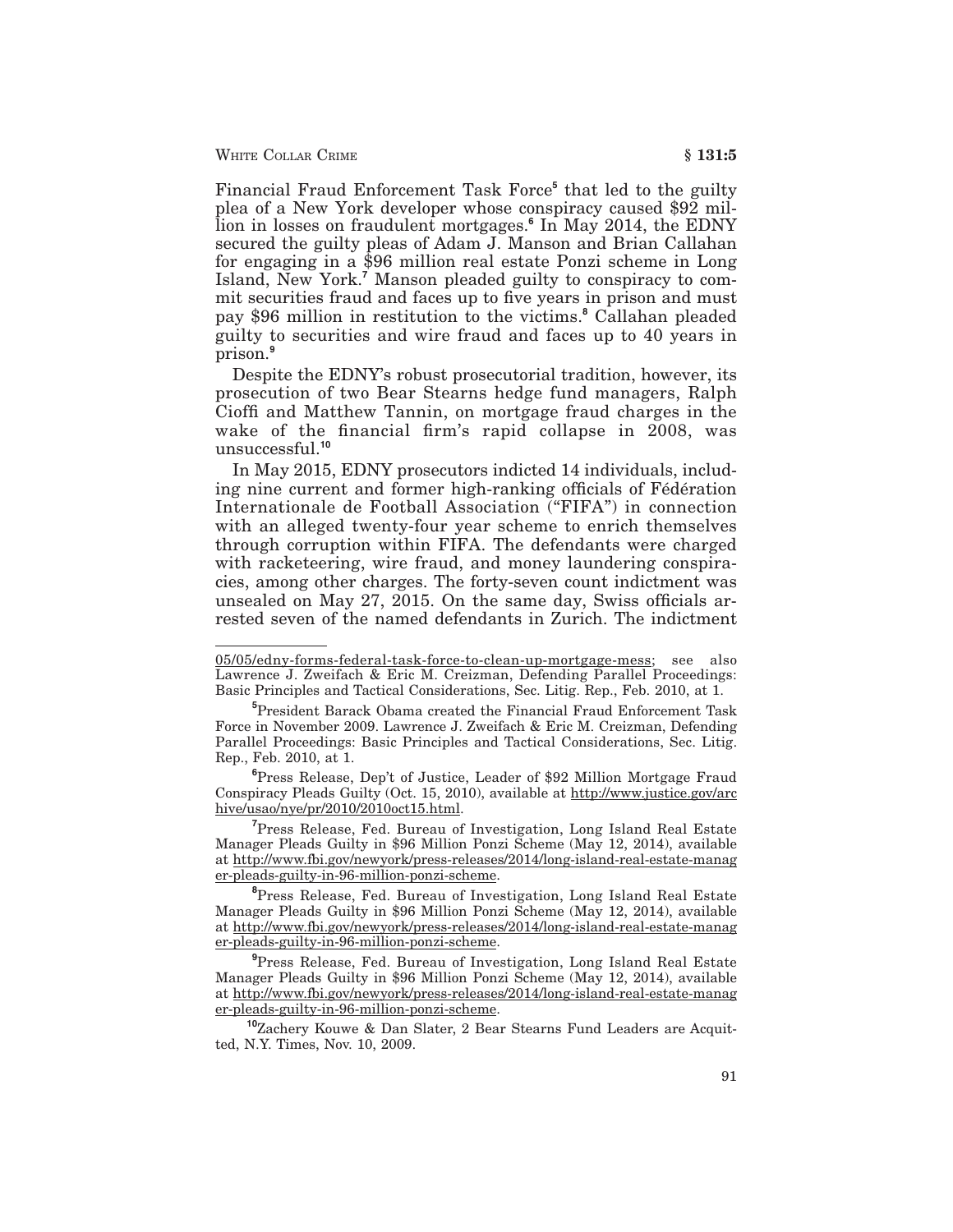alleges that the FIFA officials conspired to solicit and receive over \$150 million in bribes and kickbacks in exchange for their support of the sports marketing executives also named as defendants.**<sup>11</sup>**

While the New York City area, the country's financial capital, is a nexus of white collar federal prosecutions, other U.S. Attorney's Offices across the country also investigate and prosecute white collar crime. For example, the Fraud and Public Corruption Section of the U.S. Attorney's Office for the District of Columbia prosecutes health care fraud, tax crimes, securities fraud, computer crimes, and intellectual property crimes, among other actions.**<sup>12</sup>** The D.C. office also enforces various public corruption laws, such as federal laws prohibiting bribes and honest services fraud,**<sup>13</sup>** false claims, fraud and kickbacks in government contracting, and cases against federal employees.**<sup>14</sup>** Owing to its unique geographic location, in the nation's capital, the office's jurisdiction also encompasses congressional referrals for perjury and false statements.**<sup>15</sup>** For example in June 2012, after a previous mistrial, a jury in the United States District Court for the District of Columbia acquitted former Major League Baseball star pitcher Roger Clemens on charges he lied to Congress about use of illicit performance enhancing drugs.**<sup>16</sup>**

The D.C. U.S. Attorney's Office also prosecutes wrongdoing among local government officials and their associates. In January 2012, Harry L. Thomas Jr., then a member of the Council of the District of Columbia ("D.C. Council"), pleaded guilty to embezzling more than \$350,000 in public money and for filing a false tax return. Thomas spent the money on vehicles, clothes, meals, and vacations. Thomas received a sentence of more than three years in prison. The plea agreement required Thomas to resign

**<sup>11</sup>**Press Release, Dep't of Justice, Nine FIFA Officials and Five Corporate Executives Indicted for Racketeering Conspiracy and Corruption (May 27, 2015), available at http://www.justice.gov/opa/pr/nine-fifa-officials-and-five-corporate-e xecutives-indicted-racketeering-conspiracy-and.

**<sup>12</sup>**U.S. Dep't of Justice, The United States Attorney's Office for the District of Columbia, Fraud and Public Corruption, http://www.justice.gov/usao/dc/divisi ons/criminal\_fraud\_public\_corruption.html.

**<sup>13</sup>**See § 131:36 for a discussion of honest services fraud.

**<sup>14</sup>**U.S. Dep't of Justice, The United States Attorney's Office for the District of Columbia, Fraud and Public Corruption, http://www.justice.gov/usao/dc/divisi ons/criminal\_fraud\_public\_corruption.html.

**<sup>15</sup>**Deborah Connor, U.S. Dep't of Justice, The United States Attorney's Office District of Columbia, Fraud and Public Corruption, http://www.justice.gov/u sao/dc/divisions/criminal\_fraud\_public\_corruption.html.

**<sup>16</sup>**Del Quentin Wilber & Ann E. Marimow, Roger Clemens Acquitted of All Charges, Wash. Post, June 18, 2012, http://www.washingtonpost.com/local/crim e/roger-clemens-trial-verdict-reached/2012/06/18/gJQAQxvzlV\_story.html.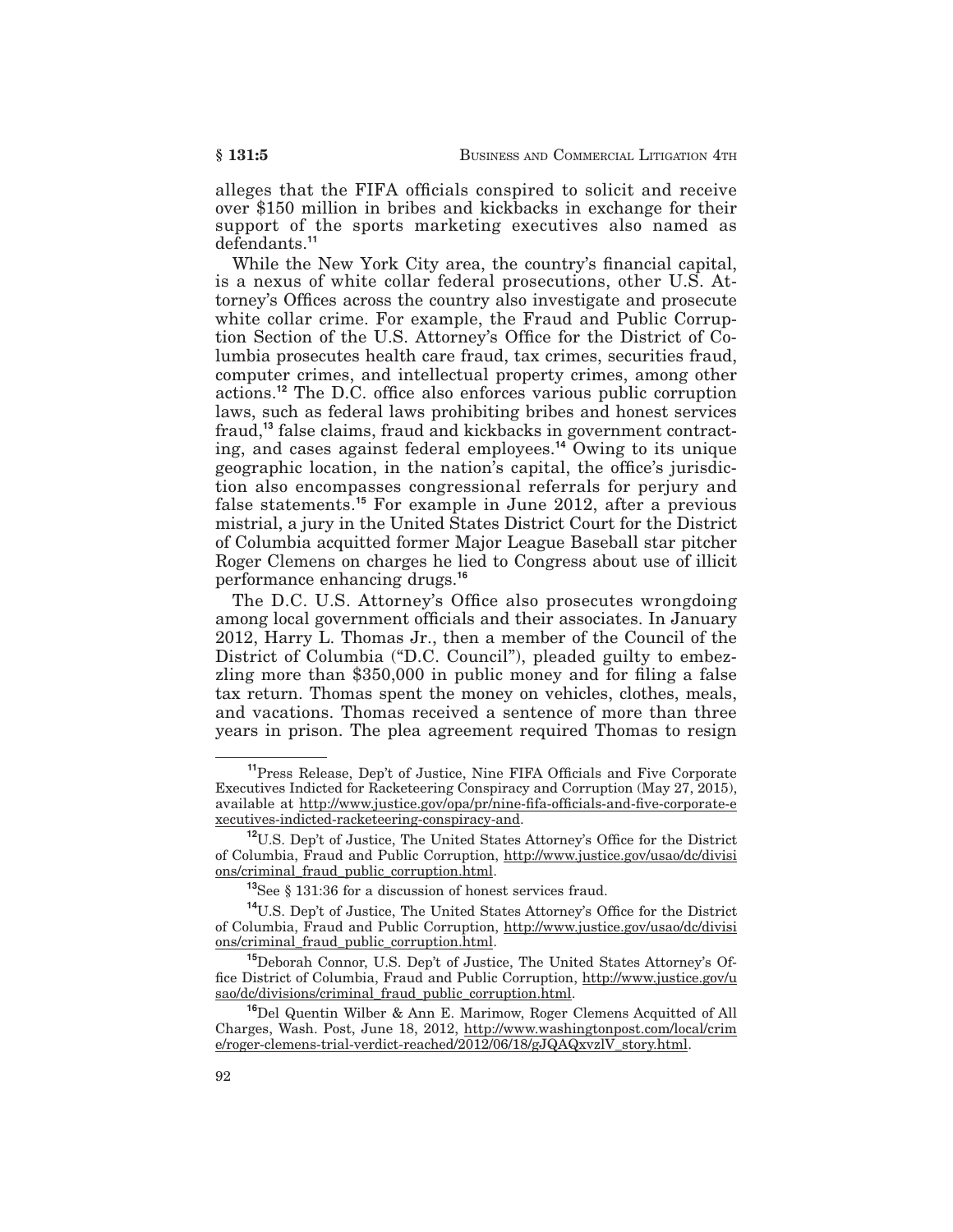WHITE COLLAR CRIME **6 § 131:5** 

from the D.C. Council, and he was the first sitting member to face felony charges and to be convicted on them.**<sup>17</sup>** As of July 2013, six of Thomas's former staff members pled guilty to various charges associated with the misappropriation of government funds and criminal tax charges related to Thomas's scheme.**<sup>18</sup>** In March 2015, Neil Rodgers, who allegedly aided Thomas in illegally securing funds to pay for an inaugural ball, was found guilty of first degree fraud by a jury in the District of Columbia. The charge of first degree fraud carries a statutory maximum of 10 years in prison.**<sup>19</sup>** In June 2016, a federal judge sentenced Rodgers to thirty-six days in prison and ordered him to repay \$110,000.**<sup>20</sup>**

Less than six months after Thomas's guilty plea, a second member of the D.C. Council also pleaded guilty to a felony. Kwame R. Brown, who had served as the chairman of the D.C. Council since 2011, pleaded guilty in June 2012 to federal bank fraud and violation of D.C.'s campaign finance laws. Brown admitted that he lied on applications for two loans—a home equity loan and a loan used to buy a boat—by falsely inflating his income. Like Thomas's plea, the plea agreement required Brown to resign from the D.C. Council. In November 2012, Brown was sentenced to one day in custody and six months of home detention.**<sup>21</sup>**

The D.C. U.S. Attorney's Office also investigated an alleged

**<sup>17</sup>**Press Release, Fed. Bureau of Investigation, Former District of Columbia Council Member Harry Thomas Jr. Sentenced to 38 Months in Prison for Theft, Tax Charges in Scheme Involving Government Funds (May 3, 2012), available at https://www.fbi.gov/washingtondc/press-releases/2012/former-district-of-colum bia-council-member-harry-thomas-jr.-sentenced-to-38-months-in-prison-for-thef t-tax-charges-in-scheme-involving-government-funds.

**<sup>18</sup>**Press Release, Fed. Bureau of Investigation, Aide to Former Council Member Harry L. Thomas, Jr. Pleads Guilty to Charge Involving \$110,000 Grant That Funded an Inaugural Ball (July 19, 2013), available at http://www.f bi.gov/washingtondc/press-releases/2013/aide-to-former-council-member-harryl.-thomas-jr.-pleads-guilty-to-charge-involving-110-000-grant-that-funded-an-ina ugural-ball.

**<sup>19</sup>**Press Release, Fed. Bureau of Investigation, Former D.C. Government Official Found Guilty of Fraud Involving \$110,000 Grant That Funded a 2009 Inaugural Ball (Mar. 25, 2015), available at http://www.fbi.gov/washingtondc/pre ss-releases/2015/former-d.c.-government-official-found-guilty-of-fraud-involving-110-000-grant-that-funded-a-2009-inaugural-ball.

**<sup>20</sup>**Spencer S. Hsu, Neil S. Rodgers, Aide to Former D.C. Council Member, Sentenced for Fraud, Wash. Post, June 16, 2016, https://www.washingtonpost.co m/local/crime/neil-s-rodgers-aide-to-former-dc-council-member-sentenced-for-fra ud/2015/06/16/d1820d06-1394-11e5-9ddc-e3353542100c\_story.html.

**<sup>21</sup>**Del Quentin Wilber & Keith L. Alexander, Ex-D.C. Council Chairman Kwame R. Brown Gets One Day in Custody, Plus Home Detention, Wash. Post, Nov. 12, 2012, http://articles.washingtonpost.com/2012-11-12/local/35504597\_1\_ home-detention-jail-time-federal-court.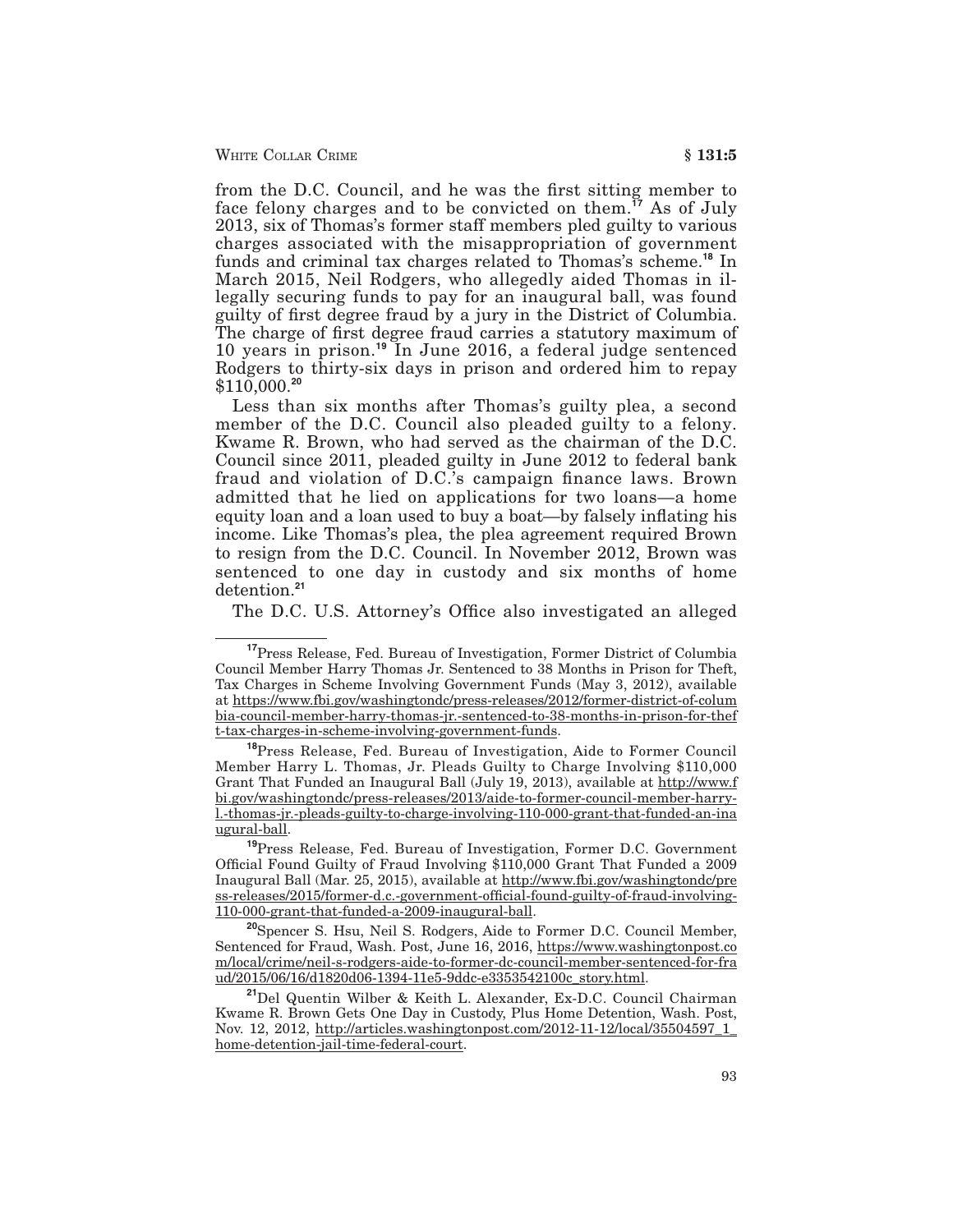"shadow campaign" supporting D.C. Mayor Vincent C. Gray in the 2010 mayoral race. In July 2012, a public relations consultant associated with the campaign pleaded guilty to various charges, including obstruction of justice and conspiracy to violate campaign finance laws, following on the heels of guilty pleas by two Gray campaign workers.**<sup>22</sup>** One campaign worker was sentenced to two years of probation for his role in the "shadow campaign."**<sup>23</sup>** On July 26, 2013, the former treasurer of Gray's campaign was sentenced to six months in prison for campaign finance and obstruction of justice charges.**<sup>24</sup>** More recently, in March 2014, Jeffrey E. Thompson pled guilty to conspiring to violate campaign finance laws for his integral role in Gray's "shadow campaign."**<sup>25</sup>** The charges against Thompson stem from a broader election fraud scheme in which more than \$3.3 million in illegal campaign contributions were channeled to at least 28 candidates including candidates for the office of the President of the United States.**<sup>26</sup>** In August 2013, former Congressman Jesse L. Jackson, Jr. was sentenced to 30 months in prison for conspiracy to defraud his re-election campaign of around \$750,000 which he used to conceal illegal activities and to pay for his personal expenses.**<sup>27</sup>**

Significant white collar cases also are handled in other U.S. At-

**<sup>22</sup>**Mike DeBonis & Nikita Stewart, Vast "Shadow Campaign" Said to Have Aided Gray in 2010, Wash. Post, July 10, 2012, http://www.washingtonpost.com/ local/dc-politics/gray-donor-admits-to-scheme-to-funnel-illegal-campaign-contrib utions/2012/07/10/gJQA0b5DbW\_story.html.

**<sup>23</sup>**Del Quentin Wilber, Former Gray Aide Howard Brooks Sentenced to 2 Years Probation, Wash. Post, Oct. 10, 2012, http://articles.washingtonpost.com/ 2012-10-10/local/35499256\_1\_campaign-finance-gray-campaign-campaign-paym ents.

**<sup>24</sup>**Mike DeBonis, Thomas Gore, Ex-Gray Campaign Aide, Sentenced in Payoff Scheme, Wash. Post, July 26, 2013, http://articles.washingtonpost.com/ 2013-03-28/local/38090343\_1\_lesser-sentence-campaign-fenty.

**<sup>25</sup>**Press Release, Fed. Bureau of Investigation, Businessman Pleads Guilty to Conspiring to Violate Federal and District of Columbia Campaign Finance and Tax Laws (Mar. 10, 2014), available at http://www.fbi.gov/washingtondc/pre ss-releases/2014/businessman-pleads-guilty-to-conspiring-to-violate-federal-anddistrict-of-columbia-campaign-finance-and-tax-laws; see Ann E. Marimow & Carol D. Leonnig, Jeffrey E. Thompson said to be in final plea talks over 'shadow' campaign for Gray, Wash. Post, Mar. 6, 2014, www.washingtonpost.co m/politics/jeffrey-e-thomson-in-plea-talks-with-prosecutors-about-dc-mayor-gray s-alleged-shadow-campaign/2014/03/06/595daf70-a549-11e3-8466-d34c451760b 9\_story.html.

**<sup>26</sup>**Press Release, Fed. Bureau of Investigation, Businessman Pleads Guilty to Conspiring to Violate Federal and District of Columbia Campaign Finance and Tax Laws (Mar. 10, 2014), available at http://www.fbi.gov/washingtondc/pre ss-releases/2014/businessman-pleads-guilty-to-conspiring-to-violate-federal-anddistrict-of-columbia-campaign-finance-and-tax-laws.

**<sup>27</sup>**Press Release, Fed. Bureau of Investigation, Former Congressman Jesse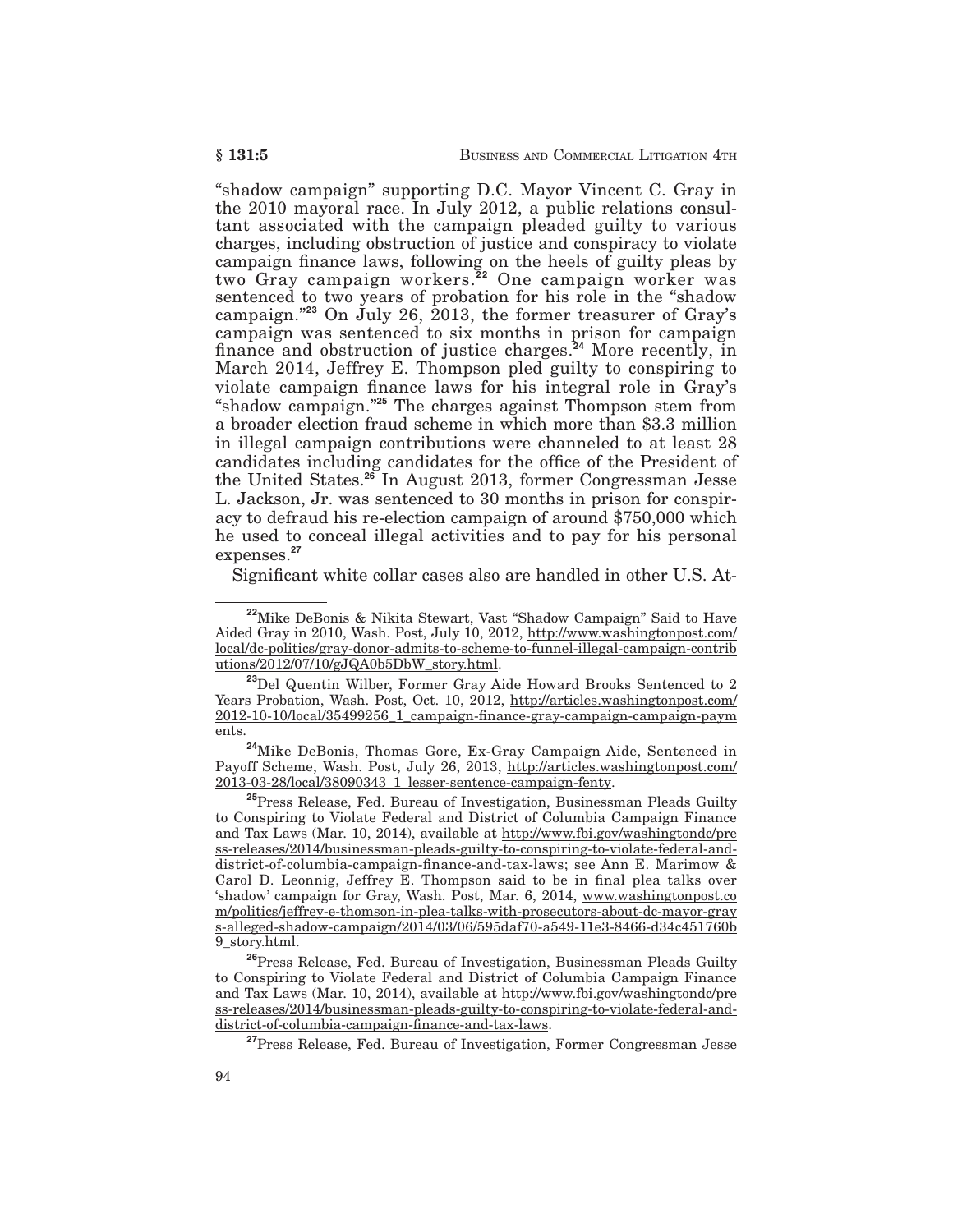torney's Offices around the country. The prosecution of media mogul Conrad Black, whose conviction was largely overturned by the Supreme Court in 2010,**<sup>28</sup>** applying its decision in *Skilling v. United States***<sup>29</sup>** that limited prosecutions for honest services fraud, began as a prosecution by the U.S. Attorney's Office for the Northern District of Illinois.**<sup>30</sup>** That office also is well known for its public corruption prosecutions, including that of former Illinois Governor Rod Blagojevich,**<sup>31</sup>** and it touts the prosecution of health care fraud and computer crime as among its current top priorities.**<sup>32</sup>**

U.S. Attorneys' Offices in California also handle a variety of significant prosecutions. The U.S. Attorney's Office for the Northern District of California has a robust White Collar Crime Section, which handles fraud cases, environmental crimes, and food-safety cases, among others.**<sup>33</sup>** For example, in February 2011, federal prosecutors from the Northern District of California secured a guilty plea from a former Apple, Inc. employee, Paul Devine, by which Devine admitted to causing losses of more than \$2.4 million, by sharing confidential corporate information with

L. Jackson, Jr. Sentenced to 30 Months in Prison for Conspiring to Defraud Campaign (Aug. 14, 2013), available at http://www.fbi.gov/washingtondc/press-r eleases/2013/former-congressman-jesse-l.-jackson-jr.-sentenced-to-30-months-inprison-for-conspiring-to-defraud-campaign.

**<sup>28</sup>**See Black v. U.S., 561 U.S. 465, 130 S. Ct. 2963, 177 L. Ed. 2d 695, R.I.C.O. Bus. Disp. Guide (CCH) P 11876 (2010).

**<sup>29</sup>**Skilling v. U.S., 561 U.S. 358, 130 S. Ct. 2896, 177 L. Ed. 2d 619, Fed. Sec. L. Rep. (CCH) P 95808, R.I.C.O. Bus. Disp. Guide (CCH) P 11875 (2010).

**<sup>30</sup>**Black v. U.S., 561 U.S. 465, 468–69, 130 S. Ct. 2963, 177 L. Ed. 2d 695, R.I.C.O. Bus. Disp. Guide (CCH) P 11876 (2010).

**<sup>31</sup>**The U.S. Attorney's District initiated criminal proceedings against Blagojevich in December 2008 and issued a superseding indictment in April 2009 and a second superseding indictment in February 2010. See UNITED STATES OF AMERICA, v. Rod BLAGOJEVICH, Christopher Kelly, Alonzo Monk, William F. Cellini, Sr., John Harris, and Robert Blagojevich., 2009 WL 874042 (N.D. Ill. 2009); UNITED STATES OF AMERICA, v. Rod BLAGOJEV-ICH, Alonzo Monk, John Harris, and Robert Blagojevich., 2010 WL 6496183 (N.D. Ill. 2010). Blagojevich received a sentence of 14 years in prison following his conviction on corruption charges. Monica Davey, Blagojevich Sentenced to 14 Years in Prison, N.Y. Times, Dec. 7, 2011, http://www.nytimes.com/2011/12/ 08/us/blagojevich-expresses-remorse-in-courtroom-speech.html. He began his sentence in March 2012 and currently is incarcerated at a federal prison in Colorado. Blagojevich Leaves for Federal Prison in Colorado to Serve 14-year Sentence, CBS News, Mar. 15, 2012, http://www.cbsnews.com/news/blagojevich-l eaves-for-federal-prison-in-colorado-to-serve-14-year-sentence/.

**<sup>32</sup>**U.S. Dep't of Justice, United States Attorney's Office, Northern District of Illinois, http://www.justice.gov/usao-ndil/about.

**<sup>33</sup>**U.S. Dep't of Justice, United States Attorney's Office, Northern District of California, http://www.justice.gov/usao/can/divisions/index.html.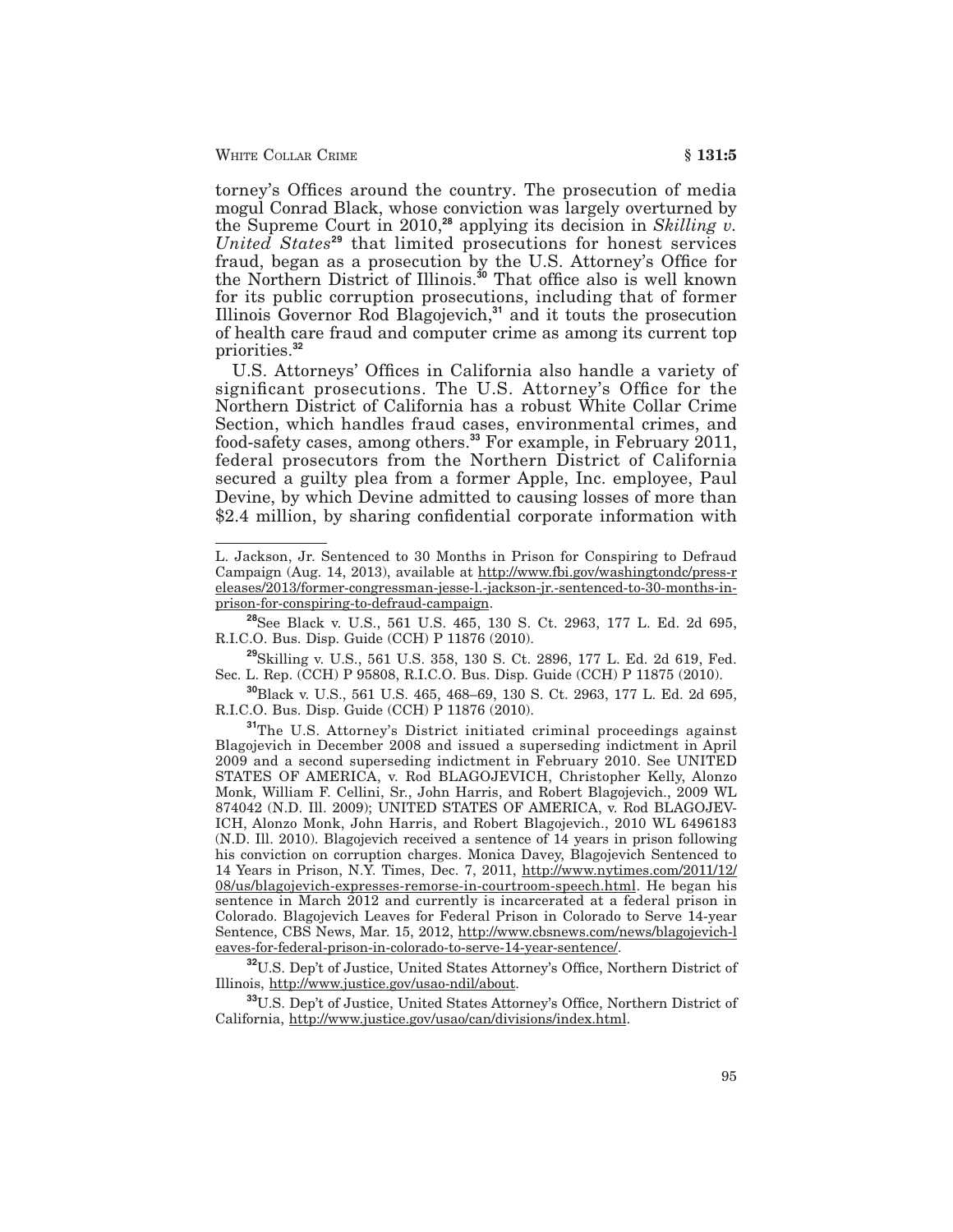suppliers and manufacturers of components for Apple products.**<sup>34</sup>**

The U.S. Attorney's Office for the Central District of California, which covers an area with a population that is the largest of any federal judicial district in the United States,**<sup>35</sup>** focuses on various areas of criminal enforcement, including intellectual property crimes and financial crimes.**<sup>36</sup>** Recent noteworthy cases include a guilty plea from a Los Angeles man for importing counterfeit exercise machines from China;**<sup>37</sup>** the sentencing of a married couple who owned a jewelry store and one of their employees for trafficking in fake designer jewelry, including pieces that contained dangerous amounts of lead;**<sup>38</sup>** and the indictment of former Major League Baseball All-Star Lenny Dykstra, who played for the New York Mets and Philadelphia Phillies, on various criminal charges, including bankruptcy fraud, obstruction of justice, and false declarations.**<sup>39</sup>** Dykstra, who was previously sentenced to three years in California state prison on separate charges, pleaded guilty in June 2012 to the bankruptcy fraud charges.**<sup>40</sup>**

#### **§ 131:6 Agencies with enforcement powers—Securities and Exchange Commission**

The SEC is the federal government's regulatory and enforcement agency with jurisdiction specifically covering the securities

**<sup>38</sup>**Press Release, Office of the U.S. Att'y for the Cent. Dist. of Cal., Three Associated with L.A. Jewelry Store Sentenced for Selling Lead-Tainted Counterfeit Designer Jewelry (May 9, 2011), available at http://www.justice.gov/ archive/usao/cac/Pressroom/2011/069.html.

**<sup>39</sup>**Press Release, Office of the U.S. Att'y for the Cent. Dist. of Cal., Former Baseball Player Lenny Dykstra Indicted By Federal Grand Jury in Bankruptcy Fraud Case (May 6, 2011), available at http://www.justice.gov/archive/usao/cac/P ressroom/2011/064.html.

**<sup>40</sup>**Lenny Dykstra Agrees to Plea Deal in Bankruptcy Fraud Case, L.A. Times L.A. NOW Blog (June 27, 2012, 11:27 AM), http://latimesblogs.latimes.co m/lanow/2012/06/dykstra-plea-deal-in-bankruptcy-fraud-case.html.

**<sup>34</sup>**Press Release, Fed. Bureau of Investigation, U.S. Attorney's Office for the Northern District of California, Former Apple Employee Pleads Guilty in Kickback Scheme (July 11, 2014), available at http://www.fbi.gov/sanfrancisco/pr ess-releases/2011/sf022811.htm.

**<sup>35</sup>**U.S. Dep't of Justice, U.S. Attorney's Office: Central District of California, http://www.justice.gov/usao-cdca.

**<sup>36</sup>**See U.S. Dep't of Justice, U.S. Attorney's Office: Central District of California, Criminal Division, http://www.justice.gov/usao/cac/criminal.html (listing the sections within the Criminal Division).

**<sup>37</sup>**Press Release, Office of the U.S. Att'y for the Cent. Dist. of Cal., Los Angeles Man Pleads Guilty to Role in Trafficking Counterfeit Exercise Equipment Made in China (May 9, 2011), available at http://www.justice.gov/archive/usao/c ac/Pressroom/2011/068.html.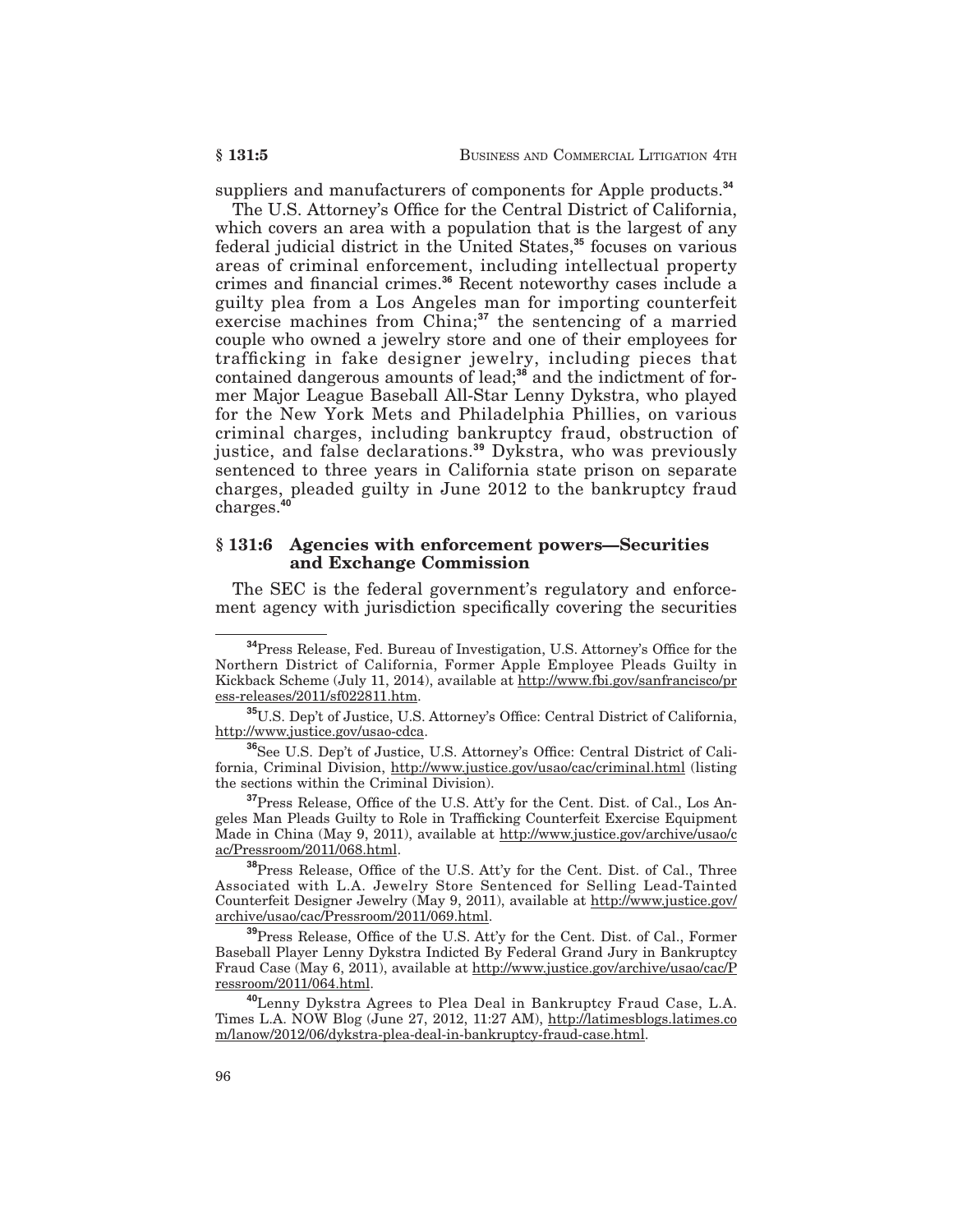markets and corporations that are active in those markets.**<sup>1</sup>** The SEC has broad authority to regulate corporations and individuals and to investigate and prosecute wrongdoing under federal securities laws. Created by the Securities Exchange Act of 1934, the SEC's mission "is to protect investors, maintain fair, orderly and efficient markets, and facilitate capital formation."**<sup>2</sup>**

In 1972, the SEC consolidated its enforcement functions by creating the Division of Enforcement ("Enforcement Division") to handle enforcement previously spread across its operating divisions.**<sup>3</sup>** The SEC uses its authority to conduct investigations and bring civil enforcement proceedings against companies and individuals.**<sup>4</sup>** The Enforcement Division conducts investigations, brings civil actions in federal court and administrative proceedings before the SEC administrative law judges, and works in close coordination with other law enforcement agencies, including the DOJ, to prosecute criminal cases where misconduct warrants them. Civil proceedings may seek monetary penalties, disgorgement of profits, or injunctions against behavior in violation of securities laws, among other remedies. Administrative actions include proceedings seeking cease-and-desist orders, disgorgement and civil penalties, employment bars, and registration suspensions or revocations.**<sup>5</sup>**

The Enforcement Division may investigate through either a relatively informal process or a formal investigative order. The less formal process, known as a "matter under inquiry," ultimately may lead to a formal investigation.**<sup>6</sup>** A 2011 restructuring of the Division enables senior staff to approve formal orders for investigations, streamlining a process that previously required

#### **[Section 131:6]**

**3** Sec. & Exch. Comm'n, Enforcement, http://www.sec.gov/enforce.

**4** See generally Chapter 79 "Regulatory Litigation with the SEC" (§§ 79:1 et seq.) for a discussion of civil proceedings brought by the SEC.

**5** See Sec. & Exch. Comm'n, The Investors Advocate: How the SEC Protects Investors, Maintains Market Integrity, and Facilitates Capital Formation, htt p://www.sec.gov/about/whatwedo.shtml.

<sup>&</sup>lt;sup>1</sup>See generally Chapter 76 "Securities" (§§ 76:1 et seq.) and Chapter 79 "Regulatory Litigation with the SEC" (§§ 79:1 et seq.) for additional discussion of the SEC.

**<sup>2</sup>** Sec. & Exch. Comm'n, The Investors Advocate: How the SEC Protects Investors, Maintains Market Integrity, and Facilitates Capital Formation, htt p://www.sec.gov/about/whatwedo.shtml.

**<sup>6</sup>** See Sec. & Exch. Comm'n, Div. of Enforcement, Enforcement Manual 14-18 (2013), available at http://www.sec.gov/divisions/enforce/enforcementmanu al.pdf.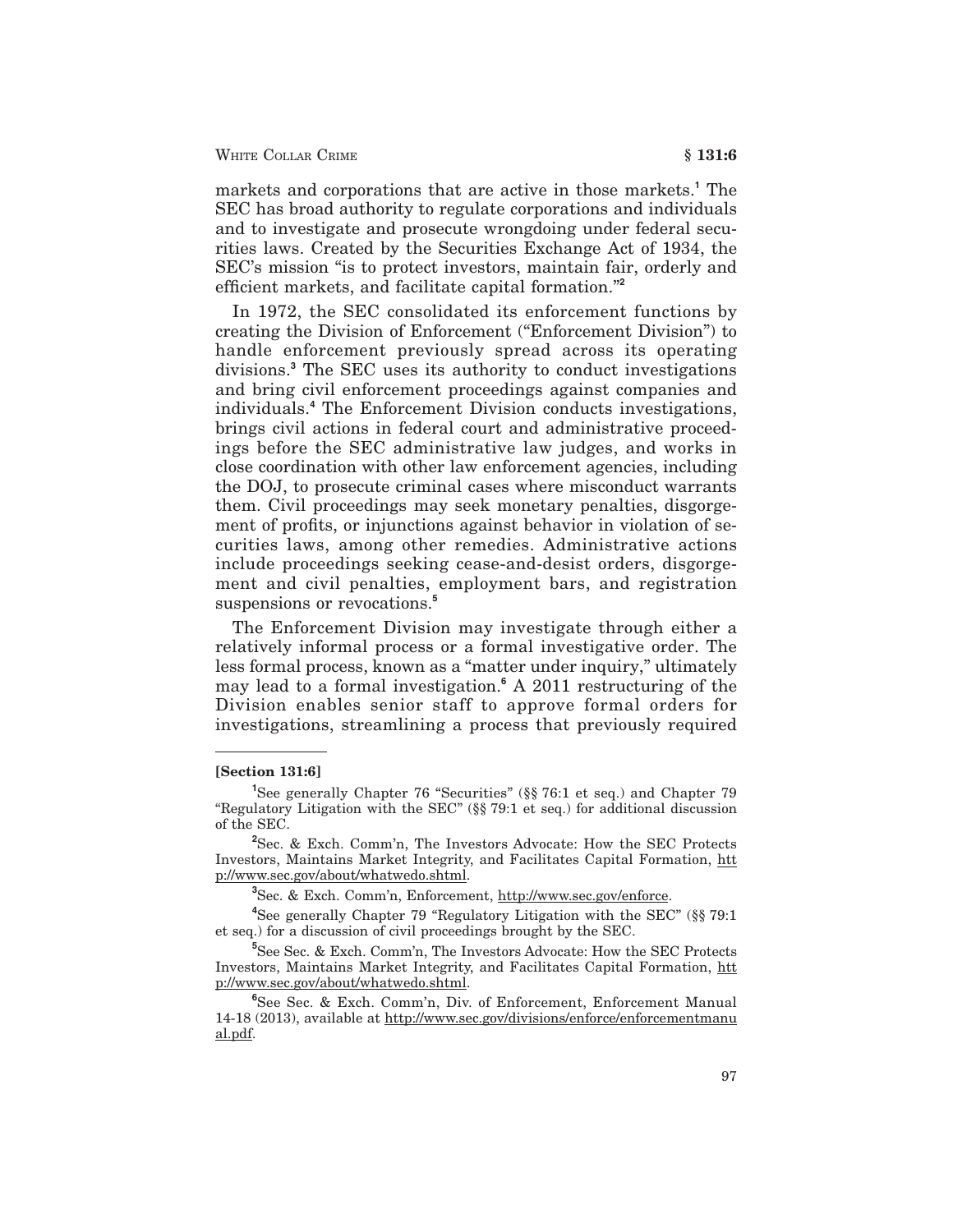approval by vote of the Commissioners themselves.**<sup>7</sup>** The SEC also may use a "Wells Notice" to alert entities or individuals that the SEC is considering or planning to recommend the filing of allegations against the entities or individuals and the potential securities laws violations in question.**<sup>8</sup>**

The SEC coordinates closely with the DOJ through the Interagency Financial Fraud Enforcement Task Force, often conducting parallel investigations. For a further discussion of the Task Force and SEC-DOJ coordination efforts in general, see Section 131:11.

On April 8, 2013, the U.S. Senate confirmed Mary Jo White as Chairman of the U.S. SEC.**<sup>9</sup>** White previously served as U.S. Attorney for the Southern District of New York between 1993 and 2002.**<sup>10</sup>** During her confirmation hearing, when asked whether the size of an institution would affect her decision as Chairman to bring charges, White responded, "[a]t the SEC, there's no institution too big to charge."**<sup>11</sup>** She also indicated her support of an SEC policy pursuing charges against large financial institutions by stating that "collateral consequences" are only considered by the SEC at the settlement stage, not at the charging stage.**<sup>12</sup>**

Under Chairman White, the SEC has increased its focus on the whistleblower program. The SEC made its first award under the whistleblower program in August 2012, and White has credited the program with allowing the SEC staff to investigate "more efficiently" and "to better utilize agency resources."**<sup>13</sup>** Since its inception, the whistleblower program has continued to grow, receiving

**<sup>7</sup>** Robert Khuzami, Sec. & Exch. Comm'n, Remarks at SIFMA's Compliance and Legal Society Annual Seminar (Mar. 23, 2011), http://www.sec.gov/news/spe ech/2011/spch032311rk.htm.

**<sup>8</sup>** See Sec. & Exch. Comm'n, Div. of Enforcement, Enforcement Manual 22-25 (2013), available at http://www.sec.gov/divisions/enforce/enforcementmanu al.pdf.

**<sup>9</sup>** SEC Biography: Chairman Mary Jo White, Sec. & Exch. Comm'n, http:// www.sec.gov/about/commissioner/white.htm.

**<sup>10</sup>**SEC Biography: Chairman Mary Jo White, Sec. & Exch. Comm'n, http:// www.sec.gov/about/commissioner/white.htm.

**<sup>11</sup>**Evan Weinberger, SEC Nominee Says Wall St. Clients Won't Influence Her Work, Law360, Mar. 12, 2013, http://www.law360.com/articles/421090/sec-n ominee-says-wall-st-clients-won-t-influence-her-work.

**<sup>12</sup>**Michael D. Trager, An Outline of SEC's Bold Enforcement Plan, Law360, Apr. 26, 2013, http://www.law360.com/articles/436140.

**<sup>13</sup>**Oversight of the SEC's Agenda, Operations, and FY 2014 Budget Request: Hearing before H. Comm. on Fin. Servs., 113th Cong. 4-5 (2013) (statement of Mary Jo White, Chairman, Sec. & Exch. Comm'n), available at http://www.sec.g ov/news/testimony/2013/ts051613mjw.htm.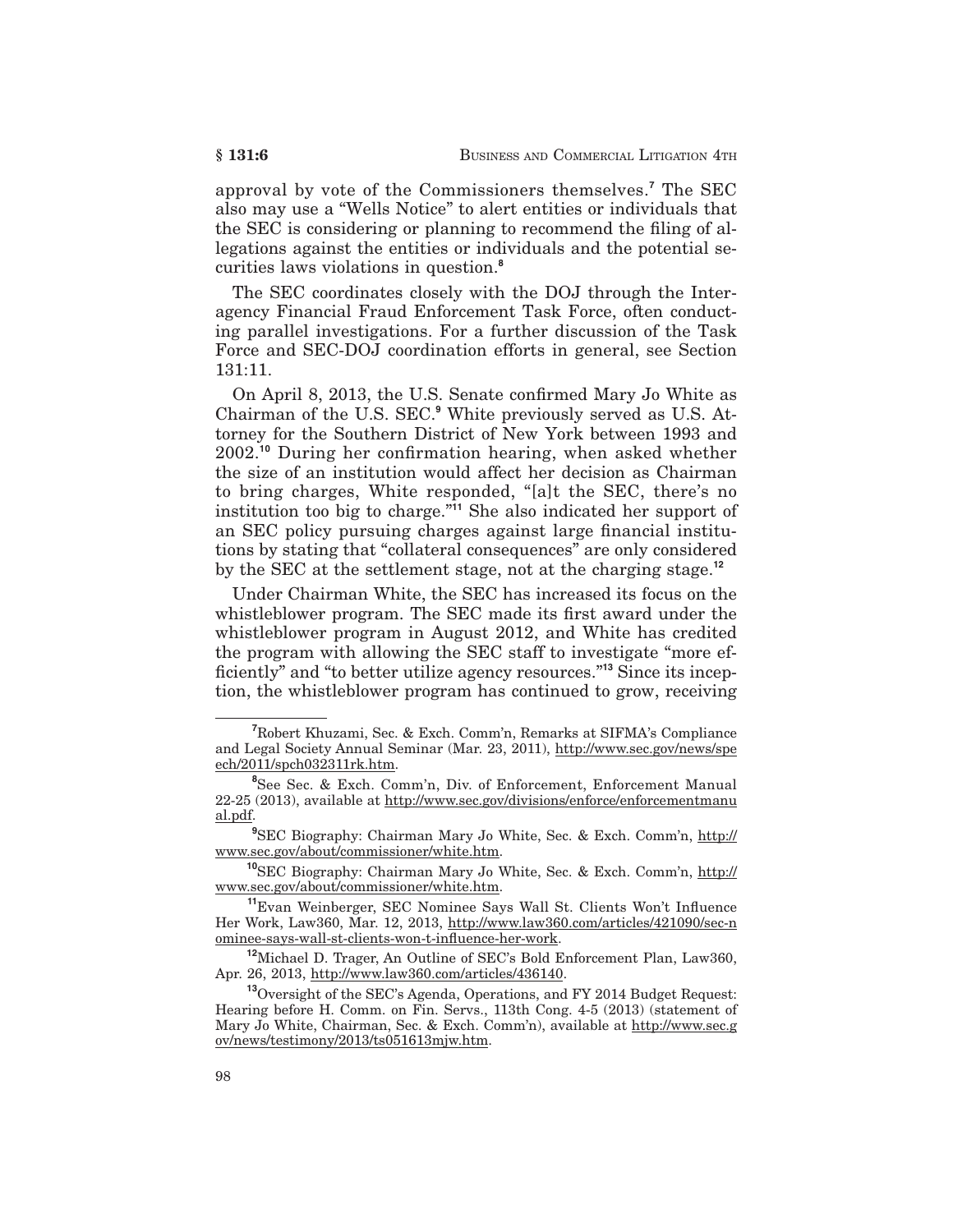WHITE COLLAR CRIME **§ 131:7** 

3,923 tips in fiscal year 2015.**<sup>14</sup>** As of January 2016, the whistleblower program had paid out more than \$55 million to 23 whistleblowers.**<sup>15</sup>**

In recent years, the SEC's Division of Enforcement has grown increasingly aggressive in pursuing the enforcement of securities laws. During fiscal year 2014, the Division of Enforcement brought a record number of enforcement actions for a single year and obtained orders for over \$4 billion in monetary sanctions, which was nearly 20% larger than its previous record. In 2014, the Division of Enforcement also tried more cases in federal court than in any of the previous ten years.**<sup>16</sup>** This posture represents a fulfillment of SEC Chair Mary Jo White's "broken windows" strategy of enforcing often overlooked violations**<sup>17</sup>**—sending a message that the Division is enthusiastic about regulating low level violations—and increasing its commitment to litigating actions in the administrative forum.**<sup>18</sup>**

### **§ 131:7 Agencies with enforcement powers—Department of Health & Human Services**

The Department of Health & Human Services ("HHS") plays an active role in investigating and mitigating white collar crime that impacts the U.S. health care system. From enforcing regulatory regimes against corporations that are part of the health care sector,**<sup>1</sup>** to coordinating investigations and prosecutions of Medicare and Medicaid fraud, the HHS's white collar enforcement role is varied and increasing.

At HHS, the Office of the Inspector General ("OIG") is respon-

#### **[Section 131:7]**

**<sup>14</sup>**Sec. & Exch. Comm'n, 2015 Ann. Rep. to Cong. on Dodd-Frank Whistleblower Program at 21, available at https://www.sec.gov/whistleblower/reportspu bs/annual-reports/owb-annual-report-2015.pdf.

**<sup>15</sup>**Press Release, Sec. & Exch. Comm'n, SEC Awards Whistleblower More than \$700,000 for Detailed Analysis (Jan. 15, 2016), available at https://www.se c.gov/news/pressrelease/2016-10.html.

**<sup>16</sup>**See Andrew Ceresney, Remarks to the American Bar Association's Business Law Section Fall Meeting (Nov. 21, 2014), available at www.sec.gov/News/ Speech/Detail/Speech/1370543515297.

**<sup>17</sup>**Chair Mary Jo White, Remarks at the Securities Enforcement Forum (Oct. 9, 2013), available at www.sec.gov/News/Speech/Detail/Speech/ 1370539872100.

**<sup>18</sup>**Gibson, Dunn & Crutcher LLP, 2014 Year-End Securities Enforcement Update 1, 2–3 (Jan. 12, 2015), available at http://www.gibsondunn.com/publicati ons/Pages/2014-Year-End-Securities-Enforcement-Update.aspx.

<sup>&</sup>lt;sup>1</sup>See generally Chapter 87 "Health Care Institutions" (§§ 87:1 et seq.).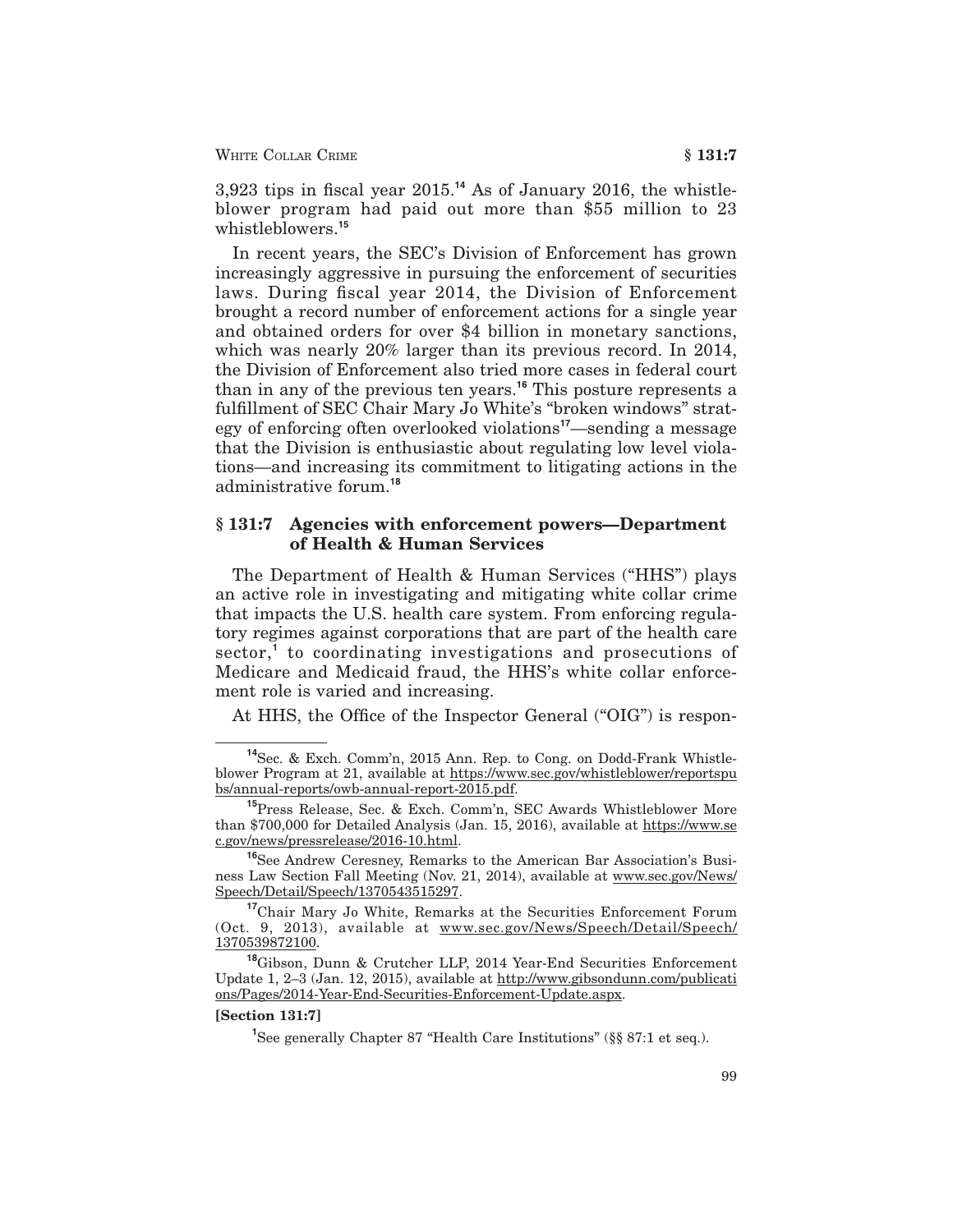sible for the agency's investigative and law enforcement activity.**<sup>2</sup>** OIG has more than 1,600 personnel across the country whose mission includes "fight[ing] waste, fraud and abuse."**<sup>3</sup>** The OIG has many tools at its disposal to fight fraud. For example, the OIG, in conjunction with the DOJ, can impose Corporate Integrity Agreements ("CIAs") on corporations seeking to settle investigative and enforcement actions.**<sup>4</sup>** Similar to Deferred Prosecution Agreements used by the DOJ,**<sup>5</sup>** corporations enter into CIAs to avoid certain penalties—in this case, being excluded from federal health care programs, such as Medicare or Medicaid.**<sup>6</sup>** The OIG has also increasingly utilized the False Claims Act ("FCA") which prohibits the submission of false reimbursement claims to the government.**<sup>7</sup>** In 2015, the DOJ recovered over \$3.5 billion as a result of federal health care fraud.**<sup>8</sup>**

HHS has more expansive resources when collaborating with the DOJ to investigate and prosecute the perpetrators of various health care frauds. Since 2007, HHS and the DOJ have formally collaborated to combat Medicare fraud across the country through the Medicare Fraud Strike Force.**<sup>9</sup>** In 2009, the agencies ramped up their antifraud efforts with the creation of the Health Care Fraud Prevention & Enforcement Action Team ("HEAT").**<sup>10</sup>** HEAT elevated the fight against Medicare fraud to a "Cabinet level

**6** U.S. Dep't of Health & Human Servs., Corporate Integrity Agreements, http://oig.hhs.gov/fraud/cias.asp.

**7** See Press Release, Dep't of Justice, Justice Department Recovers Over \$3.5 Billion From False Claims Act Cases in Fiscal Year 2015 (Dec. 3, 2015), available at http://www.justice.gov/opa/pr/justice-department-recovers-over-35-bi llion-false-claims-act-cases-fiscal-year-2015.

**8** See Press Release, Dep't of Justice, Justice Department Recovers Over \$3.5 Billion From False Claims Act Cases in Fiscal Year 2015 (Dec. 3, 2015), available at http://www.justice.gov/opa/pr/justice-department-recovers-over-35-bi llion-false-claims-act-cases-fiscal-year-2015. See generally Chapter 138 "The False Claims Act" (§§ 138:1 et seq.).

**9** See, e.g., U.S. Dep't of Health & Human Servs., Medicare Fraud Strike Force, http://oig.hhs.gov/fraud/strike-force.

**<sup>10</sup>**See, e.g., U.S. Dep't of Health & Human Servs. and U.S. Dep't of Justice, HEAT Task Force, https://www.stopmedicarefraud.gov/aboutfraud/heattaskforc e/index.html.

**<sup>2</sup>** U.S. Dep't of Health & Human Servs., Office of the Inspector General (OIG), https://oig.hhs.gov/about-oig/about-us/index.asp.

**<sup>3</sup>** U.S. Dep't of Health & Human Servs., Office of the Inspector General (OIG), https://oig.hhs.gov/about-oig/about-us/index.asp.

**<sup>4</sup>** U.S. Dep't of Health & Human Servs., Corporate Integrity Agreements, http://oig.hhs.gov/fraud/cias.asp. See generally Chapter 138 "The False Claims Act" (§§ 138:1 et seq.).

**<sup>5</sup>** The DOJ's use of Deferred Prosecution Agreements is discussed further in Section 131:77.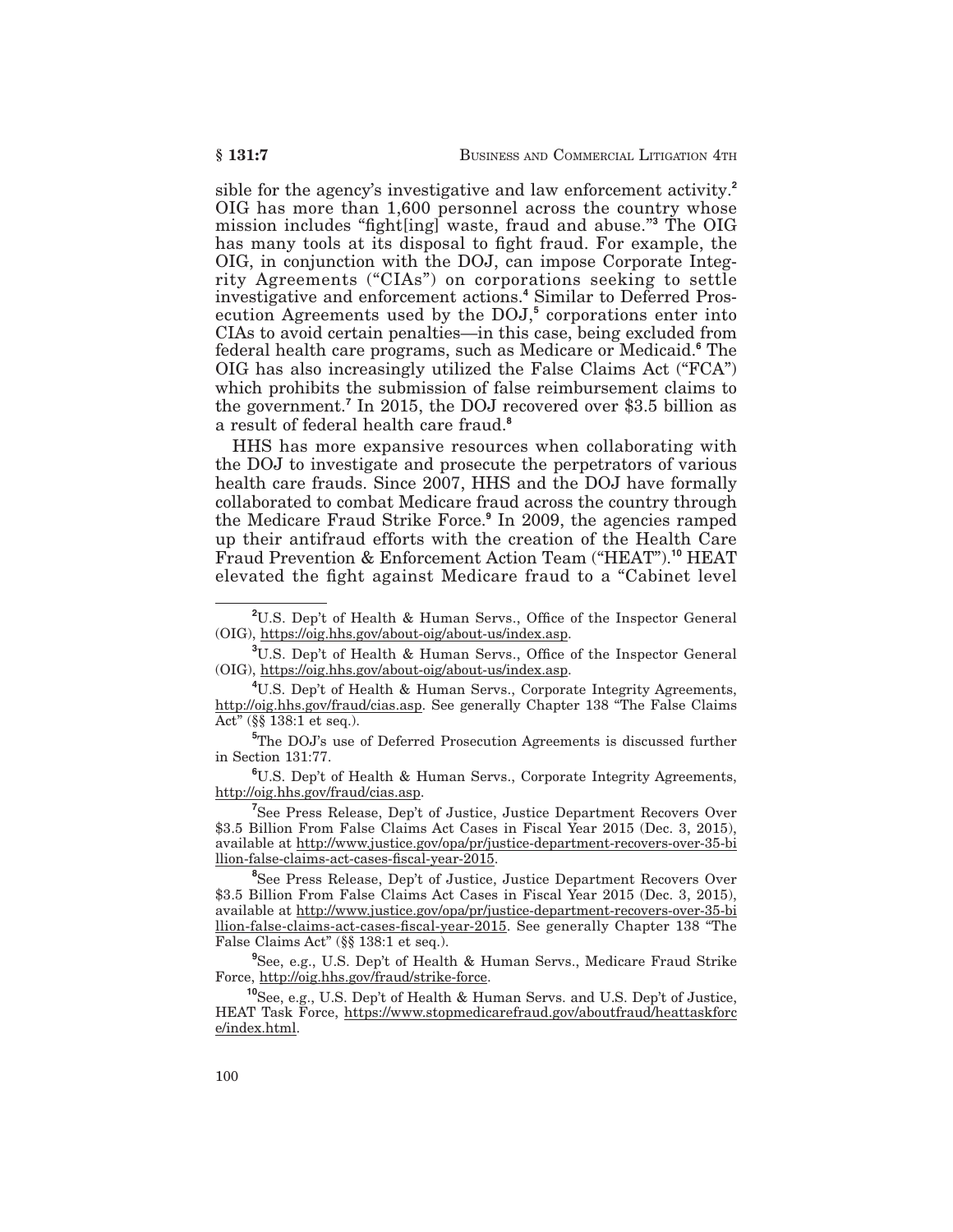WHITE COLLAR CRIME **6 131:7** 

priority" for the agencies.**<sup>11</sup>**

In addition to the HHS OIG, the agency's Office of Civil Rights ("OCR") engages in enforcement against corporations. The Health Insurance Portability and Accountability Act of 1996 ("HIPAA") requires certain health care entities to maintain the security and privacy of patients and health care consumers.**<sup>12</sup>** The OCR is responsible for enforcing compliance with the HIPAA security and privacy requirements by entities subject to the HIPAA, which includes providers, health plans, and health care clearinghouses that receive and compile health information.**<sup>13</sup>** The OCR's enforcement powers include conducting investigations and responding to patient complaints.**<sup>14</sup>** In May 2014, the OCR announced the largest HIPAA settlement to date.**<sup>15</sup>** The \$4.8 million settlement with New York Presbyterian Hospital and Columbia University concerned a data breach that released the patient status reports, vital signs, medications, and lab results of 6,800 individuals.**<sup>16</sup>** OCR continues to report significant HIPAA violation settlements.**<sup>17</sup>** In early 2016, OCR began auditing hundreds of U.S. health care providers in order to determine their compliance with HIPAA requirements.**<sup>18</sup>**

**<sup>13</sup>**U.S. Dep't of Health & Human Servs., Covered Entities and Business Associates, http://www.hhs.gov/ocr/privacy/hipaa/understanding/coveredentities/in dex.html. See generally Chapter 87 "Health Care Institutions" (§§ 87:1 et seq.).

**<sup>14</sup>**U.S. Dep't of Health & Human Servs., How OCR Enforces the HIPAA Privacy & Security Rules, http://www.hhs.gov/hipaa/for-professionals/complianc e-enforcement/examples/how-OCR-enforces-the-HIPAA-privacy-and-security-rul es/index.html.

**<sup>15</sup>**Press Release, Dep't of Health & Human Servs., Data Breach Results in \$4.8 million HIPAA Settlements (May 7, 2014), available at http://www.hhs.gov/ news/press/2014pres/05/20140507b.html.

**<sup>16</sup>**Press Release, Dep't of Health & Human Servs., Data Breach Results in \$4.8 million HIPAA Settlements (May 7, 2014), available at http://www.hhs.gov/ news/press/2014pres/05/20140507b.html.

**<sup>17</sup>**See generally Press Release, Dep't of Health & Human Servs., \$750,000 HIPPA Settlement Underscores the Need for Organization-Wide Risk Analysis (Dec. 14, 2015), available at http://www.hhs.gov/about/news/2015/12/14/750000hipaa-settlement-underscores-need-for-organization-wide-risk-analysis.html; Press Release, Dep't of Health & Human Servs., Triple-S Management Corporation Settles HHS Charges by Agreeing to \$3.5 Million HIPAA Settlement (Nov. 30, 2015), available at http://www.hhs.gov/about/news/2015/11/30/triple-s-manag ement-corporation-settles-hhs-charges.html.

**<sup>18</sup>**U.S. Dep't of Health & Human Servs., OCR Launches Phase 2 of HIPAA

**<sup>11</sup>**See, e.g., U.S. Dep't of Health & Human Servs. and U.S. Dep't of Justice, HEAT Task Force, https://www.stopmedicarefraud.gov/aboutfraud/heattaskforc e/index.html.

**<sup>12</sup>**See generally Health Insurance Portability and Accountability Act of 1996, Pub. L. 104-191, 110 Stat 1936 (1996). See also Chapter 122 "Privacy and Security" (§§ 122:1 et seq.) for additional discussion of HIPAA.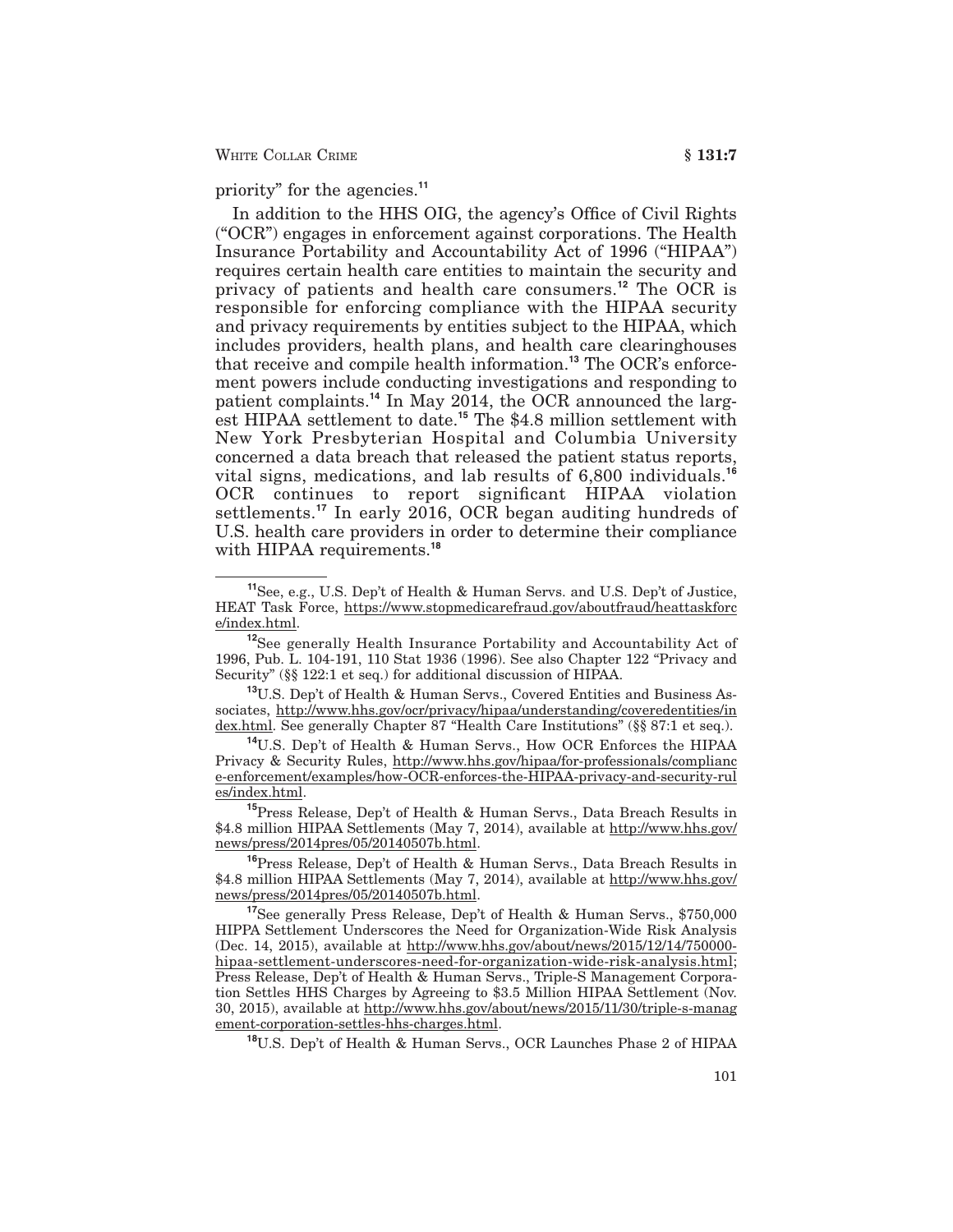#### **§ 131:8 Agencies with enforcement powers—Other federal agencies**

There are several other federal agencies with enforcement powers, including the Food & Drug Administration ("FDA"), the Federal Trade Commission ("FTC"), the Environmental Protection Agency ("EPA"), the Department of Labor ("DOL"), the Consumer Financial Protection Bureau ("CFPB"), and the Commodity Futures Trading Commission ("CFTC").

The FDA's Office of Criminal Investigations was established to provide the FDA with a specific office to conduct and coordinate criminal investigations.**<sup>1</sup>** The FDA's Office of Criminal Investigations investigates violations of the Food, Drug, and Cosmetic Act, the Anti-Tampering Act, and related federal statutes. The subjects of such investigations include conduct related to making and selling counterfeit drugs, off-label promotion of FDAapproved drugs and medical devices, and trafficking in unapproved products that fall within the FDA's purview.**<sup>2</sup>** Similarly, the FTC utilized various administrative enforcement mechanisms to enforce provisions of the FTC Act that was designed to protect consumers from unscrupulous trade practices in the market.**<sup>3</sup>**

The EPA has criminal enforcement powers with regard to conduct violating certain environmental laws, including dumping wastewater in violation of the Clean Water Act, the improper disposal of hazardous waste in violation of the Resource Conservation and Recovery Act, and using a contractor to remove asbestos without adhering to the accepted safety standards for such work, in violation of the Clean Air Act.**<sup>4</sup>** DOL's Office of Labor-Management Standards ("OLMS") has the authority to conduct criminal and civil investigations of the Labor-Management

#### **[Section 131:8]**

Audit Program, http://www.hhs.gov/hipaa/for-professionals/compliance-enforcem ent/audit/phase2announcement/.

<sup>&</sup>lt;sup>1</sup>U.S. Food & Drug Admin., What OCI Investigates, http://www.fda.gov/IC ECI/CriminalInvestigations/ucm123062.htm. See generally Chapter 112 "Food and Drug" (§§ 112:1 et seq.).

**<sup>2</sup>** U.S. Food & Drug Admin., What OCI Investigates, http://www.fda.gov/IC ECI/CriminalInvestigations/ucm123062.htm. See generally Chapter 112 "Food and Drug" (§§ 112:1 et seq.).

**<sup>3</sup>** U.S. Fed. Trade Comm'n, A Brief Overview of the Federal Trade Commission's Investigative and Law Enforcement Authority, http://www.ftc.gov/ogc/brfo vrvw.shtm. See generally Chapter 95 "Consumer Protection" (§§ 95:1).

**<sup>4</sup>** See U.S. Envtl. Prot. Agency, What is an Environmental Crime?, http://w ww.epa.gov/compliance/criminal/investigations/environmentalcrime.html. See generally Chapter 151 "Environmental Claims" (§§ 151:1 et seq.).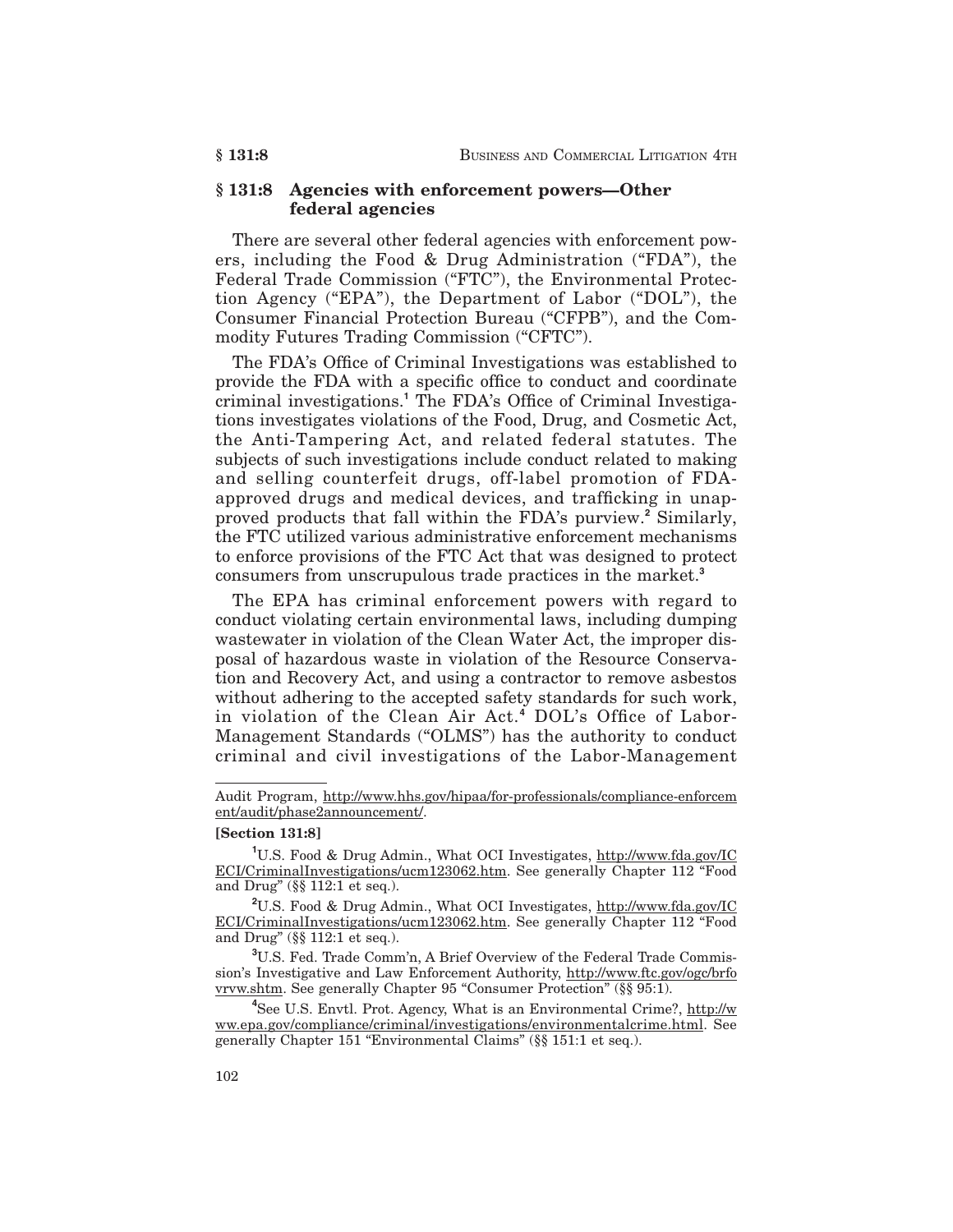Reporting and Disclosure Act.**<sup>5</sup>**

In the wake of the enactment of the Dodd-Frank Wall Street Reform and Consumer Protection Act ("Dodd-Frank Act"), two additional federal entities have assumed a more proactive role in enforcement: the CFPB and the CFTC.**<sup>6</sup>**

The CFPB, created by the Dodd-Frank Act, is responsible for implementing and enforcing consumer financial laws for the purpose of protecting consumers from unfair practices.**<sup>7</sup>** The CFPB has the power to issue subpoenas and civil investigative demands "[w]henever the [CFPB] has reason to believe that any person may be in possession . . . of any documentary materials or tangible things, or may have any information, relevant to a violation."**<sup>8</sup>** The CFPB can also conduct hearings and adjudication proceedings, including cease-and-desist proceedings.**<sup>9</sup>** In addition, the CFPB is empowered to seek civil penalties and equitable relief in civil court.**<sup>10</sup>** During its first year of operation, the CFPB launched several high profile investigations against credit card companies**<sup>11</sup>** and mortgage lenders.**<sup>12</sup>**

In addition to its own enforcement powers, the CFPB also is

**7** See Dodd-Frank Wall Street Reform and Consumer Protection Act, 12 U.S.C.A. § 5511(a) (West 2013). See generally Chapter 95 "Consumer Protection" (§§ 95:1 et seq.).

**8** Dodd-Frank Wall Street Reform and Consumer Protection Act, 12 U.S.C.A. § 5562(c) (West 2013).

**9** See Dodd-Frank Wall Street Reform and Consumer Protection Act, 12 U.S.C.A. § 5563 (West 2013).

**<sup>10</sup>**See Dodd-Frank Wall Street Reform and Consumer Protection Act, 12 U.S.C.A. § 5564 (West 2013).

**<sup>11</sup>**See Press Release, Consumer Fin. Prot. Bureau, CFPB Probe into Capital One Credit Card Marketing Results in \$140 Million Consumer Refund (July 18, 2012), available at http://www.consumerfinance.gov/pressreleases/cfpb-capital-o ne-probe/.

**<sup>12</sup>**See Press Release, Consumer Fin. Prot. Bureau, Consumer Financial Protection Bureau Warns Companies Against Misleading Consumers with False

<sup>&</sup>lt;sup>5</sup>U.S. Dep't of Labor, Office of Labor-Management Standards (OLMS) htt p://www.dol.gov/olms/regs/compliance/compllmrda.htm.

**<sup>6</sup>** See Dodd-Frank Wall Street Reform and Consumer Protection Act, 12 U.S.C.A. § 5511(a) (West 2013) ("The [CFPB] shall seek to implement and, where applicable, enforce Federal consumer financial law consistently for the purpose of ensuring that all consumers have access to markets for consumer financial products and services and that markets for consumer financial products and services are fair, transparent, and competitive"); Enhanced Oversight After the Financial Crisis: The Wall Street Reform Act at One Year: Hearing Before the S. Comm. on Banking, Hous., & Urban Affairs, 112th Cong. (2011) (statement of CFTC Chairman Gary Gensler), available at http://www.cft c.gov/PressRoom/SpeechesTestimony/opagensler-100 ("Dodd-Frank expands the CFTC's arsenal of enforcement tools. We will use these tools to be a more effective cop on the beat, to promote market integrity and to protect market participants").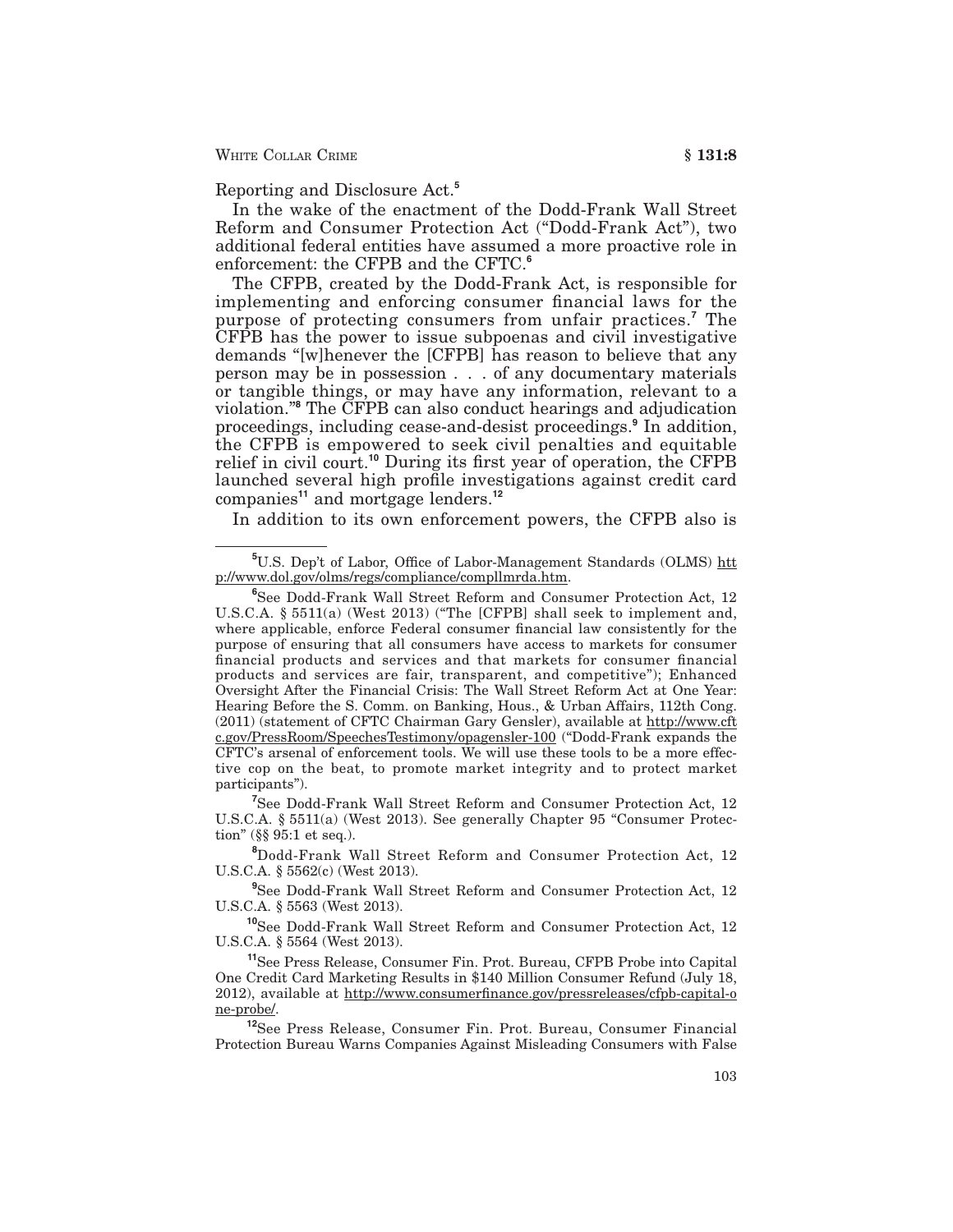empowered to conduct investigations jointly with other regulators.**<sup>13</sup>** In fact, the CFPB is required to refer its findings to the DOJ if it "obtains evidence that any person, domestic or foreign, has engaged in conduct that may constitute a violation of Federal criminal law."**<sup>14</sup>**

In May 2013, the CFPB made its first-ever criminal referral in a case referred to the United States Attorney for the Southern District of New York.**<sup>15</sup>** In April 2014, the defendants in that case, a "debt settlement" company, its owner, and several employees, pleaded guilty to conspiracy charges of mail and wire fraud in a scheme which allegedly victimized more than 1,200 people.**<sup>16</sup>** On September 28, 2015, the CFPB and the DOJ reached an \$18 million settlement with Fifth Third Bank to resolve allegations that the bank discriminated against African Americans and Hispanics in the auto lending business.**<sup>17</sup>**

Although the CFTC existed prior to the enactment of the Dodd-Frank Act, the Dodd-Frank Act empowered the CFTC with a more prominent enforcement role.**<sup>18</sup>** In particular, the Dodd-Frank Act's amendments to the Commodities Exchange Act expanded the CFTC's ability to pursue cases alleging manipulation and

**<sup>14</sup>**Dodd-Frank Wall Street Reform and Consumer Protection Act, 12 U.S.C.A. § 5566 (West 2013).

**<sup>15</sup>**Patricia Hurtado & David McLaughlin, Debt-Repair Firm Charged in First CFPB Criminal Referral, Bloomberg, May 7, 2013, http://www.bloomberg.c om/news/2013-05-07/debt-repair-firm-charged-in-first-cfpb-criminal-referral.htm l.

**<sup>16</sup>**Joseph Ax & Nate Raymond, Debt Settlement Firm Pleads Guilty in First CFPB Referral, Reuters, Apr. 8, 2014, available at http://www.reuters.com/articl e/2014/04/08/us-cfpb-crime-idUSBREA3727B20140408.

**<sup>17</sup>**Press Release, Dep't of Justice, Justice Department and Consumer Financial Protection Bureau Reach Settlement to Resolve Allegations of Auto Lending Discrimination by Fifth Third Bank (Sept. 28, 2015), available at htt p://www.justice.gov/opa/pr/justice-department-and-consumer-financial-protectio n-bureau-reach-settlement-resolve.

**<sup>18</sup>**Ben Protess, Libor Case Energizes a Wall Street Watchdog, N.Y. Times, Aug. 12, 2012, http://dealbook.nytimes.com/2012/08/12/libor-case-energizes-gensl er-and-the-c-f-t-c/ ("The agency's revival stems from the wave of new regulation. Dodd-Frank, passed in 2010, greatly expanded the responsibility of the agency, stretching its reach to the dark corners of the \$300 trillion derivatives market. Before that, the agency oversaw the \$40 trillion futures business.").

Mortgage Advertisements (Nov. 19, 2012), available at http://www.consumerfina nce.gov/pressreleases/consumer-financial-protection-bureau-warns-companies-a gainst-misleading-consumers-with-false-mortgage-advertisements/.

**<sup>13</sup>**See Dodd-Frank Wall Street Reform and Consumer Protection Act, 12 U.S.C.A. § 5562(a)(1) (West 2013); Press Release, Consumer Fin. Prot. Bureau, Consumer Financial Protection Bureau and State Partners Obtain Refunds for Consumers Charged Illegal Debt-Relief Fees (Dec. 21, 2012), available at http:// www.consumerfinance.gov/pressreleases/consumer-financial-protection-bureau-a nd-state-partners-obtain-refunds-for-consumers-charged-illegal-debt-relief-fees/.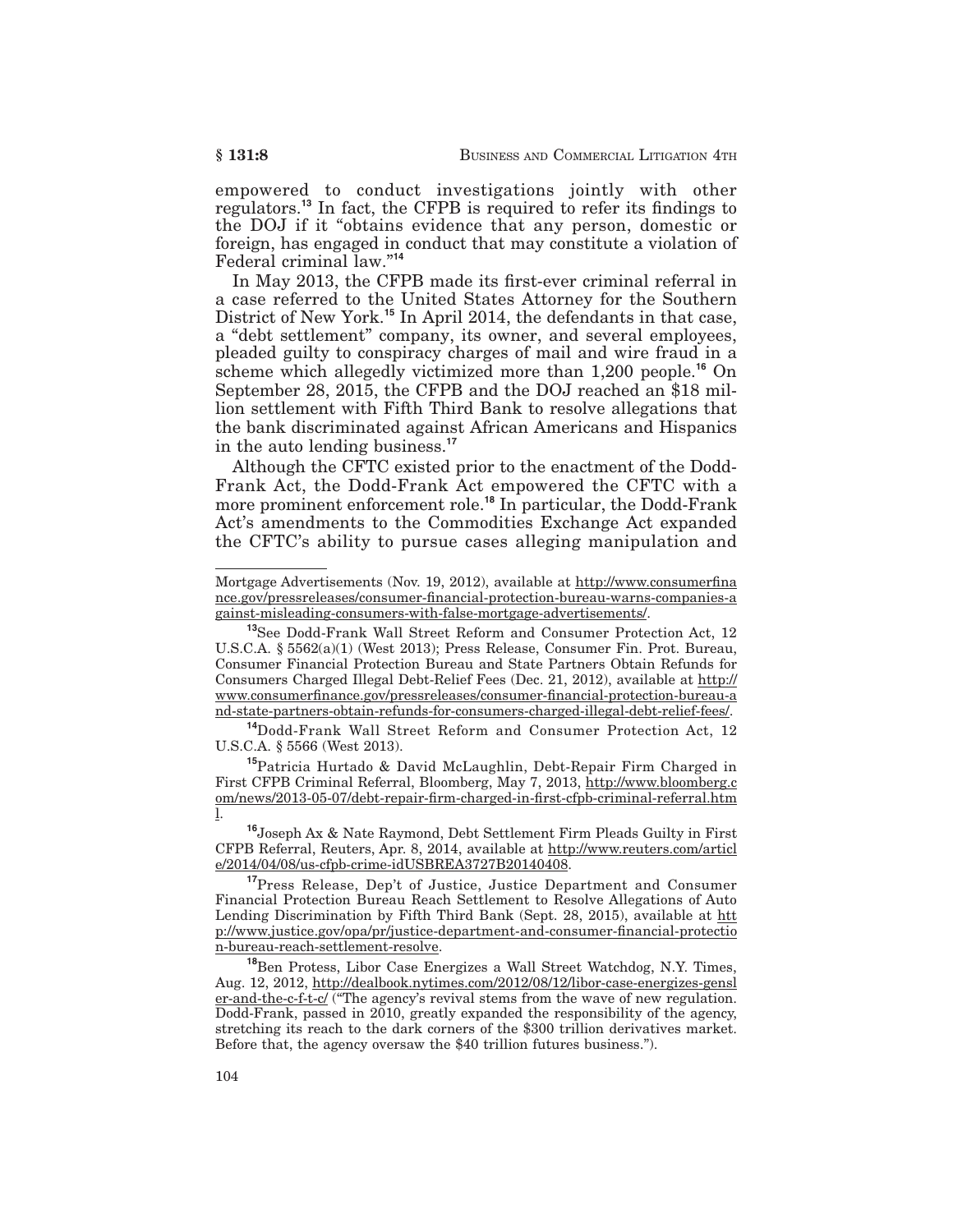fraud by enacting language more akin to the language in Section 10(b) of the Securities Exchange Act of 1934.**<sup>19</sup>** Under this revised language, the CFTC adopted Regulation 180.1, modeled after Rule 10b-5.**<sup>20</sup>** The amended language reduces the burden of proving manipulative or fraudulent conduct by requiring only a showing of recklessness, rather than specific intent.**<sup>21</sup>**

In 2014 and 2015, the CFTC provided a glimpse into its increasing enforcement role through a number of high profile cases alleging manipulation of benchmark interest rates. These cases included the imposition of a \$115 million penalty against Barclays PLC for attempted manipulation of ISDAFIX, a leading global benchmark reference in a range of interest rate products,**<sup>22</sup>** an \$800 million penalty against Deutsche Bank for the attempted manipulation of the London Interbank Offered Rate ("LIBOR") and the Euro Interbank Offered Rate, both financial benchmark rates that form the basis of trillions of dollars of financial instruments,**<sup>23</sup>** and penalties totaling over \$1.4 billion against Citibank, HSBC, JPMorgan, RBS, and UBS for attempted manipulation of Foreign Exchange Benchmark Rates, a benchmark rate used to

**<sup>19</sup>**See Prohibition on the Employment, or Attempted Employment, of Manipulation and Deceptive Devices and Prohibition on Price Manipulation, 76 Fed. Reg. 41,398, 41,399. See generally Chapter 81 "Commodities and Futures" (§§ 81:1 et seq.).

**<sup>20</sup>**See Prohibition on the Employment, or Attempted Employment, of Manipulation and Deceptive Devices and Prohibition on Price Manipulation, 76 Fed. Reg. 41,398, 41,399 ("Further, by modeling final Rule 180.1 on SEC Rule 10b-5, the Commission takes an important step toward harmonization of regulation of the commodities, commodities futures, swaps and securities markets given that new CEA section  $6(c)(1)$  and Exchange Act Section 10(b) include virtually identical prohibitions against 'any manipulative or deceptive device or contrivance.'").

**<sup>21</sup>**See Prohibition on the Employment, or Attempted Employment, of Manipulation and Deceptive Devices and Prohibition on Price Manipulation, 76 Fed. Reg. 41,398, 41,410 ("In the past, the CFTC had the ability to prosecute manipulation, but to prevail, it had to prove the specific intent of the accused to create an artificial price. Under the new law and one of the rules before us today, the Commission's anti-manipulation reach is extended to prohibit the reckless use of fraud-based manipulative schemes. This closes a significant gap, as it will broaden the types of cases we can pursue and improve the chances of prevailing over wrongdoers.").

**<sup>22</sup>**See Order Instituting Proceeding Pursuant to Section 6(c) and 6(d) of the Commodity Exchange Act, Making Findings, and Imposing Remedial Sanctions, CFTC Docket No.  $15 - 25$  (May 20, 2015), available at http://www.cftc.gov/idc/g roups/public/@lrenforcementactions/documents/legalpleading/enfbarclaysorder 052015.pdf.

**<sup>23</sup>**See Order Instituting Proceedings Pursuant to Sections 6(c) and 6(d) of the Commodity Exchange Act, Making Finding, and Imposing Remedial Sanctions, CFTC Docket No. 15-20 (Apr. 23, 2015), available at http://www.cftc. gov/idc/groups/public/@lrenforcementactions/documents/legalpleading/enfdeutsc heorder042315.pdf.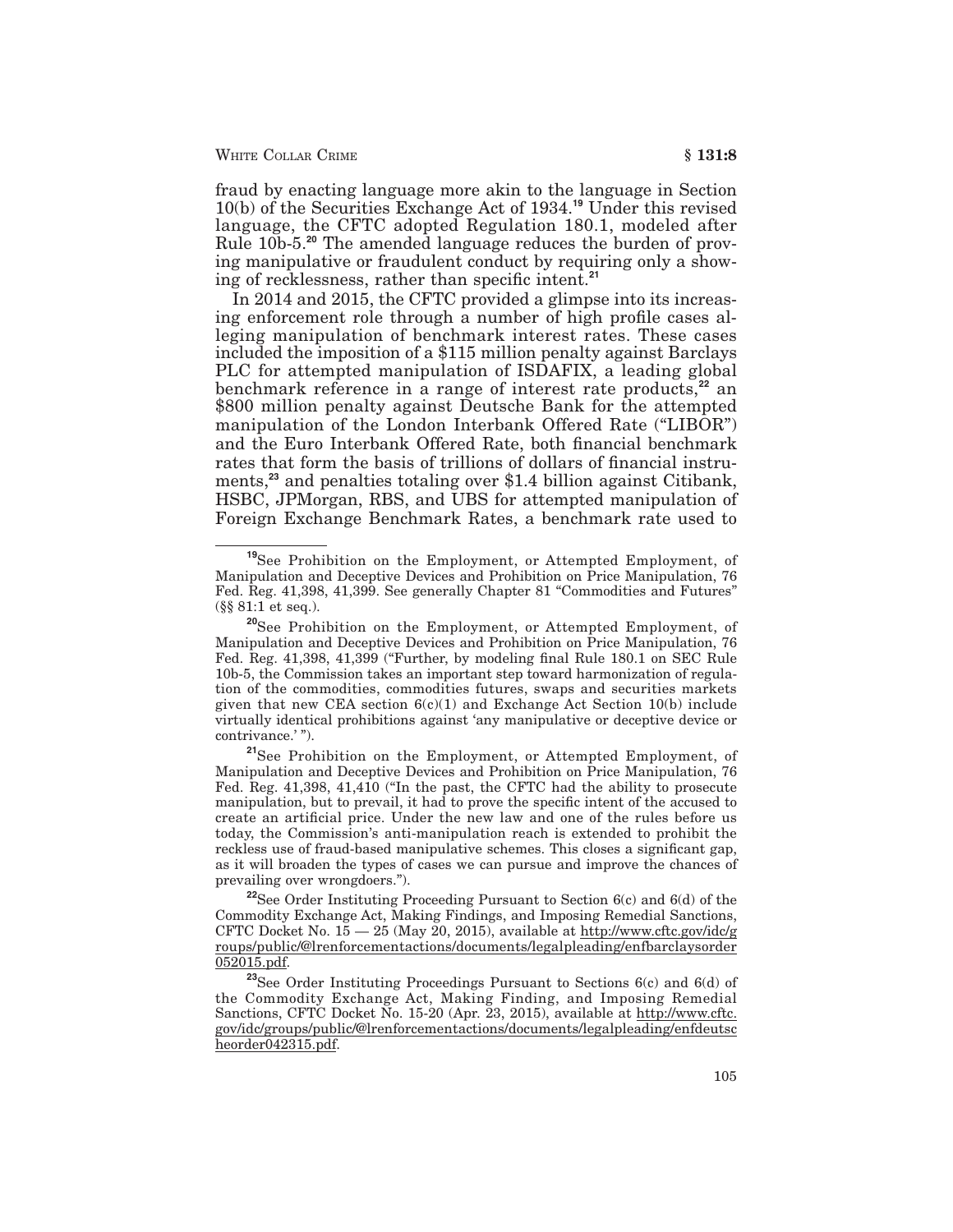value currencies.**<sup>24</sup>**

#### **§ 131:9 Enforcement strategies**

In September 2015, Attorney General Loretta Lynch announced a new policy that "prioritized the prosecution of individual employees, not just their companies, and put pressure on corporations to turn over evidence against their executives."**<sup>1</sup>** This policy was enacted following criticism that under the Obama Administration, the DOJ coddled executives and failed to punish them for the housing crisis, the financial meltdown and corporate scandals.**<sup>2</sup>** Government officials have accordingly emphasized several high-level strategies to support their enforcement goals. A summary of those strategies is provided in Sections 131:10 to 131:13.

In the same vein, also in September 2015, Deputy Attorney General Sally Yates issued a new policy memorandum on behalf of the DOJ entitled "Individual Accountability for Corporate Wrongdoing."**<sup>3</sup>** This "Yates Memo," as it is commonly called, establishes six steps to further the DOJ's effort to "fully leverage its resources to identify culpable individuals at all levels in corporate cases."**<sup>4</sup>** Thus, the Yates Memo focuses on how the DOJ will identify and hold accountable more individuals engaging in corporate wrongdoing.**<sup>5</sup>** The impact of the Yates Memo on

#### **[Section 131:9]**

**<sup>24</sup>**See Press Release, Commodity Futures Trading Comm'n, CFTC Orders Five Banks to Pay Over \$1.4 Billion in Penalties for Attempted Manipulation of Foreign Exchange Benchmark Rates (Nov. 12, 2014), available at http://www.cft c.gov/PressRoom/PressReleases/pr7056-14.

**<sup>1</sup>** See Matt Apuzzo & Ben Protess, Justice Department Sets Sights on Wall Street Executives, N.Y. Times, Sept. 9, 2015, http://www.nytimes.com/2015/09/ 10/us/politics/new-justice-dept-rules-aimed-at-prosecuting-corporate-executives. html?  $r=1$ .

**<sup>2</sup>** See Matt Apuzzo & Ben Protess, Justice Department Sets Sights on Wall Street Executives, N.Y. Times, Sept. 9, 2015, http://www.nytimes.com/2015/09/ 10/us/politics/new-justice-dept-rules-aimed-at-prosecuting-corporate-executives.  $html?$   $r=1$ .

**<sup>3</sup>** Gibson, Dunn & Crutcher LLP, DOJ's Newest Policy Pronouncement: The Hunt for Corporate Executives (Sept. 11, 2015), available at http://www.gibsond unn.com/publications/pages/Yates-Memo—DOJ-New-Posture-on-Prosecutions-o f-Individuals—Consequences-for-Companies.aspx. See § 131:16 and Chapter 5 "Internal Investigations" (§§ 5:1 et seq.) for additional discussion of the Yates Memo.

**<sup>4</sup>** Gibson, Dunn & Crutcher LLP, DOJ's Newest Policy Pronouncement: The Hunt for Corporate Executives (Sept. 11, 2015), available at http://www.gibsond unn.com/publications/pages/Yates-Memo—DOJ-New-Posture-on-Prosecutions-o f-Individuals—Consequences-for-Companies.aspx.

**<sup>5</sup>** Gibson, Dunn & Crutcher LLP, DOJ's Newest Policy Pronouncement: The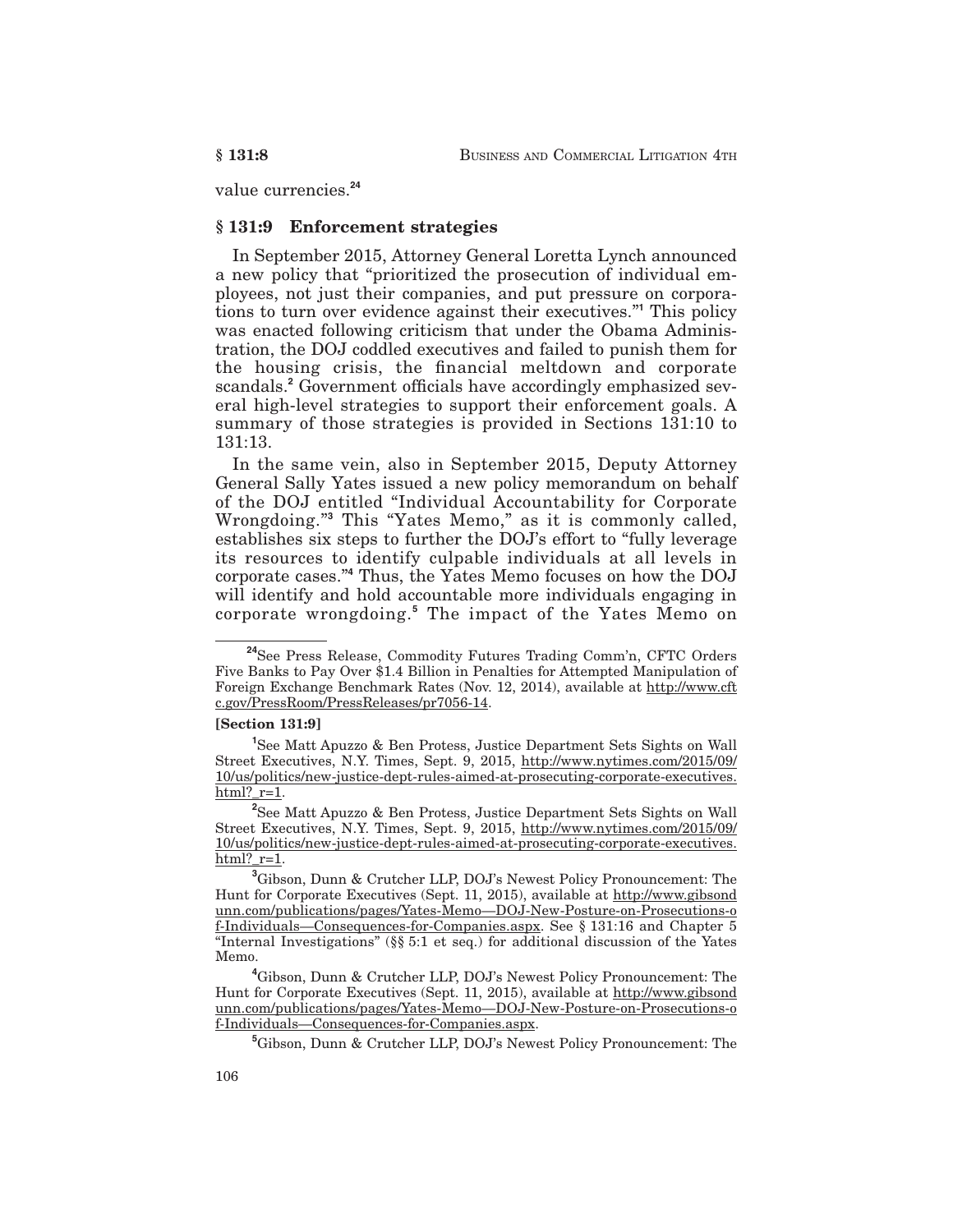corporate cooperation and the rates of individual investigation and prosecution remain to be seen, but it is clear that the DOJ has prioritized its interest in individuals moving forward.

#### **§ 131:10 Enforcement strategies—Specialized units within the DOJ**

The Fraud Section of the Criminal Division of the DOJ investigates and prosecutes complex white collar criminal cases across the country. The Fraud Section has experience with sophisticated fraud schemes, expertise in managing complex and multidistrict litigation, and the ability to deploy resources to address law enforcement priorities as well as to respond to geographically shifting crime problems.**<sup>1</sup>**

In November 2015, the DOJ established the Fraud Section's Compliance Counsel position, signaling the DOJ's commitment to prosecuting corporate entities that fail to put in place robust compliance programs. The Compliance Counsel's duties include providing expert guidance to Fraud Section prosecutors when deciding which corporate entities to prosecute, to assist prosecutors in developing appropriate benchmarks for evaluating corporate compliance and remediation measures, and evaluating the effectiveness of such measures.**<sup>2</sup>** The DOJ hired Hui Chen, a former AUSA from EDNY, as the first Compliance Counsel.**<sup>3</sup>**

This increased specialization and focus on white collar crime has cascaded down from the DOJ to the U.S. Attorneys' Offices. The prosecution of white collar crimes historically has been a high priority, and it has received heightened attention and resources in recent years because of the increased use of technology in various financial frauds and economic espionage.**<sup>4</sup>**

For example, within SDNY, white collar crimes are generally assigned to the Securities and Commodities Fraud Task Force, the Major Crimes Unit, or the Complex Frauds and Cybercrime

#### **[Section 131:10]**

Hunt for Corporate Executives (Sept. 11, 2015), available at http://www.gibsond unn.com/publications/pages/Yates-Memo—DOJ-New-Posture-on-Prosecutions-o f-Individuals—Consequences-for-Companies.aspx.

**<sup>1</sup>** U.S. Dep't of Justice, Fraud Section, http://www.justice.gov/criminal-fr aud. See generally Chapter 130 "Fraud" (§§ 130:1 et seq.).

**<sup>2</sup>** U.S. Dep't of Justice, Fraud Section, http://www.justice.gov/criminal-fr aud.

**<sup>3</sup>** Gibson, Dunn & Crutcher LLP, 2015 Year-End FCPA Update 10 (Jan. 4, 2016), available at http://www.gibsondunn.com/publications/pages/2015-Year-En d-FCPA-Update.aspx.

**<sup>4</sup>** U.S. Dep't of Justice, The United States Attorney's Office, The Southern District of New York: A Tradition of Excellence, http://www.justice.gov/usao/nys/ forms/sdnybooklet.pdf.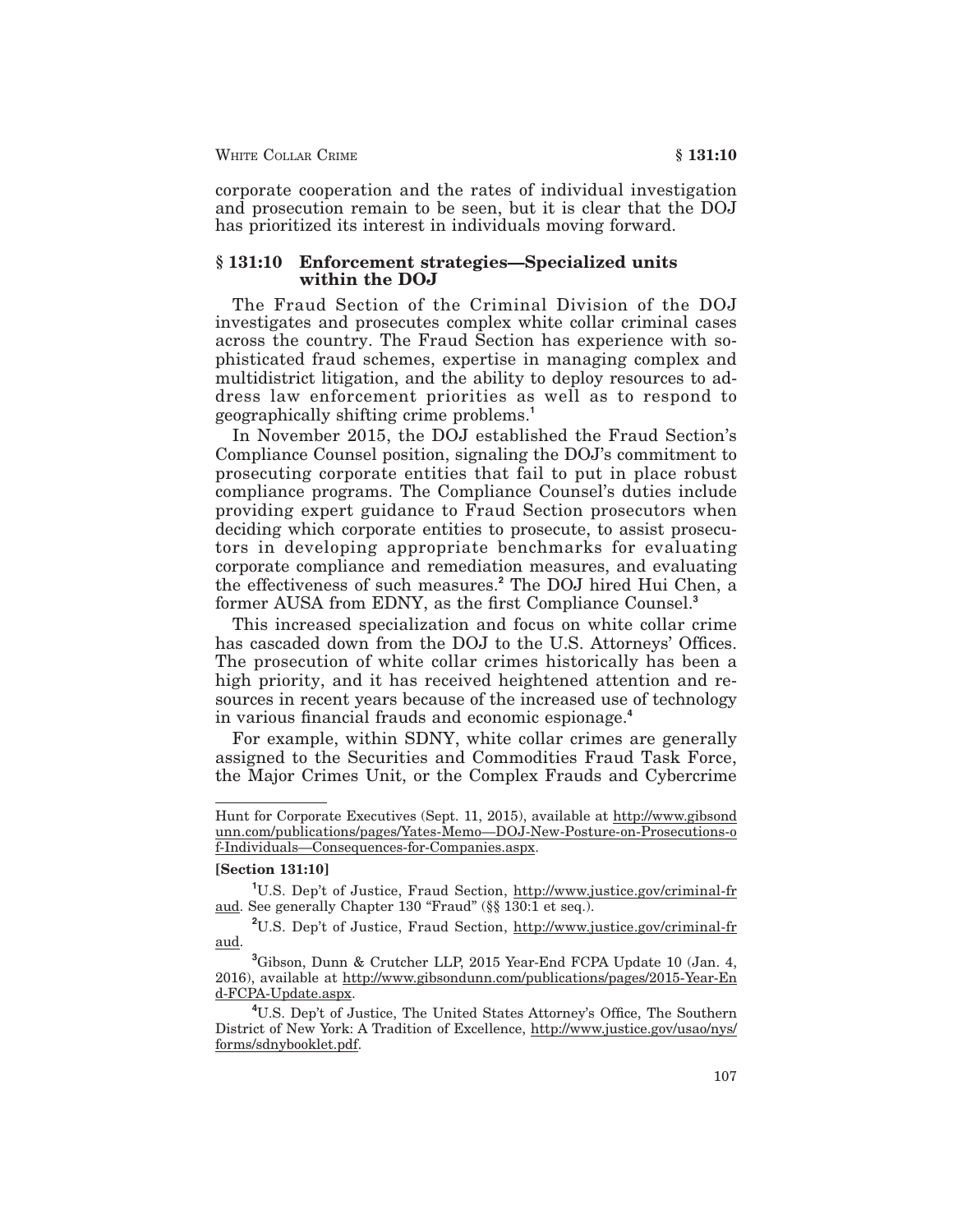Unit. The SDNY's Securities and Commodities Fraud Task Force is responsible for investigating and prosecuting crimes relating to the operation of securities and commodities markets, including such crimes as insider trading, market manipulation schemes, accounting and regulatory reporting frauds, and penny stock "pump and dump" schemes. The Major Crimes Unit is responsible for matters such as computer hacking, bank robbery, art theft, environmental crimes, and major financial crime cases.**<sup>5</sup>** In 2009, the SDNY created the Complex Frauds Unit to provide renewed focus and additional resources towards combating large-scale sophisticated frauds and emerging cybercrimes.**<sup>6</sup>** The Complex Frauds and Cybercrime Unit oversees the investigation and prosecution of bank fraud, mortgage fraud, health care fraud, tax fraud, and cybercrimes.**<sup>7</sup>** Crimes with a particular international focus, such as Foreign Corrupt Practices Act ("FCPA") cases,**<sup>8</sup>** are usually handled by the Complex Frauds and Cybercrimes Unit or the Major Crimes Unit; however, other units may handle such cases depending on how the case is brought in—for example, a FCPA issue may arise in a Terrorism Unit investigation.**<sup>9</sup>**

#### **§ 131:11 Enforcement strategies—Domestic interagency cooperation**

In April 2015, Assistant Attorney General Leslie Caldwell, head of the DOJ's Criminal Division, commented on the DOJ's enforcement strategies. In particular, the DOJ has increased its focus on fraud investigations and prosecutions, partnering with the SEC, CFTC, and the UK's Financial Conduct Authority to

**<sup>5</sup>** This includes money laundering, tax fraud, customs fraud, and corporate fraud and embezzlement. U.S. Dep't of Justice, The United States Attorney's Office, The Southern District of New York: A Tradition of Excellence, http://www.ju stice.gov/usao/nys/forms/sdnybooklet.pdf.

**<sup>6</sup>** Press Release, Office of the U.S. Att'y for the S. Dist. of N.Y., United States Attorney Preet Bharara Announces Supervisory Appointments to Criminal Division (Oct. 19, 2009), available at http://www.justice.gov/usao/nys/pressre leases/October09/criminaldivisionsupervisoryappointmentspr.pdf.

**<sup>7</sup>** Press Release, Office of the U.S. Att'y for the S. Dist. of N.Y., United States Attorney Preet Bharara Announces Supervisory Appointments to Criminal Division (Oct. 19, 2009), available at http://www.justice.gov/usao/nys/pressre leases/October09/criminaldivisionsupervisoryappointmentspr.pdf.

**<sup>8</sup>** See § 131:33 and Chapter 134 "The Foreign Corrupt Practices Act" (§§ 134:1 et seq.).

**<sup>9</sup>** Harry A. Chernoff, Esq., Assistant United States Attorney, Southern District of New York, Comments at Federal Bar Council's Program Concerning the FCPA Here and Abroad: The Challenges of Multi-Jurisdictional FCPA Investigations (Oct. 21, 2010).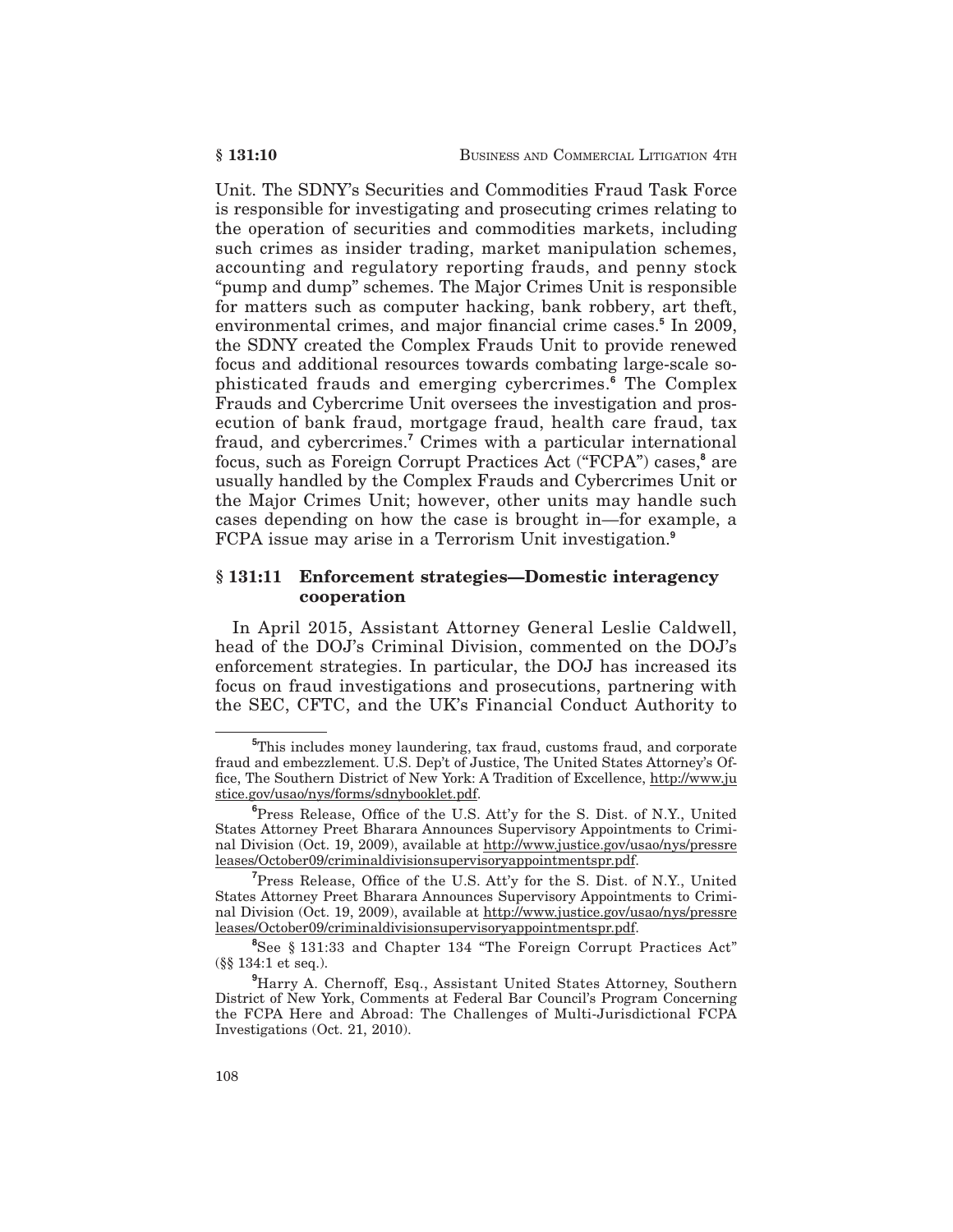WHITE COLLAR CRIME **6** 131:11

identify fraud in the financial services and health care industries.**<sup>1</sup>** Caldwell emphasized that the DOJ highly values its cooperation with these regulatory bodies, noting that while some matters could be handled through a DOJ criminal investigation, there may be more appropriate civil, administrative, or regulatory remedies to punish and deter the conduct.**<sup>2</sup>** Similarly, Caldwell noted that the DOJ and regulatory bodies like the SEC have different investigative tools at their disposal, and by working together, they can provide the broadest level of consumer protection by pooling these resources.**<sup>3</sup>**

Domestic interagency cooperation has become a key strategy in the DOJ's enhanced efforts to combat sophisticated financial crimes. The Fraud Section of the Criminal Division chairs several working groups, including the Securities and Commodities Fraud Working Group, the Interagency Bank Fraud Enforcement Working Group, and the Mortgage Fraud Working Group. These working groups provide forums for information sharing and coordination among the diverse domestic and federal agencies of which they are composed.**<sup>4</sup>**

Another feature of interagency cooperation is the coordinated filing of both civil and criminal actions.**<sup>5</sup>** The 2008 near-collapse of the financial and credit markets spurred federal prosecutors, state attorneys general, and federal regulatory agencies to synchronize their efforts and investigate and prosecute claims on

#### **[Section 131:11]**

**3** Leslie R. Caldwell, Assistant Attorney General Leslie R. Caldwell Delivers Remarks at the New York University Center on the Administration of Criminal Law's Seventh Annual Conference on Regulatory Offenses and Criminal Law (Apr. 14, 2015), available at https://www.justice.gov/opa/speech/assistant-at torney-general-leslie-r-caldwell-delivers-remarks-new-york-university-center.

<sup>4</sup>U.S. Dep't of Justice, Interagency Working Groups, available at http://ww w.justice.gov/criminal/fraud/working-grps/.

**5** See generally Chapter 78 "Regulatory Litigation" (§§ 78:1 et seq.) and Chapter 132 "Interplay Between Commercial Litigation and Criminal Proceedings" (§§ 132:1 et seq.).

**<sup>1</sup>** Leslie R. Caldwell, Assistant Attorney General Leslie R. Caldwell Delivers Remarks at the New York University Center on the Administration of Criminal Law's Seventh Annual Conference on Regulatory Offenses and Criminal Law (Apr. 14, 2015), available at https://www.justice.gov/opa/speech/assistant-at torney-general-leslie-r-caldwell-delivers-remarks-new-york-university-center.

**<sup>2</sup>** Leslie R. Caldwell, Assistant Attorney General Leslie R. Caldwell Delivers Remarks at the New York University Center on the Administration of Criminal Law's Seventh Annual Conference on Regulatory Offenses and Criminal Law (Apr. 14, 2015), available at https://www.justice.gov/opa/speech/assistant-at torney-general-leslie-r-caldwell-delivers-remarks-new-york-university-center.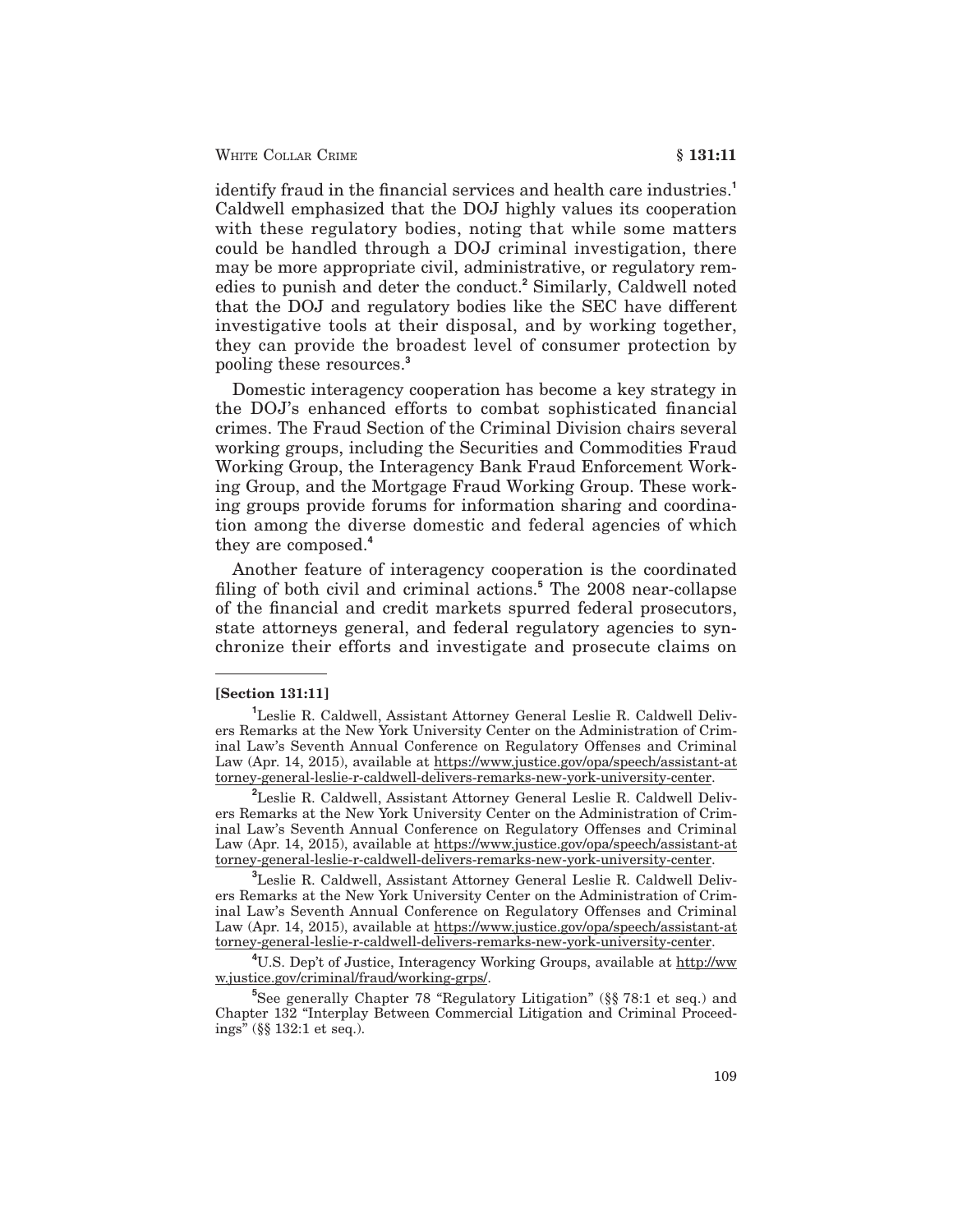parallel tracks.**<sup>6</sup>** This cooperation was designed to increase efficiencies for criminal and regulatory prosecutions. Accordingly, prosecutors and regulators have formalized their relationships by creating task forces to coordinate strategy, set policies, share information, and supervise criminal and regulatory actions related to the financial crisis.**<sup>7</sup>** For example, in November 2009, President Barack Obama created the Interagency Financial Fraud Enforcement Task Force.**<sup>8</sup>** The Force is composed of senior officers from more than 20 federal agencies, 94 U.S. Attorneys' offices, and various state and local entities. Its mission is to "work with state and local partners to investigate and prosecute significant financial crimes, ensure just and effective punishment for those who perpetrate financial crimes, address discrimination in the lending and financial markets and recover proceeds for victims."**<sup>9</sup>**

### **§ 131:12 Enforcement strategies—Cross-border investigations and collaboration agreements**

In addition to domestic interagency cooperation, the DOJ coordinates with its foreign counterparts to ensure that jurisdictional issues do not impede efforts to combat white collar crimes. Such collaboration allows prosecutors and regulators from different countries to share both investigative burdens and resulting fines and penalties. As white collar crime has become increasingly international in scope, recent agreements and settlements illustrate that international investigative and prosecutorial collaboration has kept pace.**<sup>1</sup>** Indeed, at least 25 cooperative requests to foreign governments pursuant to agreements on mutual legal assistance were made in the year ending November 2009.**<sup>2</sup>** In February 2010, new agreements between the United States and

#### **[Section 131:12]**

<sup>1</sup>See generally Chapter 22 "Cross-Border Litigation" (§§ 22:1 et seq.).

**<sup>6</sup>** Lawrence J. Zweifach & Eric M. Creizman, Defending Parallel Proceedings: Basic Principles & Tactical Considerations, Sec. Litig. Rep., Feb. 2010, available at http://www.gibsondunn.com/publications/Documents/DefendingPara llelProceedings.pdf.

<sup>&</sup>lt;sup>7</sup>Lawrence J. Zweifach & Eric M. Creizman, Defending Parallel Proceedings: Basic Principles & Tactical Considerations, Sec. Litig. Rep., Feb. 2010, available at http://www.gibsondunn.com/publications/Documents/DefendingPara llelProceedings.pdf.

**<sup>8</sup>** Howard W. Goldstein, New Year's Reflections: Prosecutors Will Be Busy, N.Y.L.J. Corp. Update, Jan. 6, 2011. See § 131:6.

**<sup>9</sup>** Howard W. Goldstein, New Year's Reflections: Prosecutors Will Be Busy, N.Y.L.J. Corp. Update, Jan. 6, 2011; Sec. & Exch. Comm'n, President Obama Establishes Interagency Financial Fraud Enforcement Task Force (Nov. 17, 2009), available at http://www.sec.gov/news/digest/2009/dig111709.htm.

**<sup>2</sup>** Gibson, Dunn & Crutcher LLP, Securities Docket Webcast: FCPA and International Anti-Corruption Enforcement—Trends in 2010 18 (Apr. 8, 2010),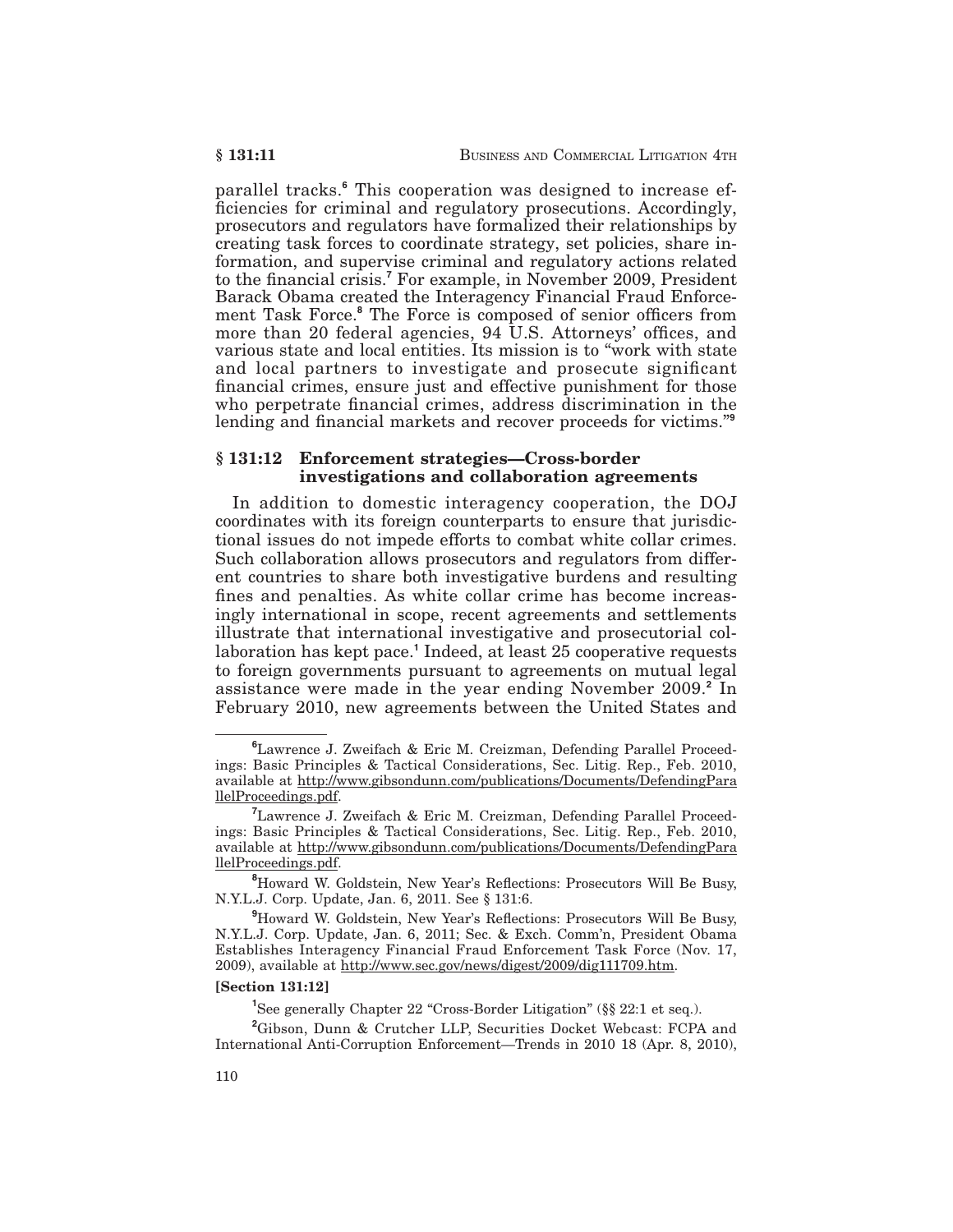WHITE COLLAR CRIME **6** 131:12

the European Union on mutual legal assistance and extradition were implemented to support cross-border investigations and enforcement actions.**<sup>3</sup>** In the same month, the DOJ and the U.K. Serious Fraud Office ("SFO") settled corruption charges with one of Europe's largest defense contractors, marking the first time that the DOJ and SFO cooperated to resolve an investigation.**<sup>4</sup>** Cooperative efforts between the SEC and the U.K. Financial Services Authority have increased in such areas as oversight of credit rating agencies, hedge fund advisers, and the clearing of overthe-counter derivatives.**<sup>5</sup>** Further, the SEC has negotiated both multilateral and bilateral information sharing arrangements, generally known as memoranda of understanding, with a number of countries, relating to cross-border enforcement, regulatory cooperation, technical assistance, and bilateral dialogues.**<sup>6</sup>**

One example of successful cross-border cooperation is the partnership between the DOJ and Switzerland's Office of the Attorney General in an investigation regarding the international soccer governing body, FIFA, and its executives.**<sup>7</sup>** After Swiss officials launched a criminal investigation into FIFA president Sepp Blatter for bribery in May 2015, FIFA cooperated with the Attorney General by providing documents and data, as well as making numerous employees available for interviews.**<sup>8</sup>** In November 2015, the Swiss office agreed to issue an order to a Swiss bank to turn over FIFA records to the DOJ for its own corruption investigation.**<sup>9</sup>** Although the Swiss are typically hesitant to cooperate with foreign law enforcement agencies, the FIFA

**5** Sec. & Exch. Comm'n, SEC and UK FSA Hold Fifth Meeting of the SEC-FSA Strategic Dialogue (Feb. 1, 2010), available at www.sec.gov/news/press/ 2010/2010-17.htm.

available at http://www.gibsondunn.com/publications/pages/WebcastFCPAIntern ationalAntiCorruptionEnforcementTrends2010.aspx.

**<sup>3</sup>** U.S. Dep't of Justice, U.S./EU Agreements on Mutual Legal Assistance and Extradition Enter into Force (Feb. 1, 2010) available at  $\frac{http://www.justice.g}{http://www.justice.g}$ ov/opa/pr/useu-agreements-mutual-legal-assistance-and-extradition-enter-force.

**<sup>4</sup>** John F. Saverese, Ralph M. Levene, & Carol Miller, Increasing International Cooperation and Other Key Trends in Anti-Corruption Investigations, 7 Sec. Litig. Rep. 9, 13 (Thomson Reuters, 2010).

**<sup>6</sup>** The complete list of memoranda of understanding is available on the SEC's Web site at http://www.sec.gov/about/offices/oia/oia\_cooparrangements.sht ml.

**<sup>7</sup>** Joshua Franklin, FIFA says it will continue to cooperate with Swiss authorities, Reuters, Sept. 25, 2015, http://www.reuters.com/article/us-soccer-fif a-swiss-idUSKCN0RP1OO20150925.

**<sup>8</sup>** Joshua Franklin, FIFA says it will continue to cooperate with Swiss authorities, Reuters, Sept. 25, 2015, http://www.reuters.com/article/us-soccer-fif a-swiss-idUSKCN0RP1OO20150925.

**<sup>9</sup>** John Miller, Swiss agree to send bank info regarding FIFA cases to U.S., Reuters, Nov. 26, 2015, http://uk.reuters.com/article/uk-soccer-fifa-banks-idUKK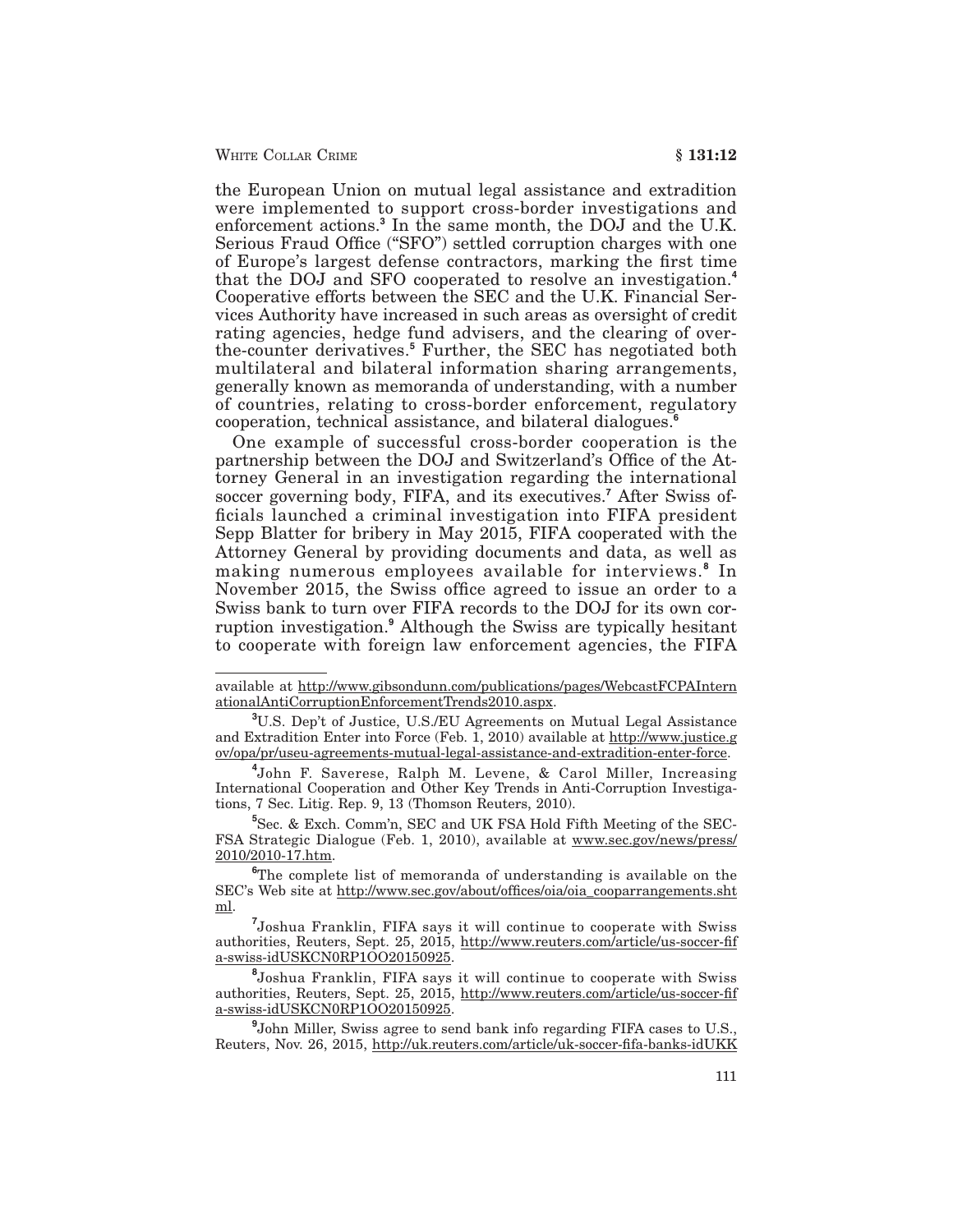case may lead to increased levels of communication and cooperation.

### **§ 131:13 Enforcement strategies—New techniques in investigation of white collar crimes**

The DOJ recently has begun using a variety of aggressive investigative techniques in its fight against white collar crime, including court-authorized electronic surveillance and undercover sting operations.**<sup>1</sup>** The use of these techniques, reserved historically for drug and organized crime conspiracies, demonstrates the government's new willingness to use all the tools at its disposal in this new era of heightened enforcement. Two notable examples in which prosecutors deployed new investigative techniques include the Raj Rajaratnam and related insider trading cases in New York and the arrests of numerous defendants on Foreign Corrupt Practices Act ("FCPA") charges at a Las Vegas gun show.

On October 16, 2009, the SDNY announced charges against hedge fund managers, Fortune 500 executives, and a management consulting director "arising out of their alleged involvement in the largest hedge fund insider trading case in history."**<sup>2</sup>** The case, emerging from an investigation of the Galleon Group hedge fund and its founder, Raj Rajaratnam, and alleging more than \$20 million in illegal insider trading profits, was "the first time that court-authorized wiretaps [were] . . . used to target significant insider trading on Wall Street."**<sup>3</sup>** Indeed, the criminal investigation into the Galleon Group insider trading ring be-

#### BN0TF1XS20151126.

#### **[Section 131:13]**

**2** Press Release, Office of the U.S. Att'y for the S. Dist. of N.Y., Manhattan U.S. Attorney Charges Hedge Fund Managers, Fortune 500 Executives, and Management Consulting Director in \$20 Million Insider Trading Case (Oct. 16, 2009), available at http://www.fbi.gov/newyork/press-releases/2009/nyfo101609. htm.

**3** Press Release, Office of the U.S. Att'y for the S. Dist. of N.Y., Manhattan U.S. Attorney Charges Hedge Fund Managers, Fortune 500 Executives, and Management Consulting Director in \$20 Million Insider Trading Case (Oct. 16, 2009), available at http://www.fbi.gov/newyork/press-releases/2009/nyfo101609. htm; The Galleon case has criminal and civil components; See S.E.C. v. Galleon Management, LP, 274 F.R.D. 120 (S.D. N.Y. 2011); U.S. v. Rajaratnam, No. 09 Cr. 1184 (RJH) (S.D.N.Y. Oct. 16, 2009); U.S. v. Goffer et al., No. 10 Cr. 056 (S.D.N.Y. 2010). See § 131:32 for additional discussion of the use of wiretaps in white collar criminal investigations.

**<sup>1</sup>** Robert H. Hotz, Jr. and Harry Sandick, Unconventional Investigative Techniques in White Collar Cases: Wiretaps, Search Warrants, and Sting Operations (May 11, 2011), available at https://www.akingump.com/images/content/2/ 2/v4/22068/PLI-Outline-Final.pdf; see also Michael Ricciuti, 2014 Saw The Arrival of 'Grey Collar' Crime (Jan. 5, 2014), available at http://www.law360.com/a rticles/606293/2014-saw-the-arrival-of-gray-collar-crime.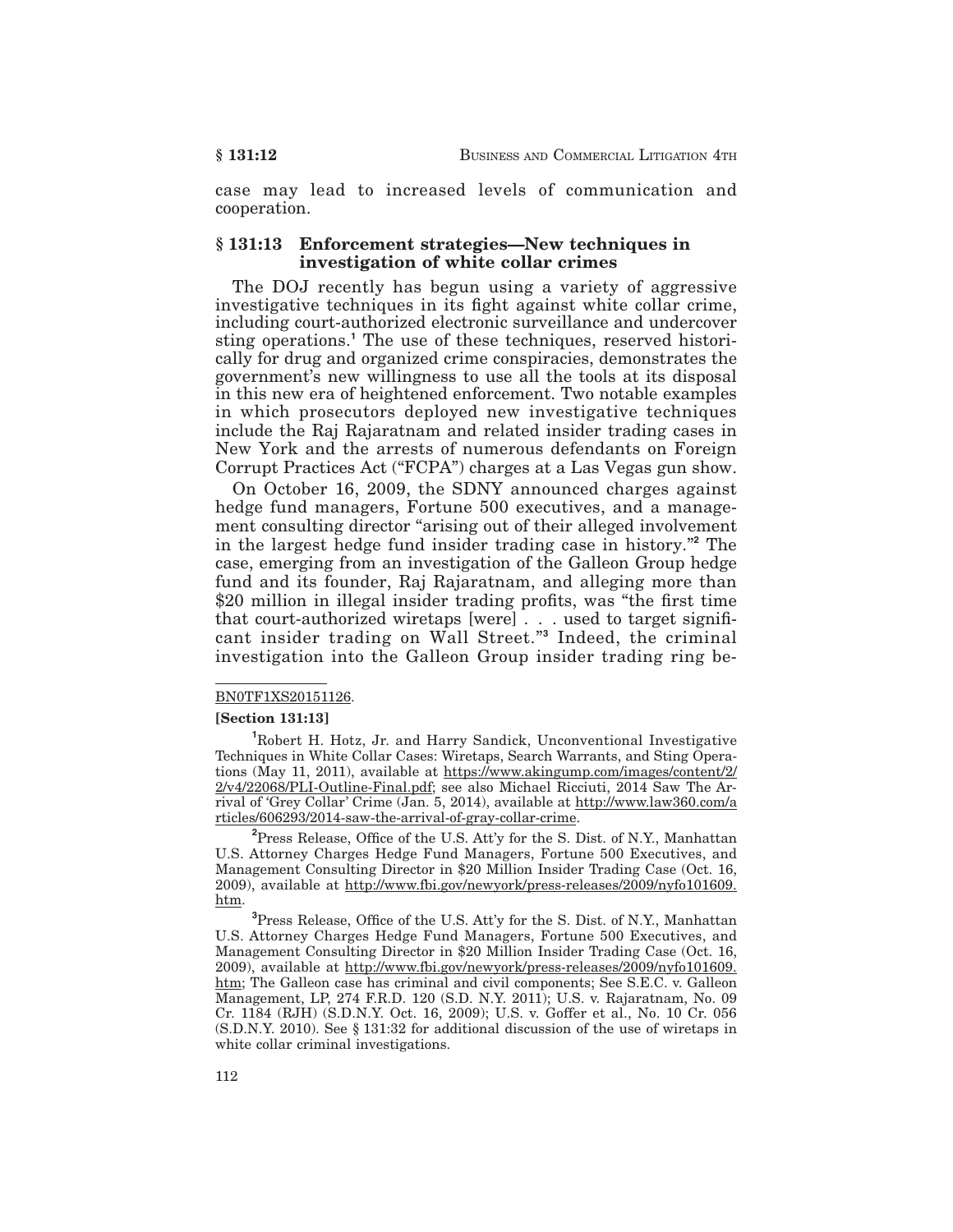tween 2003 and 2009 involved thousands of hours of wiretaps and intercepted over 18,000 recordings.**<sup>4</sup>** Noting that the case against Raj Rajaratnam read "like a thriller," *The Wall Street Journal* reported that "[a]n unnamed cooperating witness, described as a onetime Galleon employee, helped spark the investigation, taping conversations with Mr. Rajaratnam . . . [which] led to broader wiretaps . . ."**<sup>5</sup>** During a press conference on October 16, 2009, U.S. Attorney Preet Bharara stated that the DOJ would employ the same kind of electronic surveillance traditionally reserved for organized crime, drug syndicates, and terrorism prosecutions to fight future crimes on Wall Street.**<sup>6</sup>**

Although Rajaratnam challenged the admissibility of prosecutors' wiretap evidence, such efforts have failed to date, as U.S. District Judge Richard J. Holwell ruled that prosecutors could use recordings of thousands of conversations by Rajaratnam in his criminal trial,<sup>7</sup> and U.S. District Judge Richard Sullivan similarly ruled that prosecutors could use secretly recorded telephone conversations of ex-Galleon Group employee Zvi Goffer and other defendants.**<sup>8</sup>** These unsuccessful attempts to challenge wiretaps and the strict procedural and evidentiary requirements of the Federal Wiretap Act**<sup>9</sup>** provide white collar practitioners with ample room to pursue creative defense strategies.**<sup>10</sup>**

Federal prosecutors also have begun to use large-scale sting

**<sup>4</sup>** Evan Weinberger, Rajaratnam Wins Stay on DOJ Wiretap Evidence, Law 360, (Mar. 24, 2010), http://www.law360.com/articles/157361/rajaratnam-wins-st ay-on-doj-wiretap-evidence.

**<sup>5</sup>** Jenny Strasburg and Chad Bray, Six Charged in Vast Insider-Trading Ring, Wall St. J., Oct. 17, 2009, at A1.

**<sup>6</sup>** David Glovin, David Scheer, and Bob Van Voris, Galleon Case Ushers in Wiretaps for Financial Crimes, Bloomberg News, Oct. 17, 2009, http://www.bloo mberg.com/apps/news?pid=newsarchive&sid=a4lprQ.E3WqE.

**<sup>7</sup>** Chad Bray, Judge Allows Wiretaps in Case Against Galleon's Rajaratnam, Wall St. J., Nov. 24., 2010, <u>http://online.wsj.com/article/SB</u> 10001424052748703572404575634661283319870.html?KEYWORDS=rajarat nam.

**<sup>8</sup>** Chad Bray, Judge Allows Wiretaps Against Defendants in Galleon Case, Wall St. J., Jan. 6, 2011, http://online.wsj.com/article/SB 10001424052748704405704576063734119118202.html?KEYWORDS=galleon. On June 13, 2011, a federal jury convicted Goffer on 14 counts of conspiracy and securities fraud, and two other defendants of three counts of conspiracy and securities fraud. Bob Von Voris and Patricia Hurtado, Ex-Galleon Group Trader Zvi Goffer Found Guilty by Jury of Insider Trading, Bloomberg News, June 14, 2011, available at http://www.bloomberg.com/news/2011-06-13/former-galleon-tr ader-zvi-goffer-convicted-on-all-counts-of-inside-trading.html.

**<sup>9</sup>** Enacted by Congress as part of the Omnibus Crime Control and Safe Streets Act of 1968.

**<sup>10</sup>**Sheppard and Anderson, Wiretaps and Undercover Sting Operations: Are White Collar Defendants Ready?, 2 Fin. Fraud L. Rep. 810, 811-12 (2010).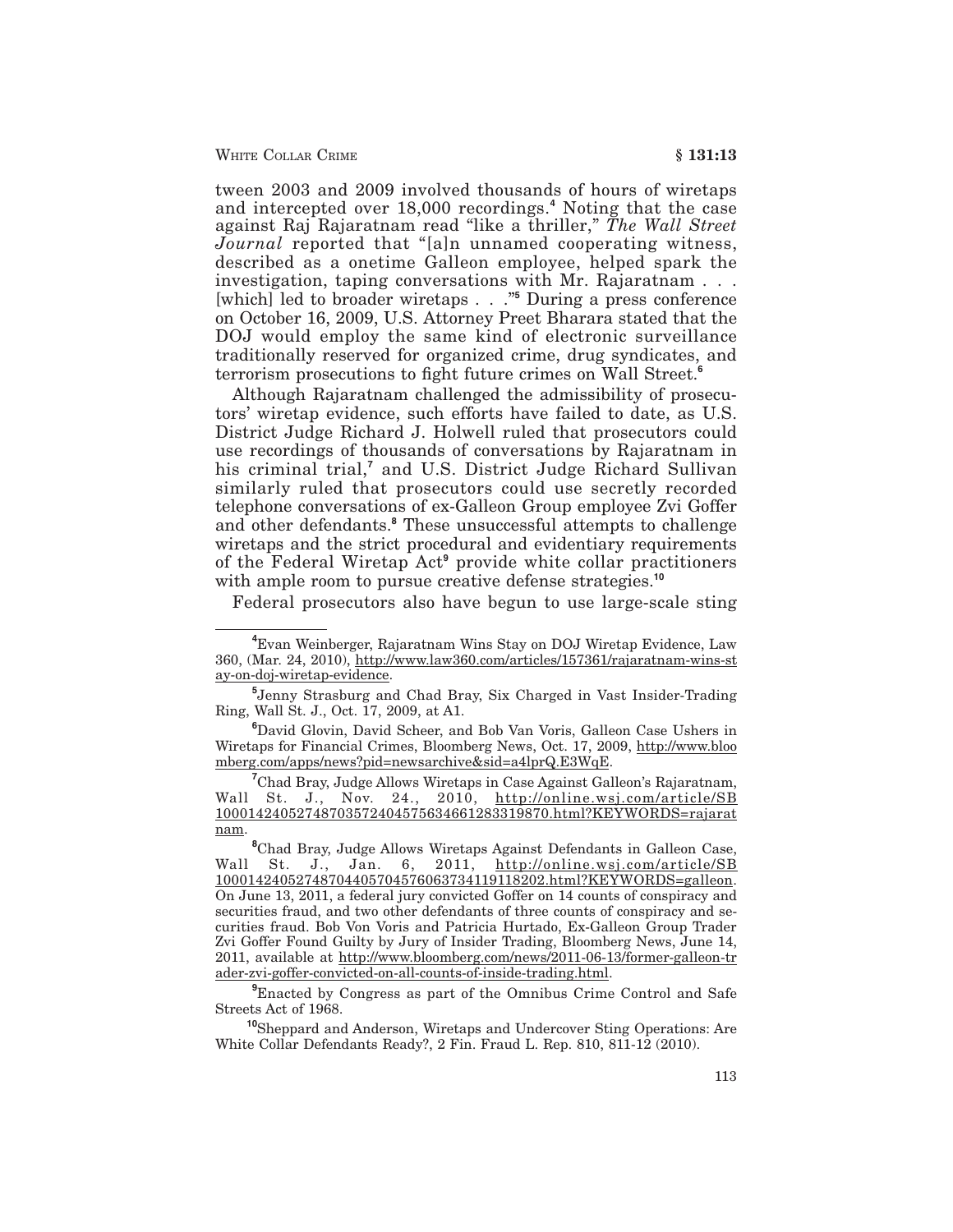operations in pursuit of white collar criminals. For example, on January 18, 2010, with the support of undercover agents and electronic and video surveillance, hundreds of FBI agents in the United States and City of London police officers in the United Kingdom executed 21 search warrants and arrested 22 employees of defense and security products companies on FCPA-related charges.**<sup>11</sup>** Most of these individuals were arrested at the "SHOT Show," the annual gun industry trade convention in Las Vegas, Nevada.**<sup>12</sup>** The massive undercover sting operation entailed FBI agents posing as representatives of the Ministry of Defense from the African nation of Gabon. The agents met with the defendants to organize an allegedly corrupt deal to pay nearly \$1.5 million to Gabonese officials to secure a fictitious \$15 million defense equipment contract. The FBI was assisted by cooperating defendant Richard T. Bistrong, the former Vice President of International Sales for Armor Holdings, Inc. After being charged with unrelated FCPA and export control violations,**<sup>13</sup>** Bistrong agreed to cooperate and utilize his industry connections to help the FBI ensnare other defendants.**<sup>14</sup>**

The FBI's FCPA SHOT Show sting represents the first largescale undercover operation in the history of FCPA investigations and prosecutions, and the largest single investigation and prosecution of individuals in the history of the FCPA.**<sup>15</sup>** Acknowledging the DOJ's use of these new aggressive enforcement techniques, Lanny A. Breuer, Assistant Attorney General for the Criminal Division, stated "the message is that we are going to bring all the innovations of our organized crime and drug war cases to the fight against white-collar criminals."**<sup>16</sup>** Federal prosecutors' use of aggressive investigative techniques in white collar cases will help them establish elements of historically difficult cases, and help to

**<sup>11</sup>**Gibson, Dunn & Crutcher LLP, 2010 Year-End FCPA Update 15 (Jan. 30, 2011), available at http://www.gibsondunn.com/publications/pages/2010Year-End FCPAUpdate.aspx.

**<sup>12</sup>**Paul M. Barrett, Big Shots Go Down at Gun Show, Bloomberg Businessweek, Jan. 20, 2010, available at http://www.businessweek.com/magazine/conten t/10\_05/b4165000370242.htm.

**<sup>13</sup>**See generally Chapter 135 "Export Controls" (§§ 135:1 et seq.).

**<sup>14</sup>**Gibson, Dunn & Crutcher LLP, 2010 Year-End FCPA Update 15 (Jan. 30, 2011), available at http://www.gibsondunn.com/publications/pages/2010Year-End FCPAUpdate.aspx.

**<sup>15</sup>**F. Joseph Warin et al., FCPA and International Anti-Corruption Enforcement—Trends in 2010 (Apr. 8, 2010), available at http://www.gibsondunn.com/p ublications/pages/WebcastFCPAInternationalAntiCorruptionEnforcementTrends 2010.aspx.

**<sup>16</sup>**Diana B. Henriques, F.B.I. Charges Arms Sellers with Foreign Bribes, N.Y. Times, Jan. 20, 2010, http://www.nytimes.com/2010/01/21/business/21sting. html.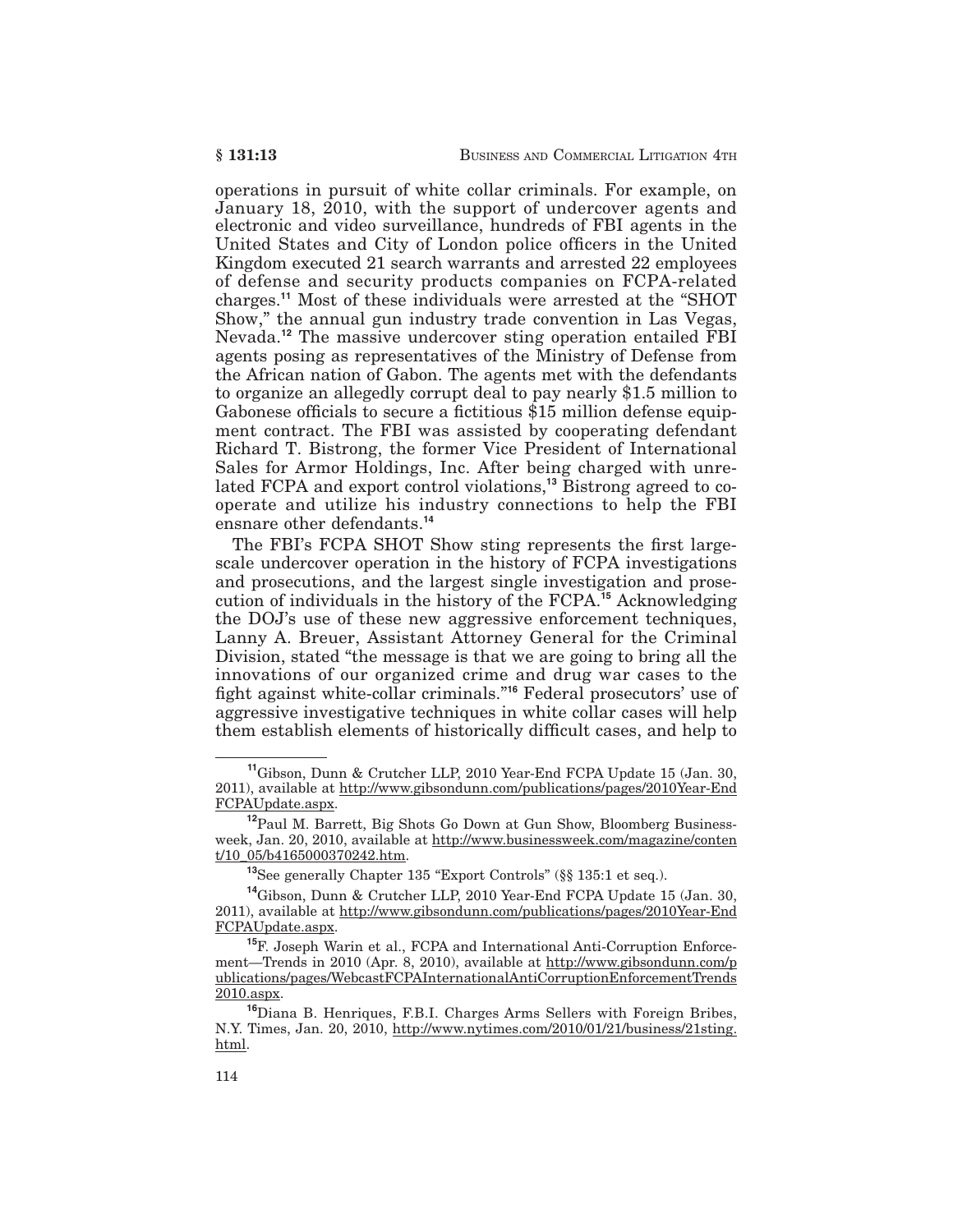WHITE COLLAR CRIME **§ 131:13** 

decrease their reliance on whistleblowers.**<sup>17</sup>** However, after 10 defendants in the SHOT Show sting were acquitted in 2012, some questioned the validity of such tactics.**<sup>18</sup>**

Nonetheless, three years later, the deputy chief of the Justice Department's criminal division, Marshall L. Miller, said wiretaps, body wires, and physical surveillance "have become a staple in our white collar investigations [and] I can promise you we will continue to use them."**<sup>19</sup>** In a case against the CEO of PetroTiger, Joseph Sigelman, alleging violations of the Foreign Corrupt Practices Act, a federal judge allowed evidence against Sigelman that was obtained via a secret camera placed by the FBI on the company's general counsel, who was a cooperating witness.**<sup>20</sup>** However, in the middle of Sigelman's bribery trial, the defense accepted an unexpected plea deal. In June 2015, Sigelman pled guilty to conspiring to violate the FCPA in connection with authorizing payments to a Colombian employee of state-owned Ecopetrol SA in an effort to secure a \$39 million oil services contract. Sigelman was sentenced to three years of probation and ordered to pay \$339,000 in fines and restitution to PetroTiger.**<sup>21</sup>**

The DOJ's use of these techniques is no longer aberrational as the trend continues to develop.**<sup>22</sup>** These techniques are not only being used in high-profile cases.**<sup>23</sup>** In both 2011 and 2014, the DOJ and SEC brought a series of criminal prosecutions in Boston against executives of smaller, "penny stock" companies.**<sup>24</sup>** Specifically, the DOJ planted an undercover FBI agent who posed as a

**<sup>19</sup>**Joel Schectman, DOJ Returns to Bare-Knuckle tactics in Bribery Case, Wall St. J., Feb. 11, 2015, http://blogs.wsj.com/riskandcompliance/2015/02/11/us-justice-dept-returns-to-bare-knuckle-tactics-in-bribery-case/?mod=ST1.

**<sup>20</sup>**Joel Schectman, DOJ Returns to Bare-Knuckle tactics in Bribery Case, Wall St. J., Feb. 11, 2015, http://blogs.wsj.com/riskandcompliance/2015/02/11/us-justice-dept-returns-to-bare-knuckle-tactics-in-bribery-case/?mod=ST1.

**<sup>21</sup>**Joel Schectman, Ex-CEO Sigelman of PetroTiger Sentenced to Probation Over Bribery, Wall St. J., June 16, 2015, http://www.wsj.com/articles/ex-ceo-of-p etrotiger-sentenced-to-probation-over-bribery-1434469990.

**<sup>22</sup>**Michael D. Ricciuti, 2014 Saw the Arrival of 'Gray Collar' Crime, Law360, Jan. 5, 2015, http://www.law360.com/articles/606293/2014-saw-the-arrival-of-gra y-collar-crime.

**<sup>23</sup>**Michael D. Ricciuti, 2014 Saw the Arrival of 'Gray Collar' Crime, Law360, Jan. 5, 2015, http://www.law360.com/articles/606293/2014-saw-the-arrival-of-gra y-collar-crime.

**<sup>24</sup>**Michael D. Ricciuti, 2014 Saw the Arrival of 'Gray Collar' Crime, Law360,

**<sup>17</sup>**John F. Saverese, Ralph M. Levene, & Carol Miller, Increasing International Cooperation and Other Key Trends in Anti-Corruption Investigations, 7 Sec. Litig. Rep. 9, 13 (Thomson Reuters, 2010).

**<sup>18</sup>**Leslie Wayne, Bribery Case Falls Apart, and Tactics are Doubted, N.Y. Times, Feb. 23, 2012, http://www.nytimes.com/2012/02/24/business/fbi-bribery-c ase-falls-apart-and-raises-questions.html?\_r=0. See § 131:33 for additional discussion of the Shot Show trials.